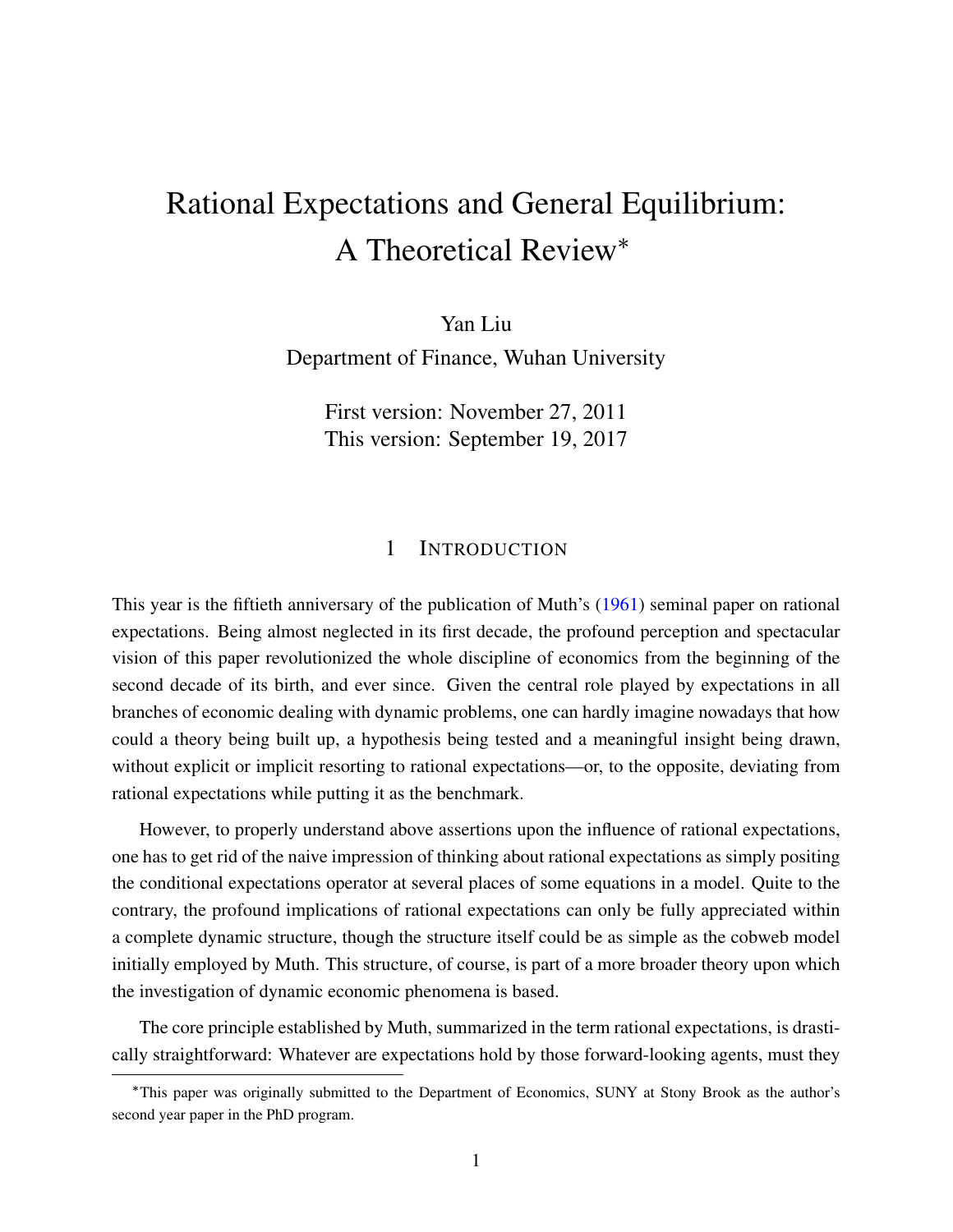<span id="page-1-0"></span>coincide with the endogenous outcome of the underlying theory; or in other words, nonetheless in a reverse direction, we economists who are contemplating a economic theory have to insist on rendering no more information to agents than what they would actually possess were they to conduct actions in a situation we are modeling. Essentially, this calls for an equilibrium approach, out which the prediction of the relevant theory can be endogenous.

Carrying out any analysis under this principle would effectively require a framework describing uncertainty and information. Muth's ([1961](#page-30-0)) example illustrated how this could be down by appealing a stochastic framework, and further showed what was the implication of the principle he set forth in the same example. More generally however, this grand proposal can hardly have any impact in economics had it not been incorporated into the theory of general equilibrium. The combination of the brilliant idea and the powerful workhorse has prevailed in economics ever since its first appear in the beginning of 1970s.

Two pathbreak works, [Radner](#page-30-1) ([1972\)](#page-30-1) and [Lucas](#page-29-0) ([1972\)](#page-29-0), kicked off a new era of economics. Casting in a standard Arrow-Debreu type general equilibrium framework, [Radner](#page-30-1) [\(1972](#page-30-1)) demonstrates how, by resuming perfect foresight approach, an essentially equivalence of rational expectations, can be utilized to suspend with time zero complete markets framework with an genuine sequential markets framework. Designed in a remarkably ingenious way, [Lucas](#page-29-0) ([1972\)](#page-29-0) shows how, by resuming an extension of rational expectations to the case of differential information, can be used to construct a Phillips curve with neutrality results, which was then the central debate of macro policies. Notably, in the subsequent development, the roles played by Radner and Lucas just switched: Radner continued his early works [\(1966](#page-30-2), [1972\)](#page-30-1) to establish more general existence results of revealing equilibrium [\(1979](#page-30-3)), the same equilibrium concept used in [Lucas](#page-29-0) ([1972\)](#page-29-0); whereas Lucas went on to advocate the equilibrium business cycle approach, which explicitly based on the perfect foresight/rational expectations approach.

We believe it is now appropriate to track the path of the evolution of rational expectations in economics, and to clarify different equilibrium concepts built on rational expectations. Ultimately we hope this survey serves the objective of better understanding and appreciating the intertwining connection between rational expectations and general equilibrium theory, which in our opinion, is definitely one of few nexus central to most economic analyses nowadays. In doing this, we will not confine to a particular field in which rational expectations plays a role, which is the typical form of surveys on rational expectations, but try to give an integrated review of related works, including both micro- and macro-economics. However, we do posit our discussion upon a unified platform, namely general equilibrium theory, as we should argue in much more detail below that the notion of rational expectations is deeply connected with, or to say actually grounded upon, the of equilibrium in economics.

In adopting a unified perspective, it is necessary to have a unified framework depicting uncer-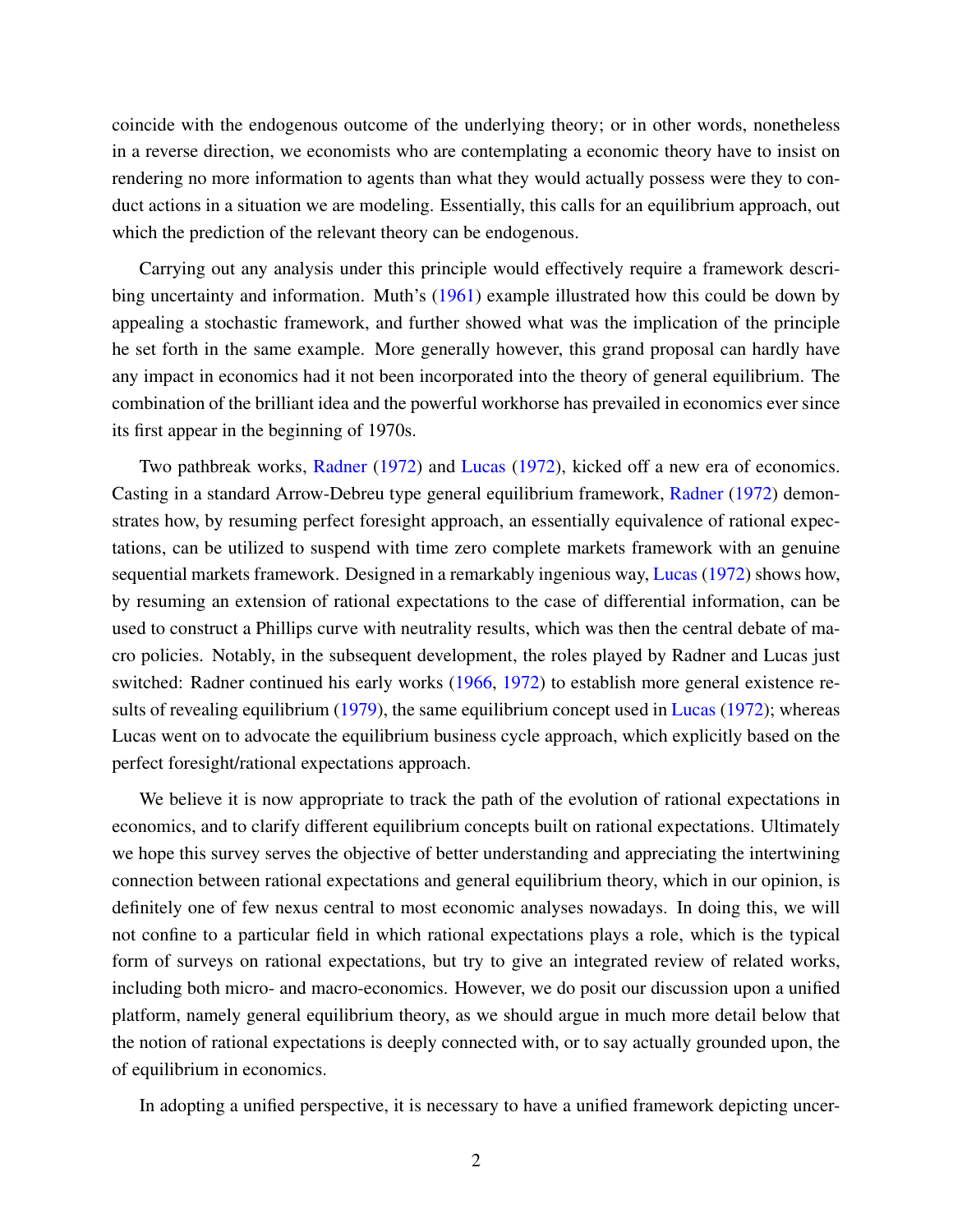<span id="page-2-1"></span>tainty and information structure underlying our discussion. We present this framework in section 2, probably being detailed more than we need. Nonetheless, the basic idea is to encompass as many cases as possible which have been used in economics, especially in macroeconomics, in a unified framework, in order to demonstrate that our discussion in what follows does not restrain to unnecessarily special cases.

Section 3 is devoted to a detailed discussion about the early history of rational expectations, illustrating the historic background around which rational expectations was proposed. Next we discuss an alternative theory of expectations, implicity expectations, proposed by Mills about the same time as Muth's rational expectations theory, to highlight the tension then confronting empirical analysts and the reactions from them. It also serves the purpose of better appreciating the breakthrough content of rational expectations. Lastly, we discuss extensively on Muth's own expressions of rational expectations.

The main body of this survey is in section 4. We start by reviewing the equilibrium notion itself, based upon discussion of Hahn and Radner, to facilitate uncovering the logical connection between rational expectations and equilibrium theory. In next subsection, we review briefly the works in temporary equilibrium, which stands as a contrast of the rational expectations approach within the same general equilibrium theory. The following subsection presents a detailed discussion of what we classify as the perfect foresight equilibrium, with rational expectations equilibrium as one special example. A crucial difference between perfect foresight approach, with a more broadly used approach called fulfilled expectations, is emphasized at the end of the subsection. In the last subsection, we present even more extensive exposition of revealing equilibrium, which has been named as rational equilibrium in micro general equilibrium theory following [Radner](#page-30-3) ([1979\)](#page-30-3). The informational efficiency of this type of equilibrium is discussed in some more detail, since it is the distinct feature of the revealing equilibrium and directly links to the efficient market hypothesis well-known in finance. A comparatively comprehensive survey of results in partially revealing equilibrium is presented at the end of the subsection, as few such surveys are available in the literature

# 2 FRAMEWORKS OF UNCERTAINTY AND INFORMATION

To facilitate our discussion of the literature, a general framework of uncertainty and information in an *economy* is described in this section, and all notations and assumptions are fixed throughout this paper. $<sup>1</sup>$  $<sup>1</sup>$  $<sup>1</sup>$ </sup>

<span id="page-2-0"></span> $<sup>1</sup>$ All the measure theoretic and probabilistic concepts and notations adopted in what follows are standard. See, for</sup> example, [Doob](#page-27-0) ([1994](#page-27-0)) and [Durrett](#page-28-0) ([2010,](#page-28-0) Ch.1 and Appendix).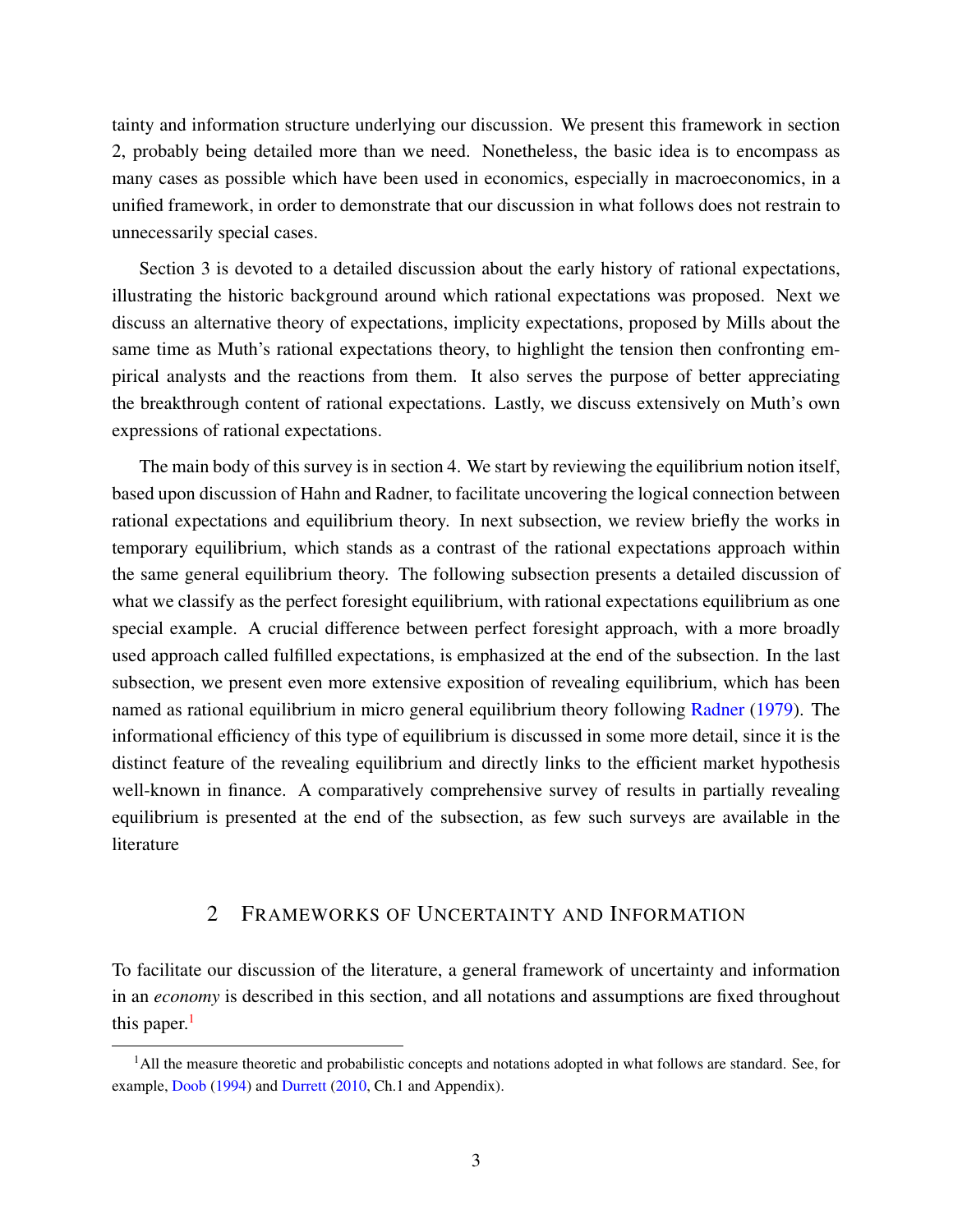<span id="page-3-1"></span>The economy is populated by a set A of agents, e.g. consumers and/or producers etc., with a denoting a generic agent. The number of agents in the economy could either be finite or continuum. In the former case, for simplicity we shall write  $A = \{1, \ldots, a, \ldots, A\}$ , where A denotes the number of agents as well (there should be no confusion of the meaning of A according to the context); while in the later case, A is supposed to be an atomless measure space specified by the triple  $(A, \mathcal{A}, \lambda)$ , for example  $A = [0, 1]$  and  $\mathcal{A}$  and  $\lambda$  are the properly chosen  $\sigma$ -field and the associated measure respectively.

In this economy, time is discrete, specified by the index set  $\mathcal{T} = \{1, \ldots, \mathcal{T}\}\$  where  $\mathcal{T}$  denotes the both the horizon, which could either be finite or infinite, and the set (again, there should be no confusion according to the context).

Suppose all (underlying) states of the world at time  $t \in \mathcal{T}$  are completely contained in a set  $S_t$ , called the *state space* at time t. Denote  $s_t \in S_t$  a generic element of  $S_t$ , which could also be called the *shock* to the economy. Define  $S = \prod_{t \in \mathcal{T}} S_t$ , called the *overall state space*, with a generic element  $s = \{s_t\}_{t \in \mathcal{T}}$ , which is called a *state* of the economy, prescribing a complete *history* or *path* of the economy from the very beginning to the very ending. Note S summarizes the *uncertainty* in the economy fully, and since S is the product of  $S_t$ , no particular path s is excluded a priori. Also, call  $s^t = \{s_1, \ldots, s_t\}$  a *partial history* up through time t, or in Radner's ([1982\)](#page-30-4) words, an *elementary event* at time t, and denote  $S^t = \prod_{\tau \leq t} S_t$  the set of elementary events at time t. In addition, define  $s_t^{t+T} \equiv \{s_{t+1}, \ldots, s_{t+T}\} \in S_t^{t+T} \equiv$  $\prod_{1 \leq \tau \leq T} S_{t+\tau}$  for  $T \geq 0$  with  $s_t^t \equiv s^t$  and  $S_t^t \equiv S^t$ . For mathematical preciseness, we assume  $S_t$  to be a *complete separable metric space* (Polish space henceforth), thus S is a Polish space as well. Let  $S_t$  denote the  $\sigma$ -field of Borel sets on  $S_t$ , and correspondingly let  $S = \otimes_{t \in \mathcal{T}} S_t$  denote the usual product Borel  $\sigma$ -field on S. Moreover, let  $S^t = \otimes_{\tau \leq t} S_\tau$  and any set  $E \in S^t$  is called an *event* at time t. As a result, we have a natural filtration  $\{S^t\}_{t \in \mathcal{T}}$  with  $S^t \subset S^{t+1}$ , i.e.  $S^{t+1}$  is a refinement of  $S^t$ . Implicitly, each S<sup>t</sup> is identified as a sub  $\sigma$ -field of S by the inclusion map  $A \mapsto A \times \prod_{\tau \geq 1} S_{t+\tau}$  for all  $A \in S^t$ . At numerous occasion, it would be desirable to have a measure m defined for sets in *S* (as in the discussion of section 4), then the uncertainty in the economy is fully summarized by the measure space  $(S, S, m)$ .<sup>[2](#page-3-0)</sup>

Note all these specifications are just a generalization of the (finite) time-event tree model,

<span id="page-3-0"></span><sup>&</sup>lt;sup>2</sup>As a caveat, the measure *m* would have nothing to do with any probabilities (beliefs) on  $(S, S)$  to be introduced below, except a mild consistency condition stating that if  $m(B) = 0$  for some  $B \in S$ , i.e. B is negligible in *S*, then any probability measure to be defined on  $(S, S)$  should put zero probability for B, in the case that  $|S|$  is continuum. Here *m* serves merely as a measurement of the amount of states of the world. To fix idea, one example of  $(S, \mathcal{S}, m)$ goes as follows: For all t,  $S_t \equiv \mathbb{R}^k$  for some (large enough) integer k,  $S_t$  is the Borel field on  $\mathbb{R}^k$  equipped with Lebesgue measure  $m_t$ ; then  $S = \mathbb{R}^{k \times \{1,2,\ldots\}}$ , *S* is the product field, and *m* is product measure  $\otimes_{t \ge 1} m_t$ . In addition, according to the established convention above, the measure  $m^t$  on  $S^t$  defined as  $\otimes_{1 \leq \tau \leq t} m_t$ .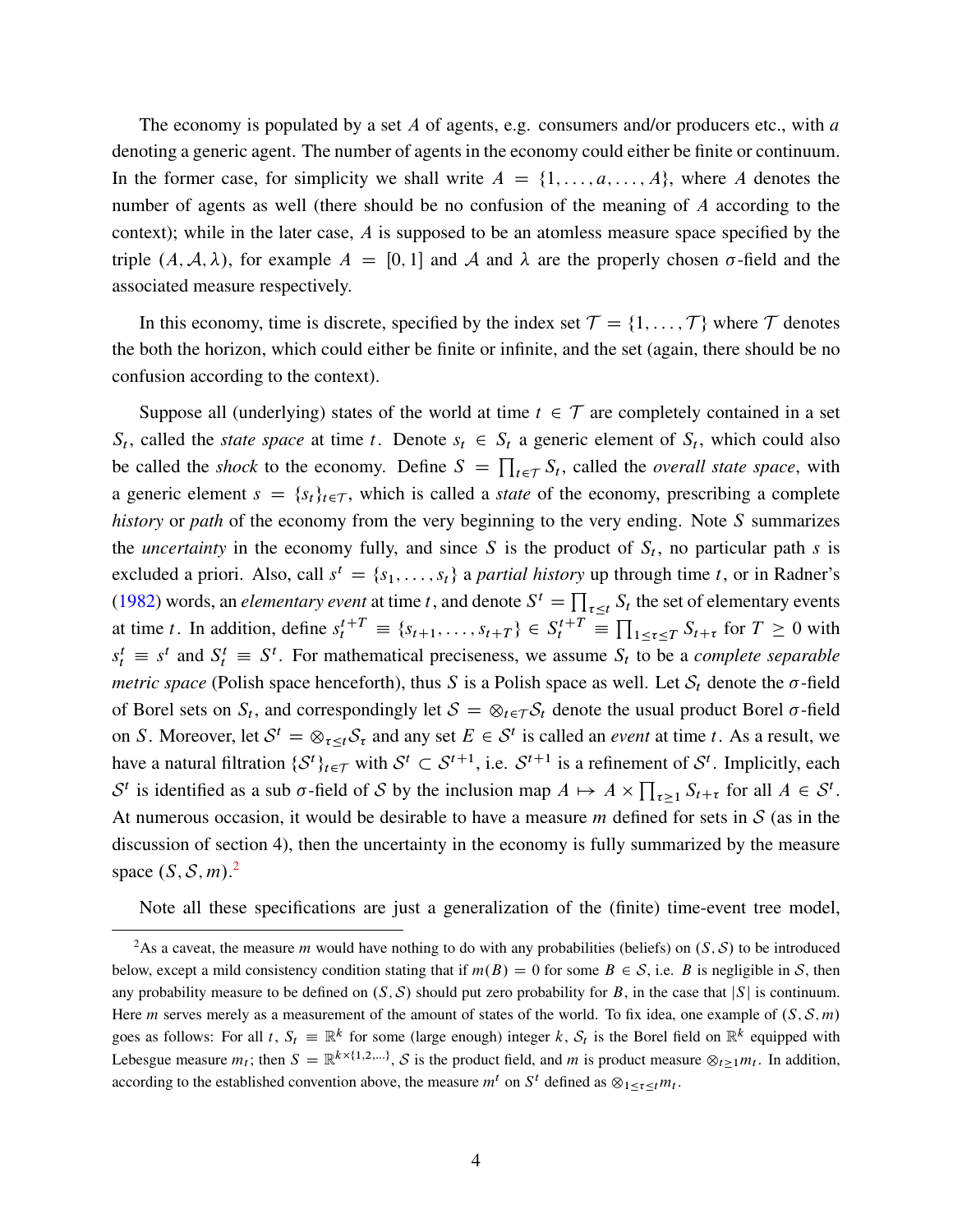<span id="page-4-2"></span>a device presented first in [Debreu](#page-27-1) [\(1959](#page-27-1), Ch. 7).<sup>[3](#page-4-0)</sup> Yet this framework is motivated by eventually accommodating general theory of probability with the analysis of dynamic stochastic general equilibrium models or any other stochastic modeling of economic behavior.

For each agent  $a \in A$ , let a's *information* at time t be defined as a sub  $\sigma$ -field of  $\mathcal{I}_t^a \subset \mathcal{S}_t$ . Correspondingly, we could define *a*'s *information structure*  $\mathcal{I}^a$  as  $\otimes_{t \in \mathcal{T}} \mathcal{I}^a_t$  and its historic information  $\mathcal{I}^{at}$  as  $\otimes_{\tau \leq t} \mathcal{I}^{a}_{\tau}$ . Again,  $\{\mathcal{I}^{at}\}_{t \in \mathcal{T}}$  represents a's filtration. If  $|S_t|$  (the cardinal number) is finite, then *a*'s information at time *t* is necessarily a partition of  $S_t$ , and *a* is unable to distinguish between any two states belonging to the same set in the partition. Different agent may have different information structure, so that asymmetric information is possible in this general framework. Further denote  $P_t \equiv \bigvee$  $a \in A$   $\mathcal{I}_t^a$  the coarsest common refinement of agents' information, i.e. the *pooled information*, at time *t*; and  $C_t \equiv \bigwedge$  $_{a \in A}$   $\mathcal{I}_t^a$  the finest common coarsening of agents' information, i.e. the *common information*, at time t. Likewise, the overall pooled information  $P$  of the economy is the product  $\sigma$ -field  $\otimes_{t \in \mathcal{T}} P_t$ , and the overall common information *C* is  $\otimes_{t \in \mathcal{T}} C_t$ , in together with filtrations  $\{\mathcal{P}^t\}_{t \in \mathcal{T}}$  and  $\{\mathcal{C}^t\}_{t \in \mathcal{T}}$  defined in the obvious way as well. We shall refer to the tuple  $\langle S, (\mathcal{I}^a)_{a \in A} \rangle$  the *information structure* in the economy. Also note that, under this formulation, since all *events* are defined with respect to a filtration, it follows that all agents have *perfect memory*, or *perfect recall*, of all past states.

We prefer to interpret the uncertainty and information structure presented above as *exogenous*, or *action irrelevant*, that is they are unaffected by the agents' actions and the resulting endogenous variables, like prices, etc. In addition, we assume the resolution of time  $t$  uncertainty takes place at the beginning of the period, so that every agent  $a$  knows to which sets in  $\mathcal{I}^{at}$  the true state of the world belongs. However, in certain case, notably in temporary equilibrium theory to be discussed in Section [4](#page-4-1), some endogenous variables will also enter the state space of the world.<sup>4</sup> However, we focus on the former case in the remaining of this section.

One advantage of assuming exogeneity of uncertainty is that a stochastic process  $\{X_t\}_{t\in\mathcal{T}}$  can readily be used to take into account both uncertainty and information structure. Formally, for each  $t \in \mathcal{T}$ ,  $X_t$  is defined on a probability space  $(\Omega, \mathcal{F}, \mu)$  with  $X_t(\Omega) = S_t$ , i.e.  $S_t$  is the image of  $X_t$ . A mild consistency condition is that when  $S_t$  is continuum, then  $\mu(X_t \in B) = 0$  for  $B \in S_t$ 

<span id="page-4-0"></span><sup>&</sup>lt;sup>3</sup>One mild difference between this general formulation of the time-event tree and the typical finite version used in general equilibrium literature is that, in the later case, time  $t + 1$  successors of different time t nodes may well be different, i.e. certain elementary events are excluded in the model a priori. To encompass this situation in our formulation, it amounts to either redefine the set of elementary events as  $F^{t+1} = \{s^{t+1} \in S^{t+1} | s_{t+1} \in \varphi_t(s_t), s_t \in S^t\}$  $F^t$  recursively with  $\varphi_t : F_t \to S_{t+1}$  for all  $t \in \mathcal{T}$  and  $F_1 \in S_1$ , or assume  $\mathbb P$  and  $\mathbb Q^a$  (defined below) put zero measure on those precluded states  $s \in S$ .

<span id="page-4-1"></span><sup>4</sup>[Hirshleifer and Riley](#page-29-1) [\(1979](#page-29-1)) adopts the term "event uncertainty" for exogenous uncertainty, like technological uncertainty, and preserve "market uncertainty" for the endogenous one, including, among other things, the search behavior in the market process.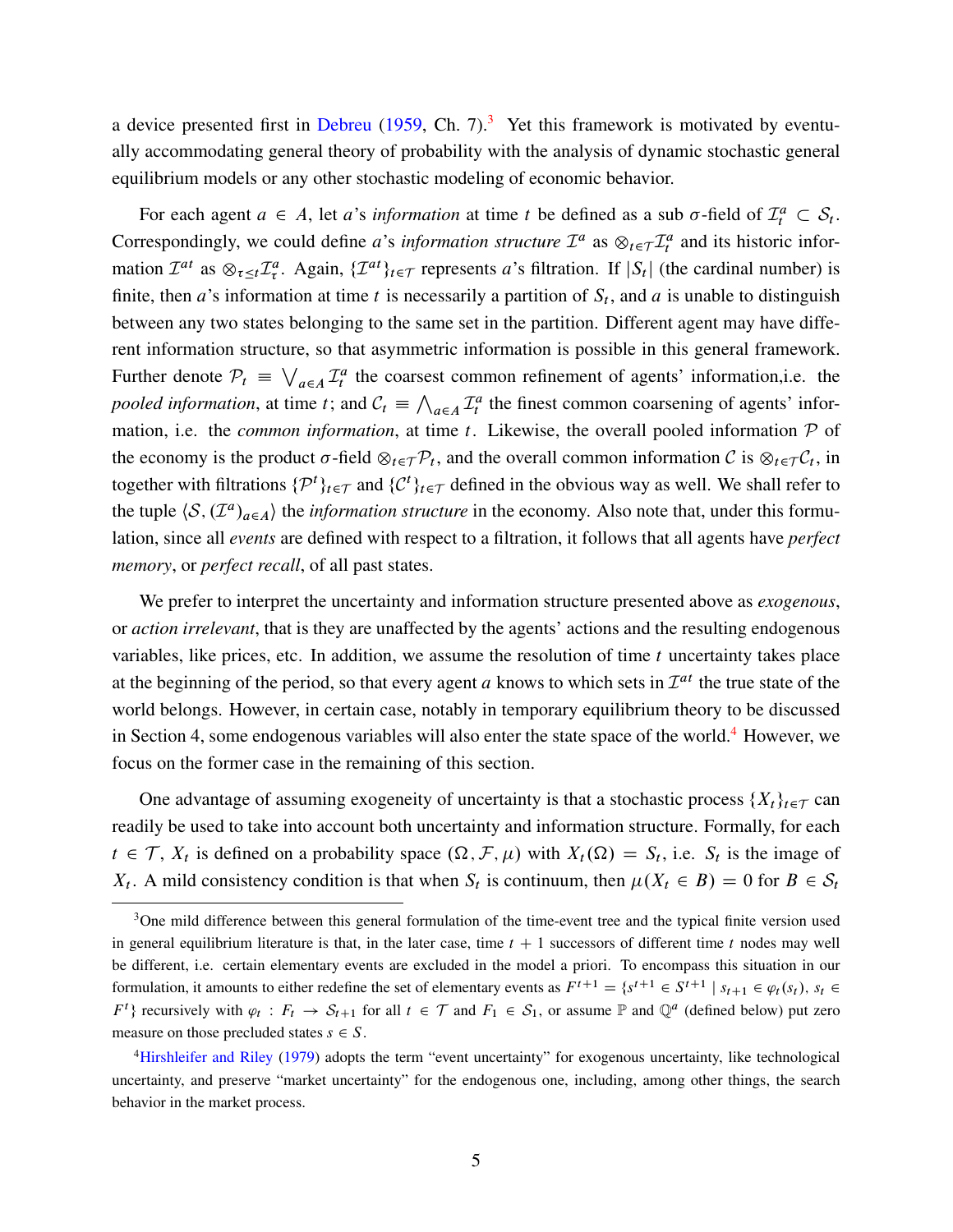<span id="page-5-0"></span>and  $m_t(B) = 0$ . Since a Polish space could well be infinitely dimensional, we assume each  $X_t$ can be written as  $(X_t^0, (X_t^a)_{a \in A})$ , in which  $X_t^0$  represents the aggregate shock (or signal) while  $X_t^a$  represents the idiosyncratic shock (or signal) to agent a. In taking this form, we are actually assuming that  $s_t = (s_t^0, (s_t^a)_{a \in A})$ . We do not exclude the possibility that two agents receive the same shock, i.e.  $X_t^a = X_t^b$  for  $a \neq b$ . In this case, one common component  $X_t^{\alpha}$  where  $\alpha = \{a, b\}$ replaces  $X_t^a$  and  $X_t^b$  in  $X_t$ . Consequently, the information structure in the current specification can be defined in a more meaningful way, relative to the explicitly given  $\sigma$ -field above, by letting  $\mathcal{I}_t^a = \sigma(X_t^0, X_t^a) \subset \sigma(X_t)$ , where  $\sigma(X)$  denotes the sub  $\sigma$ -field generated by X. Note that all the probabilistic properties, for example, the stationarity of  $\{X_t^0\}$  or the Markovian property over t of  $\{X_t^a\}$  for each a and mutually independence of  $\{X^a\}$  across a, to name just a few, are simultaneously determined by the measure  $\mu$  over  $\Omega$ ; and it is assumed that this  $\mu$  is unaffected by the agents, therefore one can interpret this measure to be the *objective* measure. Moreover, the special case of *homogeneous information* is represented by the condition that  $\mathcal{I}_t^a = \mathcal{I}_t^b$  for all  $a, b \in A$  and  $t \in \mathcal{T}$ . This is in turn equivalent to  $\sigma(X_t^a) = \sigma(X_t^b)$ . Since  $X_t^a$  is only a shortcut indicating for each agent a the (private) state, we could conveniently assume  $X_t^a = X_t^b$  m-a.s. if  $\sigma(X_t^a) = \sigma(X_t^b)$ , or in plain words, identical information means identical shock. Therefore, under homogeneous information, only aggregate shocks matter, and  $X_t = X_t^0$ .

One remark is in order. On one hand, when  $|A|$  is finite or countably infinite, a stochastic process  $\{X_t\}$  with *any* given distribution can always be constructed, that is there exists a probability space  $(\Omega, \mathcal{F}, \mu)$  such that  $\mu$  gives the desired distribution. On the other hand, when A is continuum, for example  $A = [0, 1]$ , a typical index space used in the literature, then it is desirable to have the process  $Y(a, \varpi) \equiv X^a(\varpi)$ , where  $X^a(\varpi) = (X^a_t(\varpi)_{t \in \tau})$  is defined on some probability space  $(\Upsilon, \mathcal{G}, \nu)$  for each a, to be *jointly measurable* on  $A \times \Upsilon$  with respect to the product  $\sigma$ -field  $A \otimes \mathcal{G}$ , which implies for v-almost  $\overline{\omega} \in \Upsilon$ ,  $Y(a, \overline{\omega})$  is A-measurable. This property is particularly useful in transferring longitudinal distribution to cross-section distribution, especially in the case that each agent faces i.i.d. shocks, i.e.  $Y(a, \cdot)$  is independent across a with identical distribution, where the induced distribution over A is exactly the same as the distribution for each  $a$ . Models studied in [Bewley](#page-27-2) [\(1986](#page-27-2)), [Huggett](#page-29-2) [\(1993](#page-29-2)), [Aiyagari](#page-26-0) ([1994\)](#page-26-0), and [Krusell and Smith](#page-29-3) [\(1998](#page-29-3)) all share this feature. However, as pointed out by [Judd](#page-29-4) [\(1985](#page-29-4)) and [Feldman and Gilles](#page-28-1) [\(1985](#page-28-1)), it's impossible to construct a nontrivial process  $Y(\cdot, \cdot)$  measurable with respect to the product  $\sigma$ -field when A is the unit interval and A is the Lebesgue  $\sigma$ -field. However, recently this deficiency has been completely resolved by [Sun](#page-31-0) [\(2006](#page-31-0), [1998\)](#page-31-1) and [Sun and Zhang](#page-31-2) [\(2009](#page-31-2)) by enriching the Lebesgue unit interval based on some non-standard analysis techniques. Moreover, as pointed out in [Hammond and Sun](#page-28-2) [\(2003](#page-28-2), [2008](#page-28-3)), it's still possible to get the similar (but weaker) results via a "finite approximation" as in the usual law of large number, without using the enriched space. Based on these results, we simply assume that when  $A$  is continuum, an appropriate probability space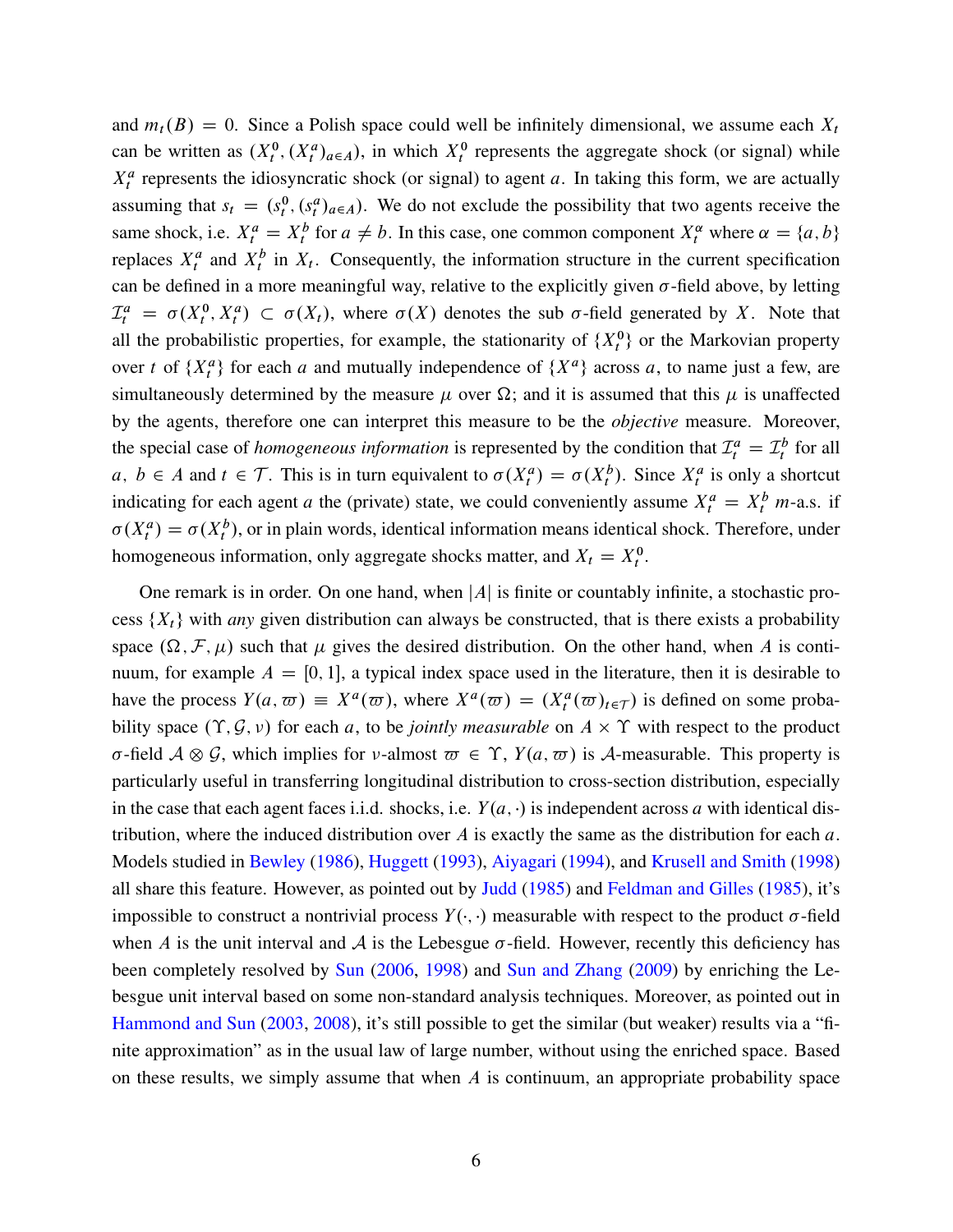<span id="page-6-2"></span> $(\Omega, \mathcal{F}, \mu)$  exists with  $\Omega = A \times \Upsilon$ , on which the process  $\{X^a(\omega)\}\$ is defined,<sup>[5](#page-6-0)</sup> is *A*-measurable and has the desired distribution.<sup>[6](#page-6-1)</sup>

In the preceding framework, the very nature of uncertainty in the economy, especially the temporal unfolding of the future uncertainty, is actually absorbed into the abstract probability space  $(\Omega, \mathcal{F}, \mu)$ . Despite providing a powerful analytic framework, it brings in no less problems than it helps resolve. Among other things, one compelling question arises: Are we postulating too much uncertainty by rendering a possibly too "big" *sample space*  $\Omega$ ? As made obvious by measure theory, by enlarging the underlying probability space, all kinds of uncertainty — represented by arbitrarily distributed random variables — could be readily included into the probabilistic framework, yet having nothing to do with any perceivable uncertainty in the working economy. In other words, purely extrinsic uncertainty which could have nothing to do with the fundamentals of the economy, like "sunspot" introduced by [Cass and Shell](#page-27-3) [\(1983](#page-27-3)), can be easily incorporated into the probabilistic foundation of a model either consciously or unconsciously. And perhaps it is the latter situation that has ever since caused both intriguing and controversial conceptual problems.

In this regard, one advantage of the basic time-event tree framework is its explicitness of perceived uncertainty in the economy. Thus it is desirable to consider a combination of the two frameworks above. Formally, we shall take use of a technique, made well-known by [Doob](#page-27-4) [\(1953](#page-27-4), Ch.1), by identifying the stochastic process  $\{X_t\}$ , involving all the uncertainty and no more, with its *sample path*  $s = \{s_t \in S_t \mid s_t = X_t(\omega), \forall t \in \mathcal{T}\}\$  for any given  $\omega$ . Note this relation actually defines a transformation  $T : \Omega \to S$ . In this way, we can go one step back by adopting the state space S as the sample space of the new probability space  $(S, \mathcal{S}, \mathbb{P})$ , where  $\mathbb P$  is induced by the probability measure  $\mu$ . More precisely, the process  $\{X_t\}$  is transformed into a new process  $\{X_t\}$ via  $\tilde{X}_t(s) \equiv s_t = X_t(T^{-1}s)$ , and  $\mathbb P$  is induced by  $\mathbb P(\Lambda) = \mu(T^{-1}\Lambda)$  for  $\Lambda \in S$ . As an implication of the consistency condition for  $\mu$ ,  $\mathbb P$  is absolutely continuous with respect to m when  $|S|$  is continuum.

In what follows, we suspend the tilde on head of the process  $\{X_t\}$  defined on  $(S, \mathcal{S}, \mathbb{P})$ . It then follows that the probabilistic properties of this newly defined  $\{X_t\}$  is completely determined by  $\mathbb{P}$ , and the relevant information structure is still given by  $\mathcal{I}_t^a = \sigma(X_t^0, X_t^a)$ , yet now  $\mathcal{I}_t^a \subset \mathcal{S}_t$  as in the first specification. One note that defined in above way,  $\mathbb P$  inherits the objective nature of measure  $\mu$ . In the case of homogeneous information, all previous discussions still apply, i.e.  $X_t = X_t^0$ and  $\mathcal{I}_t = \mathcal{I}_t^a$  for all a. In addition, since no one in the economy knows any event beyond those

<span id="page-6-0"></span><sup>&</sup>lt;sup>5</sup>This is a slight abuse of notation, as in fact we have  $\omega = (a, \varpi)$ . However, for coherence, we still write  $X^a(\omega)$ instead of  $X^a(\omega)$ , identifying that a plays no role in the parenthesis.

<span id="page-6-1"></span><sup>&</sup>lt;sup>6</sup>Apart from the measurability issue, it is also noticed that when |A| is continuum, a Polish space  $S_t$  fails to be a proper range space for defining  $\omega \mapsto \{X^a(\omega)\}_{a \in A}$ . A simple counter example is  $\mathbb{R}^{[0,1]}$ , which effectively equals to the space of all functions from [0, 1] to  $\mathbb R$  and fails to be a Polish space.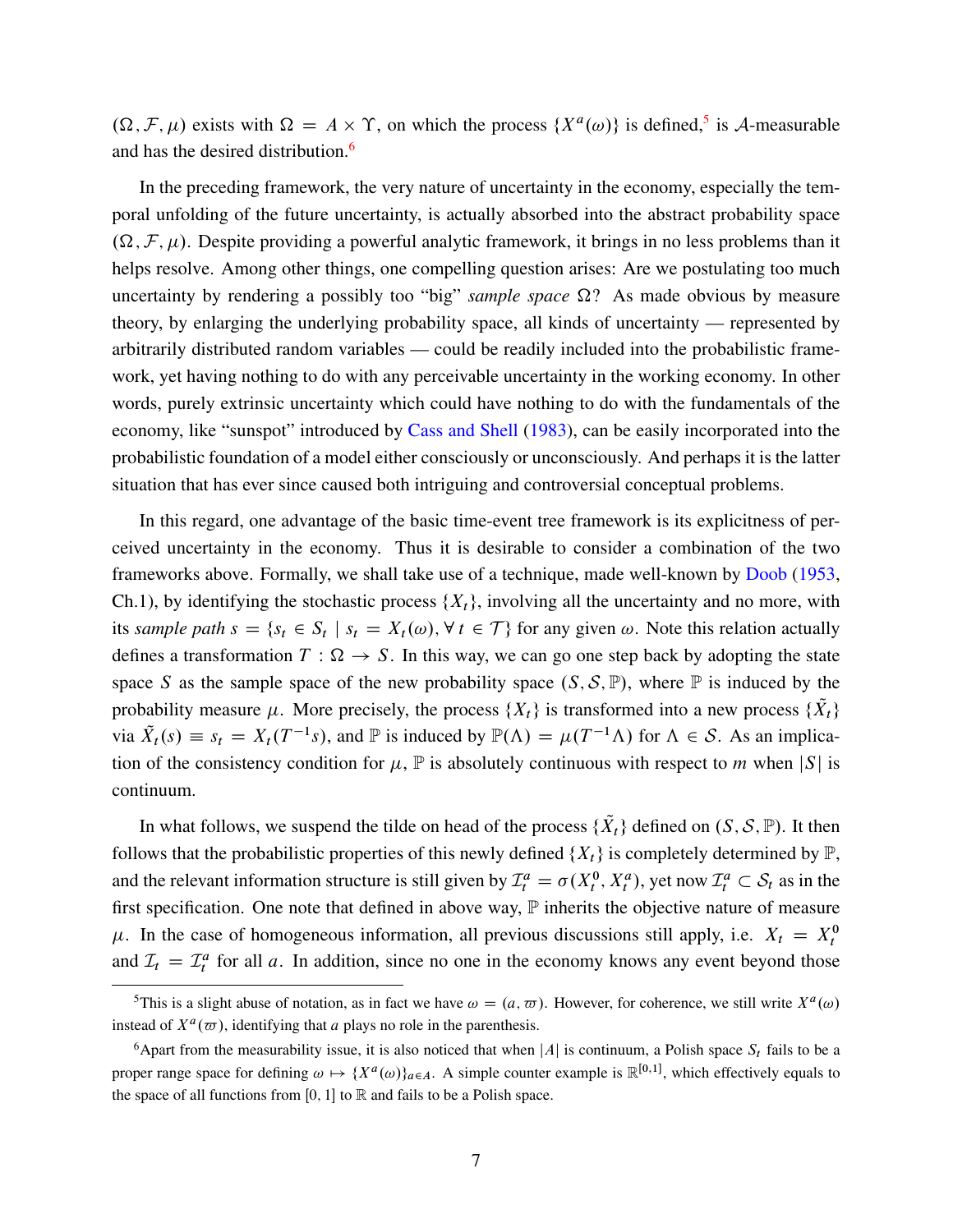<span id="page-7-2"></span>contained in *I*, effectively we can assume  $I = S$ , redefine S if necessary. To incorporate the Bayesian point of view, one could assume explicitly that agent  $a$  holds a prior belief, or subjective probability, defined by a probability measure  $\mathbb{Q}^a$  on  $(S, S)$ . In this way, the stochastic process  $\{X_t\}$  remains the same, for the sample paths are unchanged when  $\mathbb P$  is replaced by  $\mathbb Q^a$ , so does the information structure  $\{\mathcal{I}^a\}$ . However the entire probabilistic properties of  $\{X_t\}$  are determined by the associated measure, hence completely different under  $\mathbb{Q}^a$  versus under  $\mathbb{P}$ . Still, the consistency condition applies that  $Q^a$  is absolutely continuous with respect to m when  $|S|$  is continuum.

In summary, we have three frameworks: Time-event tree model, fundamental probability mo-del, and sample-path probability model.<sup>[7](#page-7-0)</sup> The time-event tree model was first employed in studies of general equilibrium theory and game theory in  $1950s$  and  $1960s$ .<sup>[8](#page-7-1)</sup> Notably, modeled in this way, uncertainty and information have no explicit connection with probability, neither objective nor subjective. However, as in contrast, subsequent development of economic theory greatly advocates and explicitly employs formal probabilistic specifications.

# 3 MODELING EXPECTATIONS IN THE "EARLY DAYS"

As early as 1930s, economists have identified the central role played by *expectations*, especially in thinking about the dynamic aspects of the economy. This point is made evident in [Hicks](#page-29-5) [\(1946](#page-29-5) [\[1939\],](#page-29-5) Ch. IX, pp. 116–117):

A rise in the price of a commodity exercises, at once, only a small influence upon

<span id="page-7-0"></span><sup>&</sup>lt;sup>7</sup>To clarify the distinction among these three approaches, consider the following example: Let  $A = \{a, b\}$ ,  $\mathcal{T} = 1$ , and  $S = \{s_1, s_2, s_3\}$ . There is no aggregate shock (signal), and the three states are  $s_1 = (f, \alpha)$ ,  $s_2 = (f, \beta)$  and  $s_3 = (\mathfrak{g}, \gamma)$ , i.e. a receives shock f in both state 1 and 2, and g in state 3, whereas b receives shock  $\alpha$ ,  $\beta$  and  $\gamma$  in state 1, 2 and 3 respectively. Naturally  $S = 2^S$ ,  $\mathcal{I}^a$  is generated by  $\{s_1, s_2\}$  and  $\{s_3\}$ , and  $\mathcal{I}^b = S$ . Suppose the underlying probability space  $(\Omega, \mathcal{F}, \mu)$  consists of the unite interval  $(0, 1]$  endowed with the Lebesgue  $\sigma$ -field and the Lebesgue measure. Define  $X : \Omega \to S$  as  $X(\omega) = s_1$  for  $\omega \in (1, 1/3], X(\omega) = s_2$  for  $\omega \in (1/3, 2/3]$  and  $X(\omega) = s_3$ for  $\omega \in (2/3, 1]$ . Then  $s_i$  occurs with probability 1/3 for each i. Thus  $\mu$  induces P over S, and we have exactly  $\mathcal{I}^a = \sigma(\tilde{X}^a)$ , where  $\tilde{X}^a(s_i) = s_i^a$ . By enlarging  $\Omega$  to the unit square  $(0, 1] \times (0, 1]$ , one could either consciously or unconsciously introduce extrinsic uncertainty represented by an extra random variable  $Y$  depending on the second coordinate of the unit square while taking values in S in the same way as X, i.e.  $Y(\cdot, \omega_2) = s_1$  for  $\omega_2 \in (0, 1/3]$ ; in contrast X only depends on the first. In this way, Y is independent of X, and the probability of observing a state, to say  $s_1$ , changes from  $1/3$  to 5/9.

<span id="page-7-1"></span><sup>&</sup>lt;sup>8</sup>The basic time-event tree model, the one without information heterogeneity, was first fully presented in [Debreu](#page-27-1) [\(1959](#page-27-1), Ch. 7), while the notion of "state contingency" was introduced by [Arrow](#page-26-1) [\(1953](#page-26-1)), which in turn was rooted in [Hicks](#page-29-5) ([1946 \[1939\]\)](#page-29-5), see [Arrow](#page-26-2) ([1978,](#page-26-2) pp. 2–3). The information heterogeneity was first proposed and studied in [Radner](#page-30-5) [\(1968](#page-30-5)). However, a general characterization of information structure has already emerged in the studies of extensive game, see for example [Kuhn](#page-29-6) [\(1953\)](#page-29-6). All these early contributions assume finite states and use partition to represent information.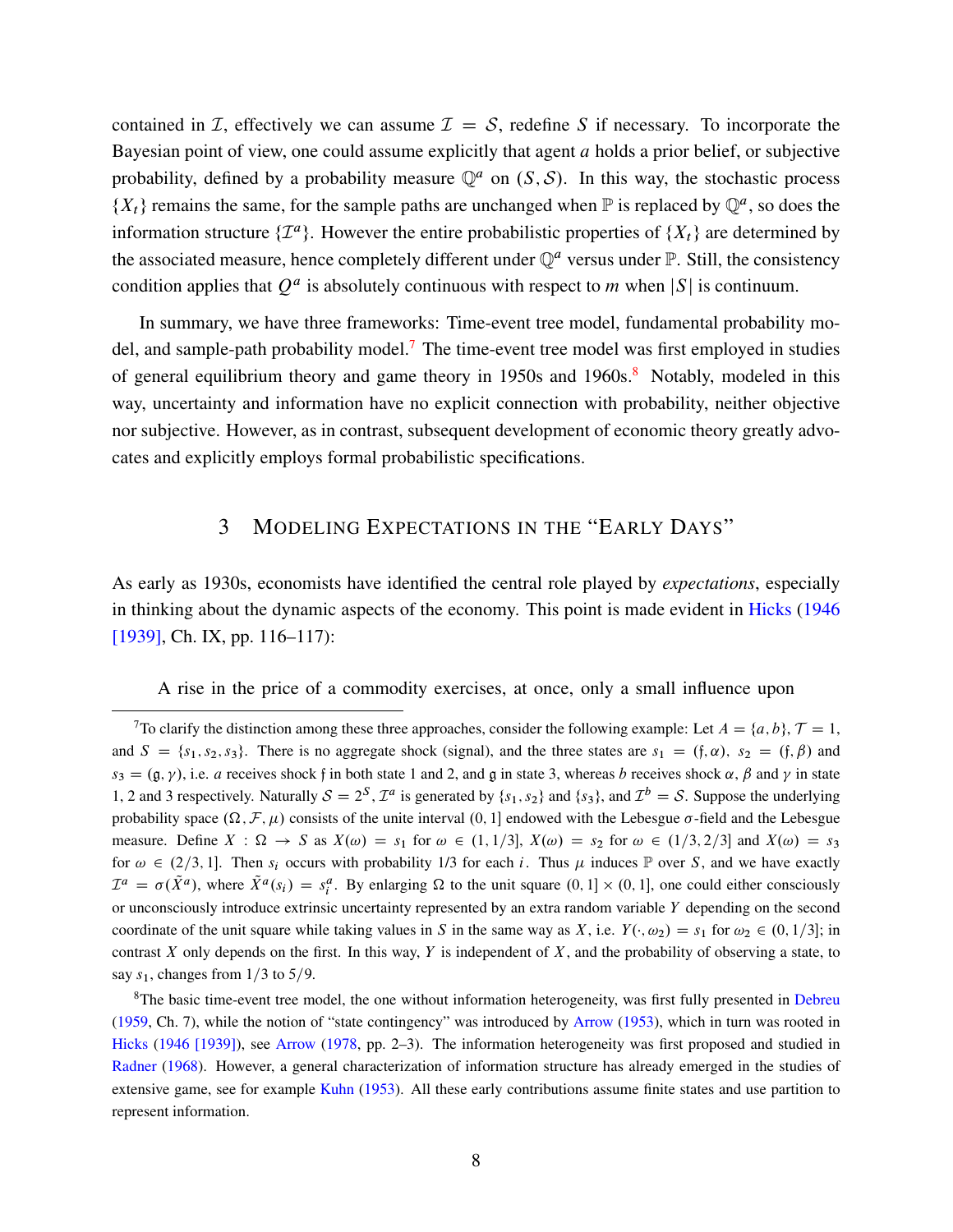<span id="page-8-1"></span>the supply of that commodity; but it sets entrepreneurs guessing whether the higher price will continue. If they decide that it probably will continue, they may start upon the production of a considerably increased supply for a future date. This decision will affect their current demand for factors . . . Similarly, the current supply of a commodity depends not so much upon what the current price is as upon what entrepreneurs have expected it to be in the past . . . The actual current price has a relatively small influence. [And] this is the first main crux of dynamic theory.

However, in the "early days" — 1950s and beginning of 1960s — of modeling expectations in a fashion of modern economic theory, the prevailing perspective was still the one set forth by [Keynes](#page-29-7) [\(1936](#page-29-7), p. 148):

It would be foolish in forming our expectations, to attach great weight to matters which are very uncertain. It is reasonable, therefore, to be guided to a considerable degree by the facts about which we feel somewhat confident, even though they may be less decisively relevant to the issue than other facts about which our knowledge is vague and scanty. For this reason the facts of the existing situation enter, in a sense disproportionately, into the formation of our long-term expectations; our usual practice being to take the existing situation and to project it into the future, modified only to the extent that we have more or less definite reasons for expecting a change.<sup>[9](#page-8-0)</sup>

Just got out of one longest uncertain period — the Great Depression, in which past experiences of economic life seemed to be not applicable any more, in plus the subsequent turmoil of World War  $II$  — in the twentieth century, it was hardly conceivable of modeling expectations of individuals with any confidence put in anticipating the possible uncertain future.

The then prevailing framework of modeling expectations is *adaptive expectations* model exemplified by the works of [Cagan](#page-27-5) [\(1956\)](#page-27-5) and [Nerlove](#page-30-6) [\(1958](#page-30-6)). This type of model is motivated directly by a need of formulating expectations of agents, including but not limited, either consumer's expectation of next year's price level, or entrepreneur's expectation of next quarter's demand, to complete the description of equations in a econometric model aiming to explain observed data. In other words, it was largely those researches doing empirical work who were in need of creating a model of expectation formation. In light of Keynes' point of view, the natural hypothesis of expectation formation is the adaptive one.

However, the ad hoc nature of adaptive expectation, in light of our framework of uncertainty in the preceding section, can be easily illustrated. Consider the specification used in [Lovell](#page-29-8) ([1961\)](#page-29-8):

<span id="page-8-0"></span><sup>&</sup>lt;sup>9</sup>Ouoted from [Magill and Quinzii](#page-30-7) [\(1996](#page-30-7), p. 21).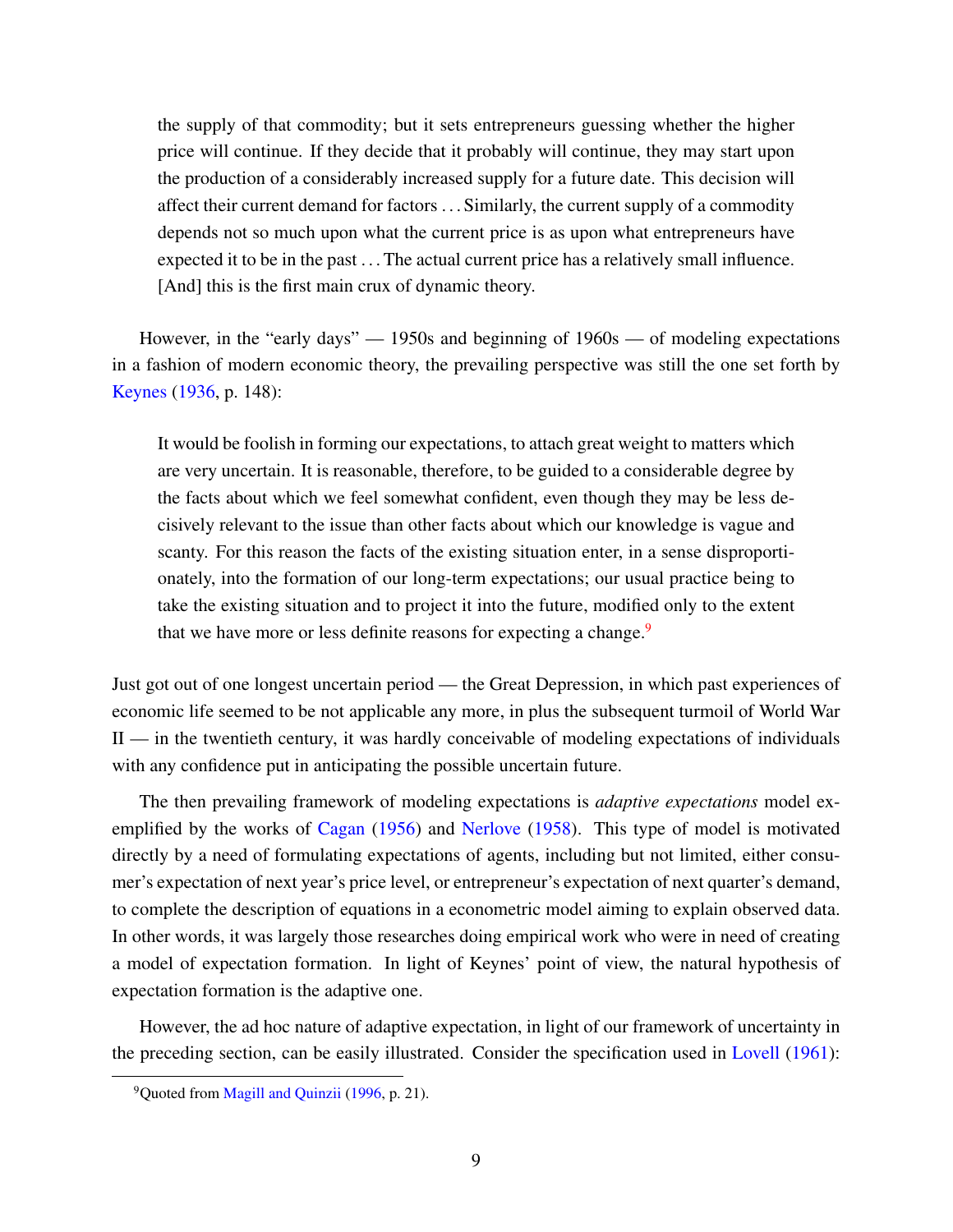<span id="page-9-3"></span>Let  $X_t$  be the level of sales at time t and  $X_t$  be the expected level at time  $t - 1$ . Then the adaptive expectation hypothesis is stated as follows:

$$
\hat{X}_t = \rho X_{t-1} + (1 - \rho) X_t, \qquad 0 \le \rho \le 1.
$$

This is equation (3.5) in [Lovell](#page-29-8) [\(1961](#page-29-8)). The justification of this hypothesis goes like this: "If the firm's adjustment of the simple, naive projection based on definite information is in the right direction, the level of sales actually expected would fall between the two extremes of static and perfect forecasting." ([Lovell,](#page-29-8) [1961](#page-29-8), p. 305.)<sup>[10](#page-9-0)</sup> The essential problem for this specification is that, when an entrepreneur needs to form the expectation at time  $t - 1$ ,  $X_t$  is *unknown* unless in a completely deterministic environment, since  $X_t$  depends on time t information which is simply not available to the entrepreneur. Yet this poses no problem to the econometrician, who is looking at all data as historic events.

At the end of 1950s, at least two people came up with alternative models about expectation formation. One is Edwin S. Mills ([1957a,](#page-30-8) [1957b](#page-30-9)), and the other one is John F. Muth  $(1960, 1961)$  $(1960, 1961)$  $(1960, 1961)$ .<sup>[11](#page-9-1)</sup> [Lovell](#page-29-9) ([1986\)](#page-29-9) calls Mills' approach as *implicit expectations* in order to make a distinction from Muth's *rational expectations* approach. Both approaches are motivated by investigating inventory management problems confronting firms,<sup>[12](#page-9-2)</sup> and both had an equation  $X_t = \hat{X}_t + u_t$  describing the *expectation error* (Mills, 1957a Eq. 2.1, 1957b Eq. 2; Muth, 1961 Eq. 3.2), where  $u_t$  represents the random error with mean zero which will be known at time  $t$  only. Hence both introduce explicitly the stochastic nature into the expectation formation. However a simple but vital distinction dooms the implicit expectations approach to be less appealing from both theoretic and empirical aspects. This vital distinction can be illustrated as follows.

Consider first Mill's approach. For a given behavior equation

$$
Z_t = \cdots + aX_t
$$

including  $X_t$  as one of the explanatory variable, where all other explanatory variables are collected in  $\cdots$ , Mills approach makes use of  $X_t = X_t - u_t$  to substitute out  $X_t$ , which yields

$$
Z_t = \cdots + aX_t + v_t
$$

<span id="page-9-0"></span><sup>&</sup>lt;sup>10</sup>Lovell also cited [Keynes](#page-29-7) [\(1936,](#page-29-7) p. 51): "... it is sensible for producers to base their expectations on the assumption that the most recently realized results will continue except in so far as there are definite reasons for expecting a change."

<span id="page-9-1"></span><sup>&</sup>lt;sup>11</sup>See [Young and Darity](#page-31-3) ([2001](#page-31-3)) for an excellent historic account of the early history of rational expectations and its impacts on other branches of economics well before the 1970's rational expectations revolution.

<span id="page-9-2"></span><sup>&</sup>lt;sup>12</sup>This is made clear for Mills' approach directly from the titles of his paper. For the other one, as noted in [Young](#page-31-3) [and Darity](#page-31-3) ([2001\)](#page-31-3), Muth was then a junior faculty at GSIA, Carnegie Institute of Technology, participating the project "Planning and Control of Industrial Operations", in together with C. Holt, F. Modigliani and H. Simon, of which the results were summarized in [Holt et al.](#page-29-10) ([1960\)](#page-29-10). It was during this project, Muth's idea of rational expectations was developed and formalized.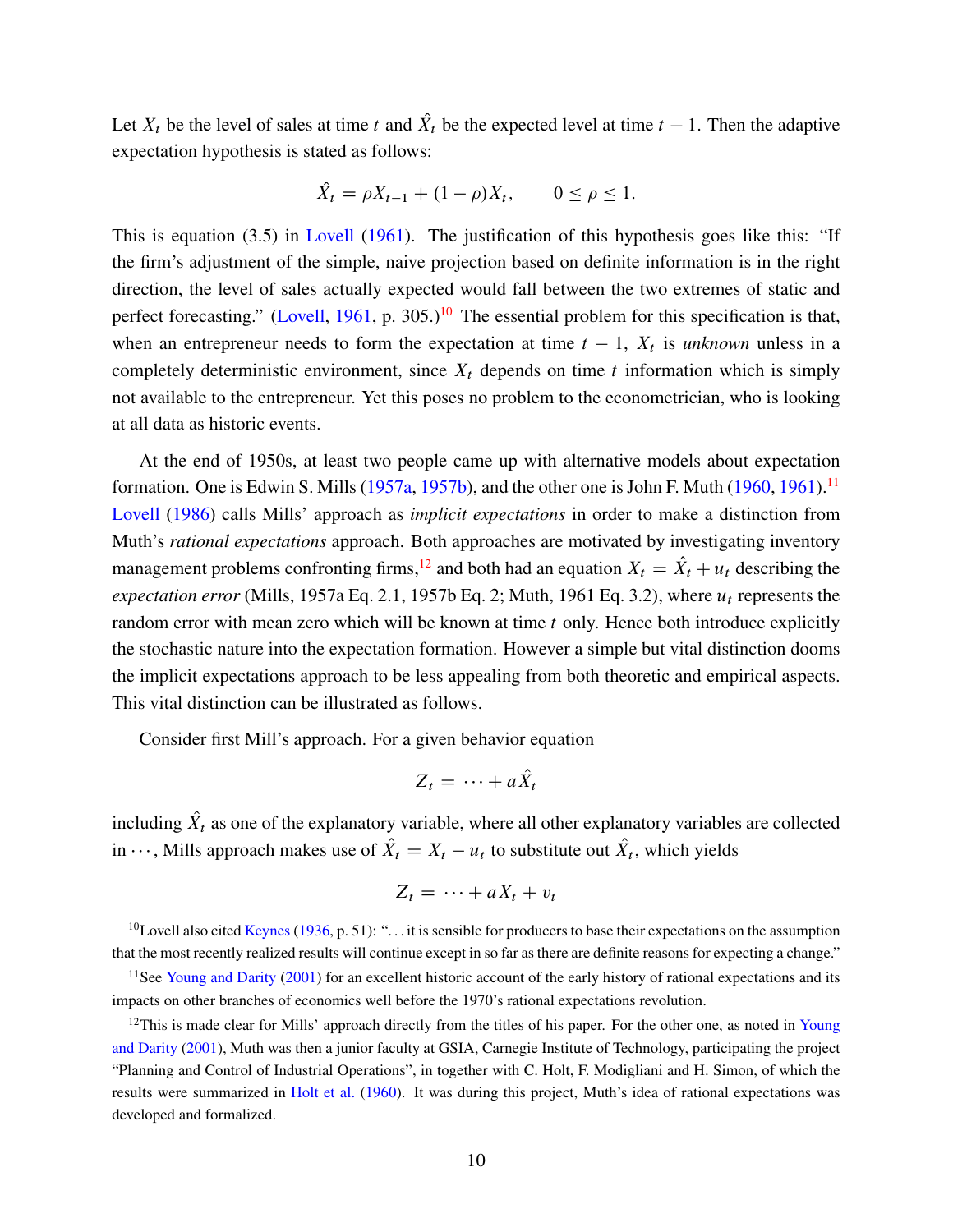<span id="page-10-2"></span>with  $v_t = -au_t$ . Then run the regression of  $Z_t$  using above equation, and it follows that the consistency estimator  $\hat{a}$  effectively requires the underlying assumption of (conditional) *uncorrelatedness* of  $X_t$  and  $u_t$ . However, as our discussion in section 2 indicates, in general  $X_t$  hinges on the information at time t which is provided by  $u_t$  in this case,<sup>[13](#page-10-0)</sup> thus generally it's impossible to have  $\mathbb{E}(X_t u_t) = 0$ .

On the contrary, in Muth's approach, the maintained assumption is the expectation  $X_t$  being always equal to the expectation conditional on time  $t-1$  information, i.e.  $\hat{X}_t = \mathbb{E}_{t-1}X_t$ .<sup>[14](#page-10-1)</sup> Therefore,  $u_t = X_t - \mathbb{E}_{t-1}X_t$  and  $\mathbb{E}(u_t \mathbb{E}_{t-1}X_t) = 0$  always hold. Indeed, this follows the standard property of conditional expectation, see [Shiller](#page-31-4) ([1978](#page-31-4), Sec. 2). So in rational expectations approach, the expectation error is required to be uncorrelated with the expectation rather than with the *actual* outcome as in Mills' approach.

To better appreciate Muth's approach, it is valuable to recall two "conclusions from studies of expectations data" that motivated Muth's work [\(Muth](#page-30-0), [1961](#page-30-0), p. 316):

1. Averages of expectations in an industry are more accurate than *naive* models and as accurate as elaborate equation systems, although there are considerable cross-sectional differences of opinion.

2. Reported expectations generally underestimate the extent of changes that actually take place. [Our emphasis.]

The first conclusion suggests that on average, expectations held by agents (at time  $t - 1$ ) are more accurate than the *naive* models of expectations, i.e. adaptive expectations alike, would suggest. In other words, the actual expectations held by agents should have an somewhat "optimal" property. Thus one is led naturally to assume  $X_t = \mathbb{E}_{t-1}X_t$ , since it is well known that  $\mathbb{E}_{t-1}X_t$  has the minimum *mean square error* among all forecast of  $X_t$  based on time  $t - 1$  information. That is,  $\mathbb{E}_{t-1}X_t$ solves the minimization problem min  $\mathbb{E}(X_t - Y_{t-1})^2$  subject to  $Y_{t-1}$  being  $S^{t-1}$ -measurable. The second conclusion suggests that the variance of the actual observation should be greater than the expected value, that is *var*  $X_t > var X_t$ . This is readily verifiable if  $X_t = \mathbb{E}_{t-1}X_t$ , since it implies *var*  $X_t = \text{var } X_t + \text{var } u_t$  where  $u_t$  is the expectation error.

<span id="page-10-0"></span><sup>&</sup>lt;sup>13</sup>Since  $\hat{X}_t$  is assumed to be the expectation formed at time  $t - 1$ , it necessarily is determined by information at that time. Mathematically, this means  $\hat{X}_t$  is  $S^{t-1}$ -measurable. Yet the equation  $X_t = \hat{X}_t + u_t$  dictates that  $X_t$  also contains information at t, which is imparted by  $u_t$ .

<span id="page-10-1"></span><sup>&</sup>lt;sup>14</sup>In the context of the probabilistic framework presented in section 2,  $\mathbb{E}_{t-1}X_t$  is defined as  $E(X_t|S^{t-1})$ , i.e. the expectation conditional on all information available to the agent (here a representative agent is implicitly assumed). Since the exogenous disturbance  $v_t$  is the only source of uncertainty (another implicit assumption), we have  $S^{t-1}$  $\sigma(v_\tau, \tau \leq t-1)$ , the conditional expectation equals to  $\mathbb{E}(X_t|v_\tau, \tau \leq t-1) \equiv \mathbb{E}(X_t|\sigma(v_\tau, \tau \leq t-1))$ , which is denoted by  $\mathbb{E}_{t-1}X_t$  for simplicity.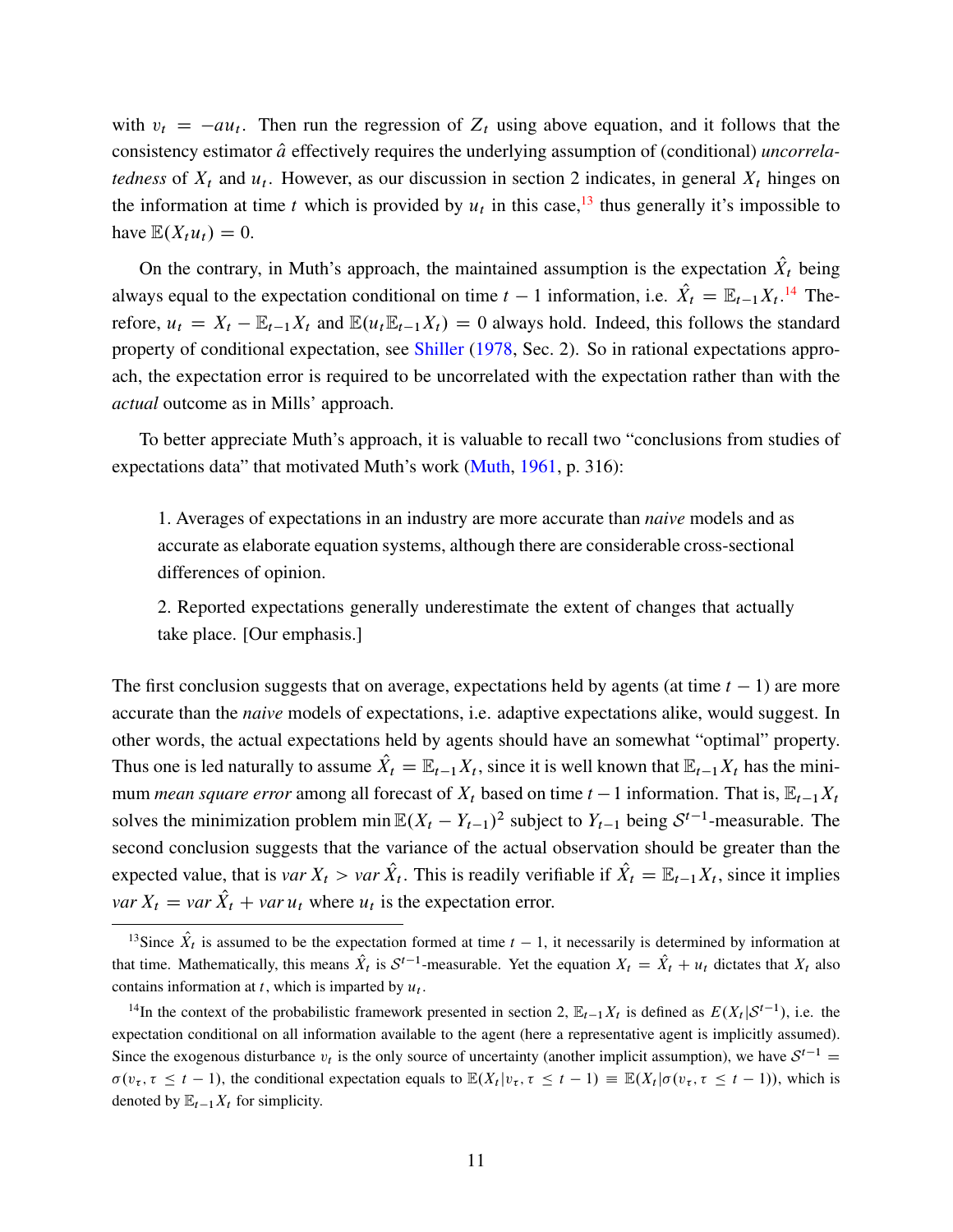<span id="page-11-0"></span>[Muth](#page-30-0) ([1961,](#page-30-0) p. 316) goes on stating the characteristic principle of the rational expectations approach:

I should like to suggest that expectations, since they are *informed predictions* of future events, are essentially the same as the *predictions of the relevant economic theory* ... We call such expectations "rational." ... The [rational expectations] hypothesis can be rephrased a little more precisely as follows: That expectations of firms (or, more generally, the subjective probability distribution of outcomes) tend to be distributed, for the same *information set*, about the prediction of the theory (or the "objective" probability distributions of outcomes). [Our emphasis.]

The implications of "predictions of the relevant economic theory" are twofold: First, a formal adoption of the stochastic model implies that any prediction of the economic theory should be the (mathematical) expectation conditional on the known information set, so that informed predictions of agents can be accounted meaningfully in the theory; second, whatever the (unobserved) expectations are, they should be compatible with the structure governing the stochastic environment associated to the economic theory. In Muth's own words ([1961,](#page-30-0) p. 316): "The hypothesis asserts . . . : (1) Information is scarce, and the economic system generally does not waste it. (2) The way expectations are formed depends specifically on the structure of the relevant system describing the economy."

When the process  $\{X_t\}$  is exogenously given,  $\mathbb{E}_{t-1}X_t$  can be computed directly. However, an ingenious and essential contribution in [Muth](#page-30-0) ([1961](#page-30-0)) is its treatment of the expectations of the time t endogenous variables held by agents at time  $t - 1$ . By assuming  $X_t = \mathbb{E}_{t-1}X_t$ , the paper shows, through a simple example, how the whole process of  $\{X_t\}$  is *endogenously determined* in a way that is compatible with the equations about the stochastic environment, which essentially characterize some *equilibrium* conditions of the model.

Although the few impacts of rational expectations upon economics were observed in the entire decade of 1960s ([Young and Darity](#page-31-3), [2001](#page-31-3)), Muth's paper has made it clear that two ingredients are essential "to make dynamic economic models complete" [\(Muth](#page-30-0), [1961,](#page-30-0) p. 315): A formal stochastic environment, inherited from the statistics tradition, and structural relations built on the stochastic environment, to be contemplated from the equilibrium theory.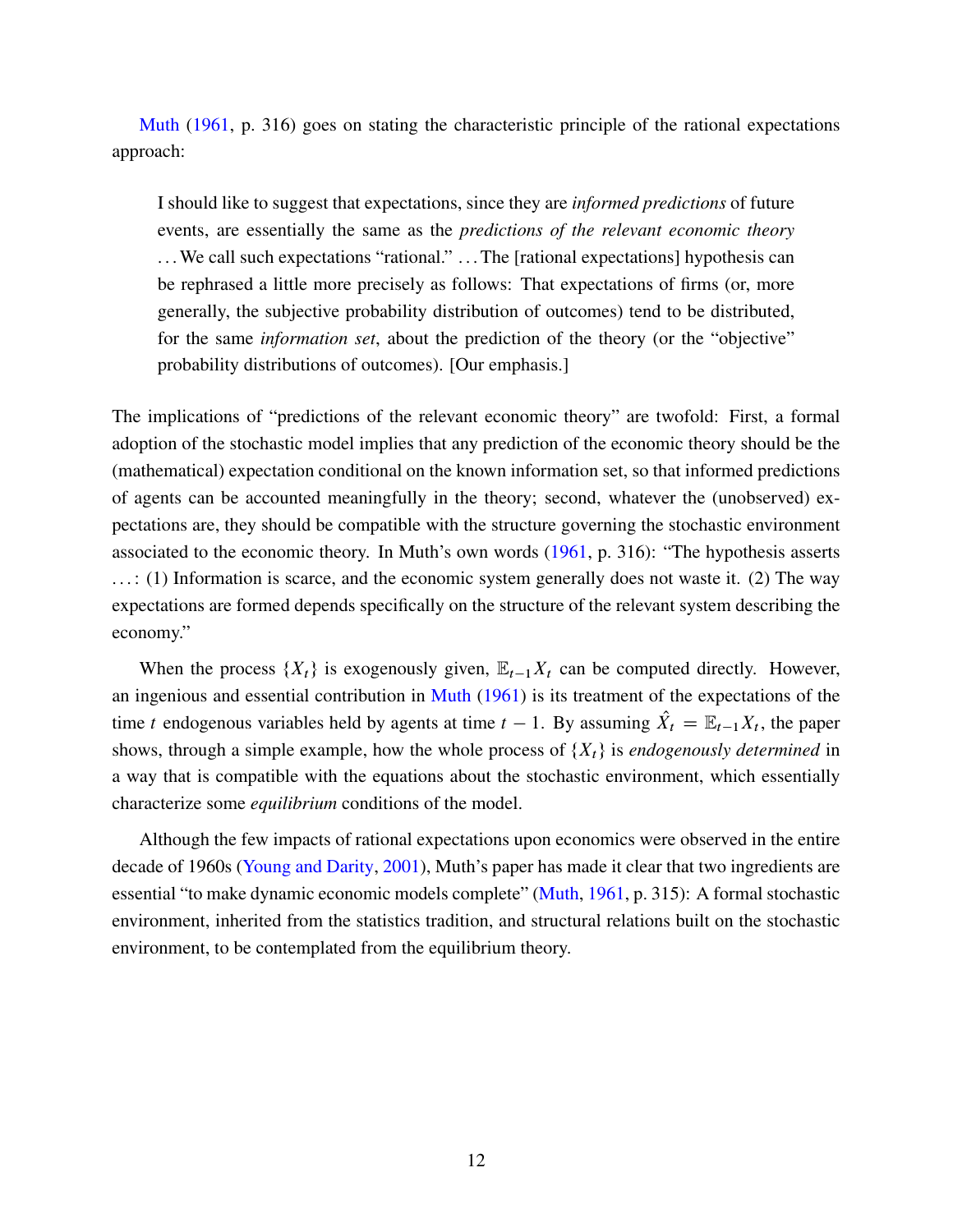# <span id="page-12-0"></span>4 EXPECTATIONS IN EQUILIBRIUM THEORY

#### 4.1 THE NOTION OF EQUILIBRIUM

Before going into details of particular equilibrium theory with expectations, it is worthwhile to discuss first the notion of equilibrium in economic theory a little bit. After all, introspection helps to clarify several subtle aspects of this central notion in economic theory.

In the inaugural lecture at Cambridge University, [Hahn](#page-28-4) ([1973,](#page-28-4) p. 47) stated "a very weak casual proposition" as the motivation of equilibrium notion:

This is that no plausible sequence of economic states will terminate, if it does so at all, in a state which is not an equilibrium. The argument is straightforward; agents will not continue in actions in states in which preferred or more profitable ones are available to them nor will mutually inconsistent actions allow given prices to persist.

And after giving a more explicit specification of the environment, dating, uncertainty and information, etc., [Hahn](#page-28-4) [\(1973](#page-28-4), p. 59) went on to state a rather general definition of equilibrium

An economy is in equilibrium when it generates messages which do not cause agents to change the theories which they hold or the policies which they pursue.

Here, agents' theories refer to the information structure they have, possibly including their prior beliefs, as those introduced in section 2, and their policies refer to the optimal decisions, given their information structure and the messages generated by the economy.

In a comprehensive survey of intertemporal equilibrium, [Radner](#page-31-5) [\(1991](#page-31-5), p. 438) decomposed Hahn's main theme into three conditions for equilibrium over time by citing Hicks' works: (i). The Hicks-Nash condition; (ii). fulfilled expectations; and (iii). market clearing. For the first condition, Radner quoted from Hicks (*Causality and Economics*, p. 45): "All opportunities for advantageous change that are presented within the model must be taken." The second condition refers to [Hicks](#page-29-5) ([1946 \[1939\],](#page-29-5) pp. 132–133):

Equilibrium over time . . . suggests itself when we start to compare the price-situations at any two dates . . . The [equilibrium] condition [is] that the prices realized on the second Monday are the same as those which were previously *expected* to rule at that date . . . remember the expectations of entrepreneur are in fact not precise expectations of particular prices, but partake more of the character of probability distribution, then it becomes evident that the realized prices can depart to some extent from those prices expected as most probable . . .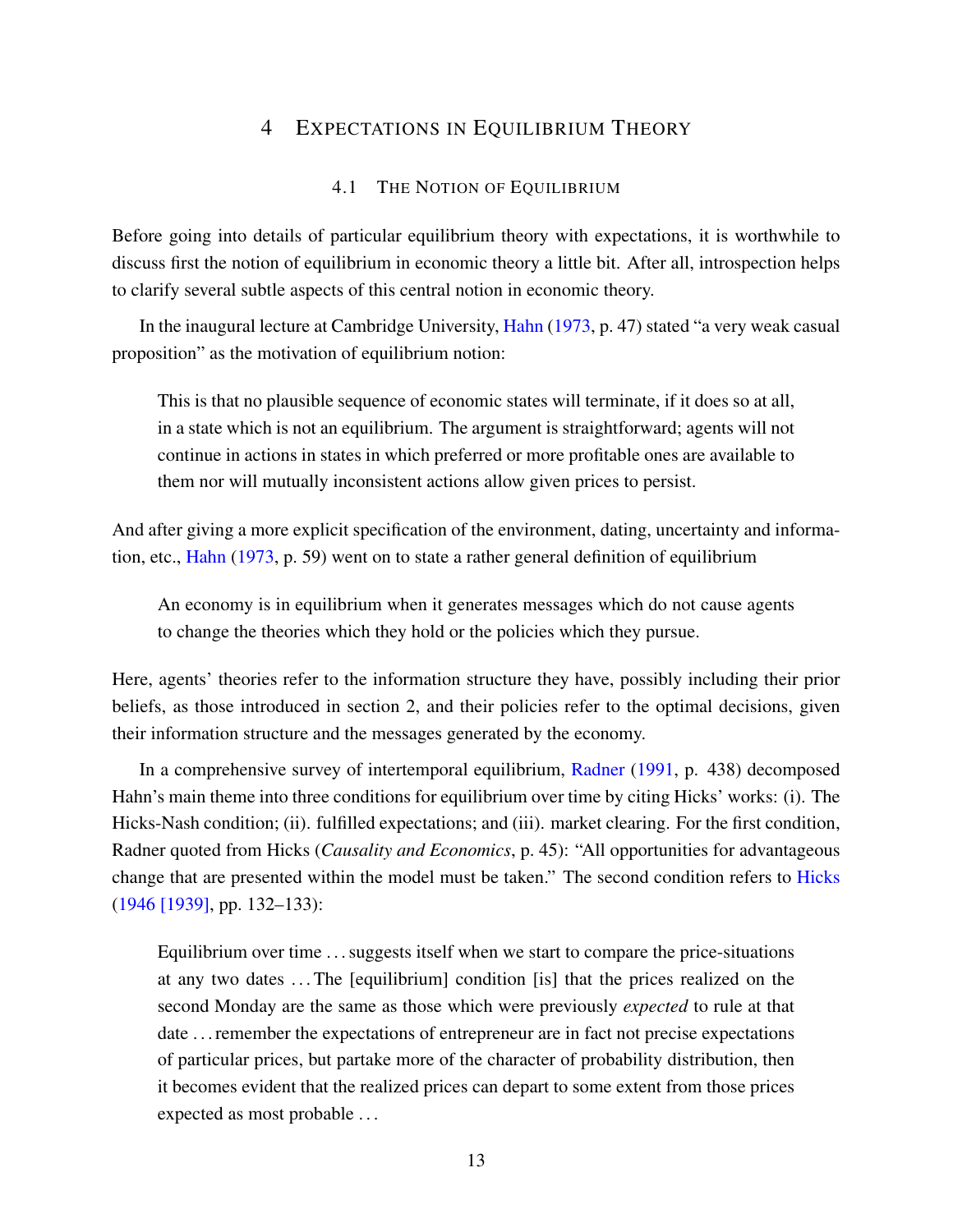<span id="page-13-3"></span>However, an even subtler point in Hahn's definition is not elicited in Radner's summary. As [Hahn](#page-28-4) ([1973,](#page-28-4) pp. 60–61) put it:

What is required is a frequency distribution of prices conditional on exogenous events which in some precise send corresponds closely enough with the prior conditional distributions held by agents . . . The traditional notion of an equilibrium which I described at the outset requires the equilibrium actions of agents to be consistent, whereas I have the weaker requirement that they not be *systematically* and *persistently* inconsistent. [Our emphasis.]

Evidently, the first part of Hahn's paragraph corresponds exactly to Muth's rephrased hypothesis of rational expectations, whereas the second part is typically used to justify the coincidence of individuals' forecasts and the equilibrium outcome.[15](#page-13-0)

Notably, both Hicks-Nash condition and market clearing condition are well accounted for in the paradigm established by [Arrow and Debreu](#page-26-3) ([1954\)](#page-26-3) and [Debreu](#page-27-1) [\(1959](#page-27-1)) for Walrasian economy. However, the fulfilled expectation condition — or more general, the role of expectations — in a dynamic equilibrium simply can not be investigated within this paradigm, for the Arrow-Debreu model assumes once-for-all complete contingent commodity market.<sup>[16](#page-13-1)</sup> In order to have it be possible to account for any kind of expectation, one must introduce the sequential markets.

### 4.2 TEMPORARY EQUILIBRIUM

In the inceptive chapter initializing the analysis of intertemporal equilibrium,  $^{17}$  $^{17}$  $^{17}$  [Hicks](#page-29-5) ([1946 \[1939\]](#page-29-5), Ch.IX, pp. 124–126) outlined explicitly a framework of how the decisions of agents hinge on the expectations of next period market condition in his famous Weekly economy:

The plans which are adopted in any given week depend not only upon current prices

<span id="page-13-0"></span><sup>&</sup>lt;sup>15</sup>This was originally used by [Muth](#page-30-0) ([1961,](#page-30-0) p. 318): "If the prediction of the theory were *substantially* better than the expectations of the firms, then there would be opportunities for the 'insider' to profit from the knowledge." [Our emphasis.] In an extraordinary review of rational expectations, [Kantor](#page-29-11) [\(1979](#page-29-11), p. 1424) related Muth's words directly to the optimal utilization of information: "Profitable opportunities to exploit available information will be exercised in a competitive world. Rational expectations are profit maximizing expectations." This is in accordance with the assertion of rational expectations hypothesis set forth by Muth himself.

<span id="page-13-1"></span><sup>&</sup>lt;sup>16</sup>We acknowledge the contribution of L. McKenzie [\(1954](#page-30-11), [1959\)](#page-30-12), yet still choose to conform the convention by calling it Arrow-Debreu model. See [Weintraub](#page-31-6) ([2011\)](#page-31-6) for a comprehensive retrospection of McKenzie's contribution to general equilibrium theory.

<span id="page-13-2"></span> $17$ According to [Milgate](#page-30-13) [\(1979](#page-30-13)), four names are attributed to the initial development of intertemporal equilibrium: Lindahl, Myrdal, Hicks and Hayek. However, it is recognized that [Hicks](#page-29-5) ([1946 \[1939\]](#page-29-5), first edition published in 1939) set forth the first integrated investigation in this realm.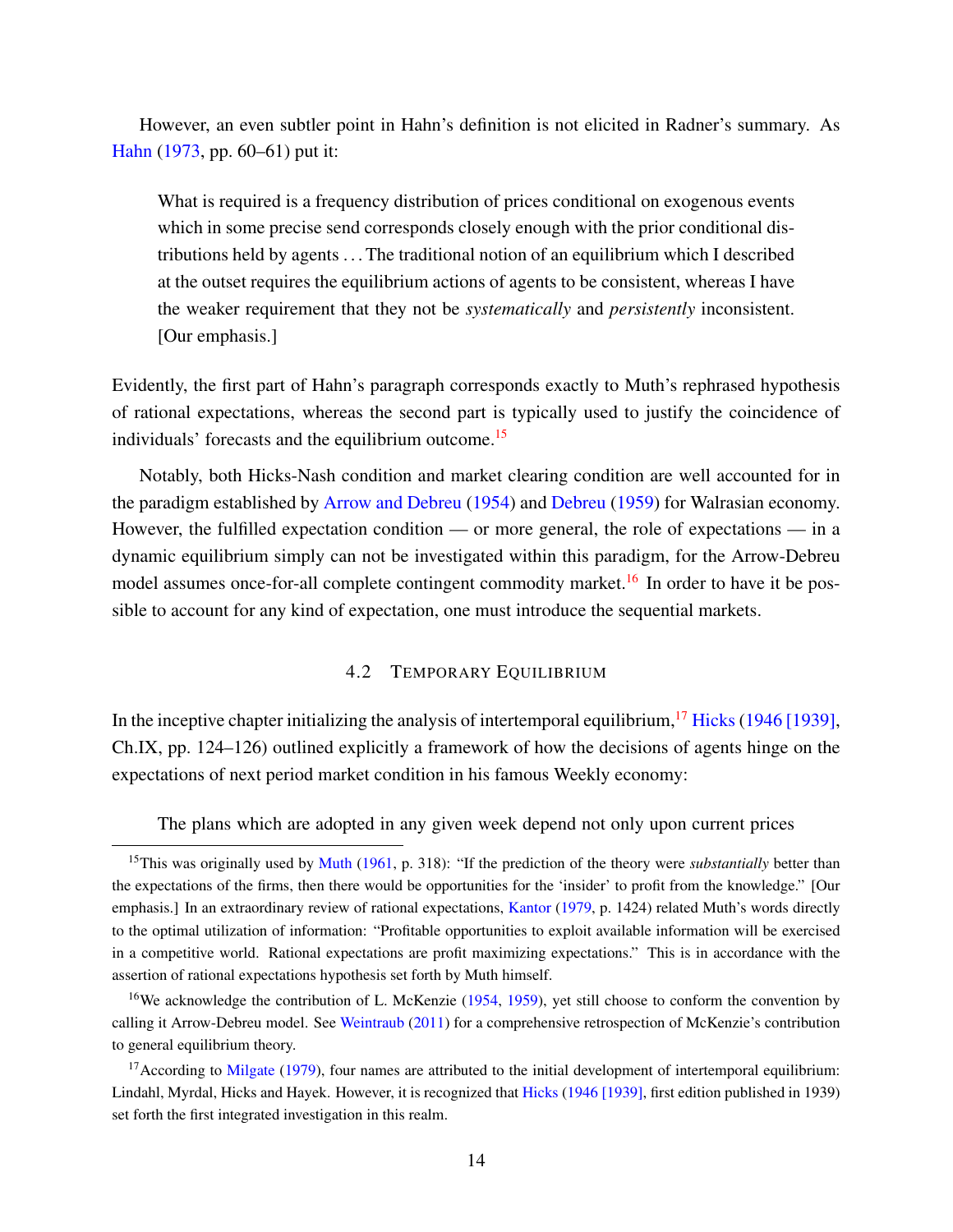<span id="page-14-1"></span>but also upon the planner's expectations of future prices. We shall ... [assume] that every individual has a *definite* idea of what he expects any price which concerns him to be in any future week . . . there will be a certain figure, or range of figures, which they consider most probable, but deviations from this most probable value on either side are ... possible ... When we are concerned with the determination of plans, we must suppose the expectations of the planners to be adjusted for risk . . . Further . . . the willingness to bear any particular risk ... will be appreciably affected by the riskness involved in the rest of the plan. [Our emphasis.]

All these considerations of expectations and riskness arising from an ambiguous role of uncertainty, formed the foundation of extending Marshall's temporary equilibrium, which was indeed a static equilibrium model, to Hick's temporary equilibrium with certain dynamic favor.

In the post war era, [Stigum](#page-31-7) ([1969,](#page-31-7) [1972\)](#page-31-8) was the first to construct general equilibrium model in the fashion as the Arrow-Debreu paradigm, and built explicitly on Hicks' idea of a *definite*, or a *fixed*, expectation, defined as a function mapping current period market conditions to a distribution of next period price. This basic setup in fact departs from our basic framework of uncertainty in that now prices, which are endogenous variables to be determined as the market outcome, are regarded as part of the *state* of the world affecting agents payoffs. See, e.g. [Jordan](#page-29-12) ([1976](#page-29-12)) for a model in which the only source of uncertainty is the price in the second period.

The idea of temporary equilibrium has intrigued a large body of research papers in 1970s, with application in fields like monetary economics (addressing the problem that money has no positive value in a standard Walrasian equilibrium) and macroeconomics, especially in attempting to build a new foundation for Keynsian economics. In 1980s, a branch of this line of work transferred into building an endogenous cycle theory for short run economic fluctuation, e.g. [Grandmont](#page-28-5) [\(1985](#page-28-5)). For an comprehensive survey of works in this area in 1970s and 1980s, see [Grandmont](#page-28-6) [\(1977](#page-28-6), [1991\)](#page-28-7).

#### 4.3 PERFECT FORESIGHT EQUILIBRIUM

Following the seminal contribution of [Radner](#page-30-1) [\(1972\)](#page-30-1), *perfect foresight equilibrium* with sequential markets has became a new paradigm in dynamic equilibrium theory.<sup>[18](#page-14-0)</sup> In Radner's (1991, p. 438)

<span id="page-14-0"></span><sup>18</sup>Some authors in the literature also use the term *correct expectations equilibrium*, *Walrasian expectation equilibrium*, or simply *expectations equilibrium*, to label the equilibrium notion in Radner's paper, e.g. [Magill and Quinzii](#page-30-7) [\(1996](#page-30-7)) and [Glycopantis and Yannelis](#page-28-8) ([2005\)](#page-28-8). Others use directly *Radner equilibrium*, e.g. [Mas-Colell et al.](#page-30-14) ([1995\)](#page-30-14) and [Glycopantis and Yannelis](#page-28-8) [\(2005](#page-28-8)). In [Radner](#page-30-4) [\(1982](#page-30-4)), the approach adopted is termed as *perfect foresight*, where the equilibrium is called plainly *equilibrium of plans and expectations*. We follow Radner's terminology for the approach by calling it perfect foresight equilibrium. The same term is used in [Duffie and Sonnenschein](#page-28-9) [\(1989](#page-28-9)). Regarding the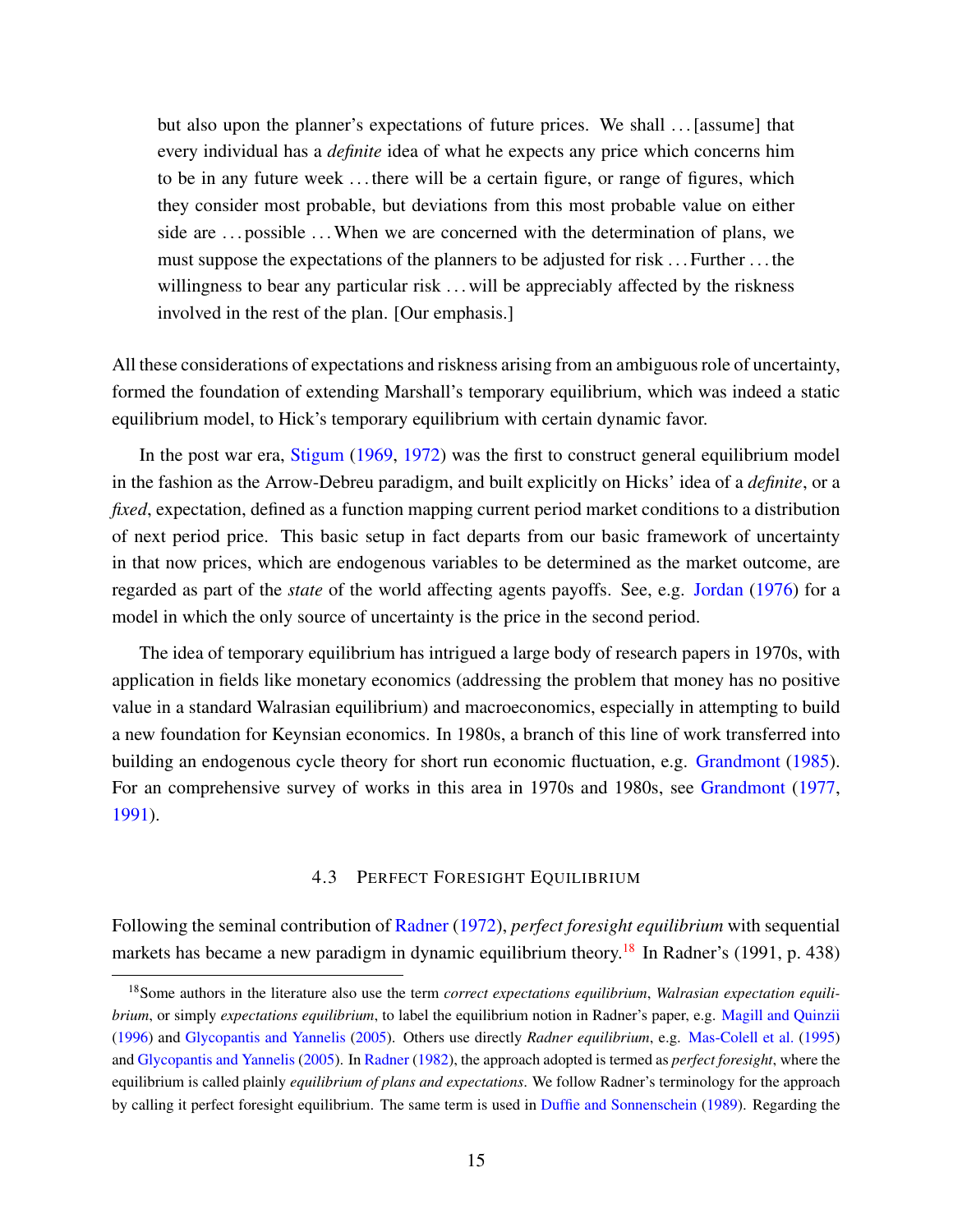<span id="page-15-3"></span>own words, this equilibrium concept "is perhaps the closest in spirit to the Arrow-Debreu theory . . . [and] is the closest to the notion of 'equilibrium over time,' described in *Value and Capital*."

Formally, in this type of model information structure  $\langle S, \mathcal{I} \rangle$  is homogeneous, i.e.  $\mathcal{I}_t = \mathcal{I}_t^a$  $\mathcal{I}_t^b$  for all  $a, b \in A$ , while agents are allowed to retain different prior beliefs, i.e.  $\mathbb{Q}^a \neq \mathbb{Q}^b$ . A consumption plan, or more generally, a trade plan  $z_t^a$  for each  $a \in A$  and a price system  $p_t$  at time  $t$ , are defined as functions from  $S$  to the corresponding commodity space and price space. More specifically, a trade plan  $z_t^a = (z_{t\tau}^a)$  may include both current period trading  $z_{t0}^a$  in the spot markets and state contingent commitments  $z_{t\tau}^a$  for time  $t + \tau$  with  $\tau \ge 1$  in the futures markets. Each component of the trading plan,  $z_{t\tau}^a$  for  $\tau \ge 0$ , is a function defined on  $S^{t+\tau}$  and is required to be at most  $\mathcal{I}^{t+\tau}$ -measurable.<sup>[19](#page-15-0)</sup> In words, a trade plan at time t specifies trading volumes of both current deliveries and future deliveries for all states wherever relevant markets exist. Moreover, the associated price system  $p_t = (p_{t\tau})$  is an array of functions with  $p_{t\tau}$  defined on  $S^{t+\tau}$  for  $\tau \ge 0$ .

In contrast to the temporary equilibrium approach, perfect foresight equilibrium requires, rather than merely allow, agents to hold expectations about the future market conditions, among which the most important ones are expectations regarding to future market prices.<sup>[20](#page-15-1)</sup> Since each agent is allowed to trade only in markets for limited future contingent deliveries, i.e. markets are incomplete, each agent necessarily has one budget constraint for each date-event pair, i.e.

$$
\sum_{\tau \ge 0} \sum_{s_t^{t+\tau}} p_{t\tau}(s^t, s_t^{t+\tau}) z_{t\tau}^a(s^t, s_t^{t+\tau}) = 0
$$

defined by the price expectations for all  $s^t \in S^t$  under notations of section  $2^{\{2\}}$ . Note also that the sets over which  $\tau$  and  $s^{t+\tau}$  are summed are specified by the relevant market structure. This formulation differs from the standard Arrow-Debreu model in which a consolidated budget constraint

status of this equilibrium notion, in the comment of Radner's survey (1991), [Duffie](#page-27-6) [\(1991\)](#page-27-6) put it as follows: "Roy Radner's (1972) notion of 'equilibrium of plans, prices, and price expectations,' . . . is now the closest thing to a *standard paradigm* for intertemporal general equilibrium." [Our emphasis.]

<span id="page-15-0"></span><sup>&</sup>lt;sup>19</sup>Depending on the specification of market structures, state contingent commitments  $z_{t\tau}$  that actually exist may well be measurable only with respect to a sub  $\sigma$ -field of  $\mathcal{I}^{t+\tau}$ . In contrast, future spot markets are always assumed to be complete ex ante, i.e.  $z_{t0}^a$  is always  $\mathcal{I}^t$ -measurable. See [Radner](#page-30-4) [\(1972](#page-30-1)) or Radner ([1982\)](#page-30-4) for a comprehensive exposition of market structures in terms of measurability requirements.

<span id="page-15-1"></span><sup>20</sup>Note *future market prices* differ from *futures market* prices. The latter ones are prices observable from currently open market, whereas the former ones can only be observed from markets in the future. Also, to be precise, the price expectations  $\{p_t\}$  are formed prior the start of the history and fixed throughout.

<span id="page-15-2"></span><sup>&</sup>lt;sup>21</sup>When S is continuum, the summation used in the above equation becomes an integral with respect to the measure  $m$  defined in section 2. Note in this case, to make sure the integral of the product of price function and trade function to be well-defined, i.e. finite valued, more regularity conditions are in order. For example, a typical requirement is that  $z_{it\tau}^a \in \mathcal{L}^{\infty}(S^{t+\tau}, S^{t+\tau}, m^{t+\tau})$  and  $p_{it\tau} \in \mathcal{L}^1(S^{t+\tau}, S^{t+\tau}, m^{t+\tau})$  for each commodity *i*. See [Bewley](#page-27-7) ([1972\)](#page-27-7) for details.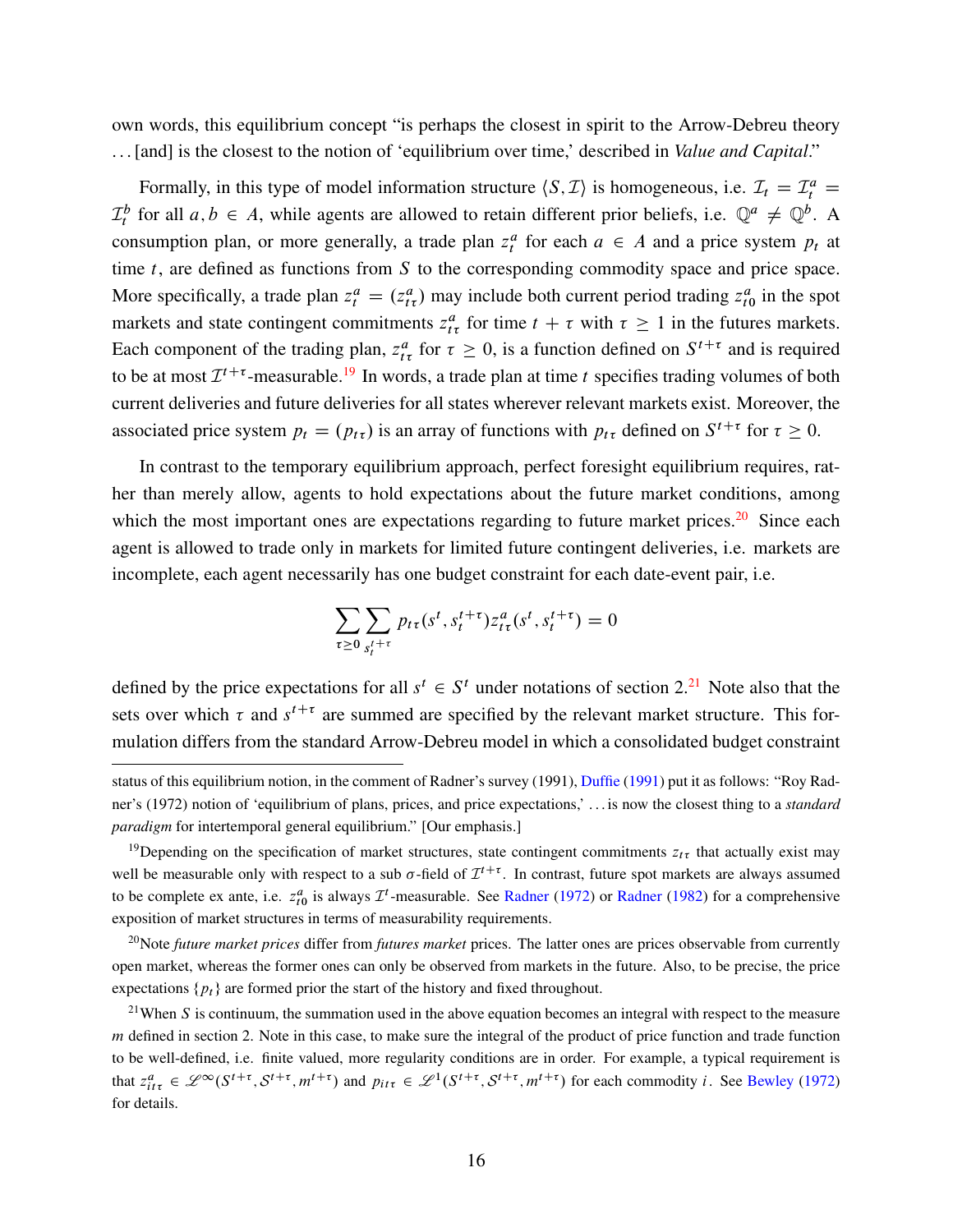<span id="page-16-2"></span>is used via the postulation of complete markets for all state contingent deliveries prior the actual beginning of the economy. Further more, the assumption of incomplete markets is essential for imposing sequential (state contingent) budget constraints, for otherwise one could easily transform the state contingent budget constraints into a consolidated time-0 constraint using an absence-ofarbitrage argument (see, for example [Geanakoplos](#page-28-10) [1990](#page-28-10)). Since every agent's preference is defined over the space of feasible trade plans along all possible paths of the economy, whenever it attempts to find the optimal trade plans, it must hold expectations of market prices in future periods, contingent on each event, in order to optimize its objective function subject to well-defined sequential budget constraints.

Under this setup, a perfect foresight equilibrium is defined as an expected price system  $p =$  $(p_t)_{t \in \mathcal{T}}$  and a trade plan  $z^a = (z_t^a)_{t \in \mathcal{T}}$  for each  $a \in A$  such that: (i) Given price expectation p,  $z^a$  is optimal for each a, and (ii) trade plans are mutually consistent, i.e. markets clear  $\sum_a z_i^a =$ 0 for each date-event pair.<sup>[22](#page-16-0)</sup> In the equilibrium, the economy evolves over time with markets open sequentially where actually trades take place according to the trade plans derived from the equilibrium price expectations. Since all trades are optimal, no revision is needed at each coming date-event pair. As a result, the markets clear at the expected equilibrium prices, and it is in this sense that perfect foresight equilibrium is also self-fulfilling.

[Radner](#page-30-1) ([1972\)](#page-30-1) demonstrates the existence of a perfect foresight equilibrium for an exchange economy under arbitrary market structures for state contingent commitments. However, the proof hinges on an additional restriction on short sales, which is showed later on to be critical for the existence of equilibrium with incomplete markets by a stimulating paper of [Hart](#page-29-13) [\(1975](#page-29-13)). An attempt to relax this artificial restriction and to incorporate more general assets structures rather than merely futures contracts leads to a boom in research in 1980s, out of which the general equilibrium theory of incomplete markets is developed. $^{23}$  $^{23}$  $^{23}$ 

One notable feature of perfect foresight equilibrium is that every agent in the economy should hold identical expectations of prices to be prevailing in all future markets. This requirement seems

<span id="page-16-0"></span><sup>&</sup>lt;sup>22</sup>When A is continuum, then the summation should be replaced by an integral with respect to the measure  $\lambda$ introduced in section 2. See the previous footnote.

<span id="page-16-1"></span> $^{23}$ In Radner's (1972) original formulation, there was no formal role for both nominal and (generic) real assets, but only (a special case of) numeraire assets, since only futures markets for single consumption good exist. [Hart](#page-29-13) [\(1975](#page-29-13)) generalized Radner's formulation to include generic real assets, i.e. contingent deliveries of consumption good bundles, and provided counter examples under standard assumptions (convex preference, etc.) showing that (perfect foresight) equilibrium with incomplete markets may not exist in absence of the artificial limitation on short sales employed by [Radner](#page-30-1) ([1972\)](#page-30-1). For general equilibrium theory with incomplete markets and *finite states*, see the special issue in *Journal of Mathematical Economics* and the extensive survey by [Geanakoplos](#page-28-10) [\(1990](#page-28-10)); for the case with *infinite states*, see the special issue of the same journal with an introduction by [Duffie](#page-27-8) ([1996\)](#page-27-8). Also, [Magill and Quinzii](#page-30-7) ([1996\)](#page-30-7) provides an excellent textbook account of the theory.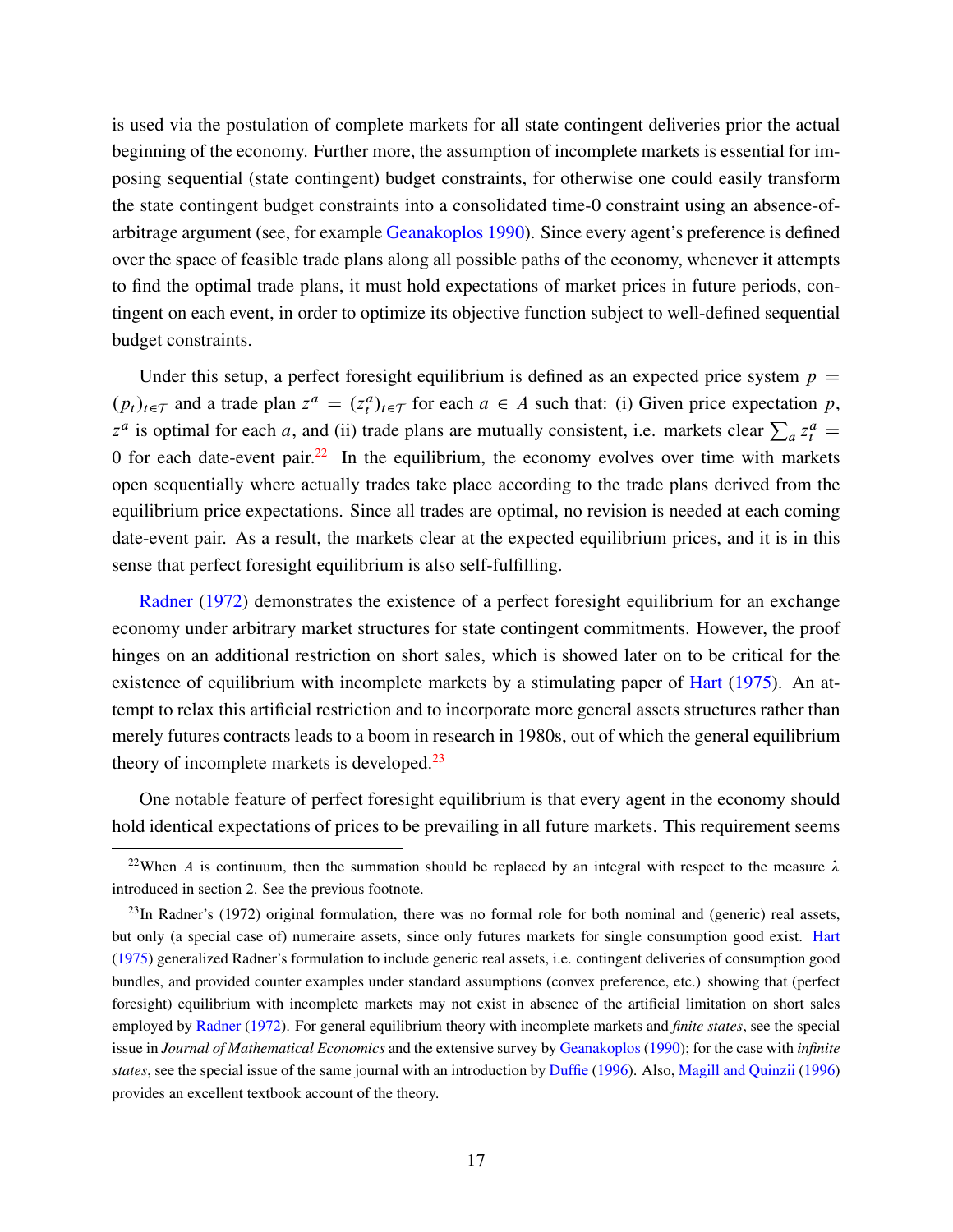<span id="page-17-2"></span>to be particularly stringent in sight that no Walrasian auctioneer even exists in current period to announce the price system for the future, since the associated auctioneer appears only when the markets open in the future. However, one notes that such a criticism is just one specific aspect of the more general problem, namely common knowledge of rationality, which is inherent to all equilibrium concepts based on Nash equilibrium (see [Aumann](#page-26-4) [1987,](#page-26-4) [1995](#page-26-5), [1997](#page-27-9) for detailed discussion). In addition, the equilibrium prices expectations, when viewed as functions defined on S, could have nothing to do with agents' prior beliefs, unless agents' preferences rely on prior beliefs, like in the case of expected utility hypothesis. Indeed, under expected utility hypothesis, if agents have heterogenous beliefs about  $S$ , then the equilibrium (subjective) distributions of prices are necessarily different across agents.

One last remark has to do with the relationship between rational expectations and perfect foresight equilibrium. As we have argued in section 3, the concept of rational expectations is in fact grounded on an equilibrium theory. More precisely, if, instead of assuming heterogeneous beliefs, assume all agents in the economy have the same knowledge of the objective probability  $\mathbb P$ of the stochastic process summarizing the uncertainty, then the equilibrium outcomes, notably the distribution of equilibrium prices  $\{p_t\}$ , will coincide with the distribution of the price expectations hold by agents, under perfect foresight equilibrium, hence fully satisfy the original formulation of rational expectations by Muth as presented in section 3. Essentially, rational expectations equili-brium is one particular type of perfect foresight equilibrium.<sup>[24](#page-17-0)</sup> Moreover, the prominent feature of the use of conditional expectation operator  $\mathbb{E}_t$  in the rational expectations literature, mostly in macroeconomics ever since the so called rational expectations revolution in  $1970s$ ,  $^{25}$  $^{25}$  $^{25}$  now can be viewed as an outcome of the underlying equilibrium, provided that the preferences are expressed in the form of expected utility. For instance, in a prototypical RBC model like [Hansen](#page-29-14) [\(1985](#page-29-14)), the intertemporal Eular equation has the following form:

$$
u'(c_t(s^t)) = \beta \mathbb{E}_t[u'(c_{t+1}(s^t, s_{t+1}))(1 - \delta + r_{t+1}(s^t, s_{t+1}))]
$$

where  $\{s_t\}$  denotes the productivity shock and is the only source of uncertainty in this economy,

<span id="page-17-0"></span> $24$ The first explicity application of Muth's rational expectations hypothesis in an equilibrium model is in [Lucas and](#page-30-15) [Prescott](#page-30-15) ([1971\)](#page-30-15), which studies an inventory management problem under stochastic demand over time. As proponents, [Lucas and Prescott](#page-30-15) ([1971,](#page-30-15) footnote 9) state: "We can think of no objection to this [rational expectations] assumption which is not better phrased as an objection to our hypothesis that the stochastic component of demand has a *regular*, *stationary* structure." [Our emphasis.]

<span id="page-17-1"></span><sup>&</sup>lt;sup>25</sup>For comprehensive surveys of rational expectations approach with its application in macroeconomics, see [Shiller](#page-31-4) [\(1978](#page-31-4)), [Barro](#page-27-10) [\(1981\)](#page-27-10) and [Taylor](#page-31-9) ([1985\)](#page-31-9). For critical discussions of various issues, both conceptual and methodological, of rational expectations, see [Kantor](#page-29-11) ([1979](#page-29-11)), the symposium issue in *Journal of Money, Credit and Banking* with an introduction by [McCallum](#page-30-16) ([1980\)](#page-30-16), and [McCallum](#page-30-17) ([1982\)](#page-30-17). Subsequently, rational expectations approach has became a standard paradigm in macroeconomic modeling, as exemplified by RBC and New Keynesian models in the following two decades. See [Sargent](#page-31-10) [\(1996](#page-31-10)) for a particularly crispy overview of the development of macroeconomics both before and after the rational expectations revolution, which also posits [Lucas](#page-29-0) ([1972](#page-29-0)) at the central place.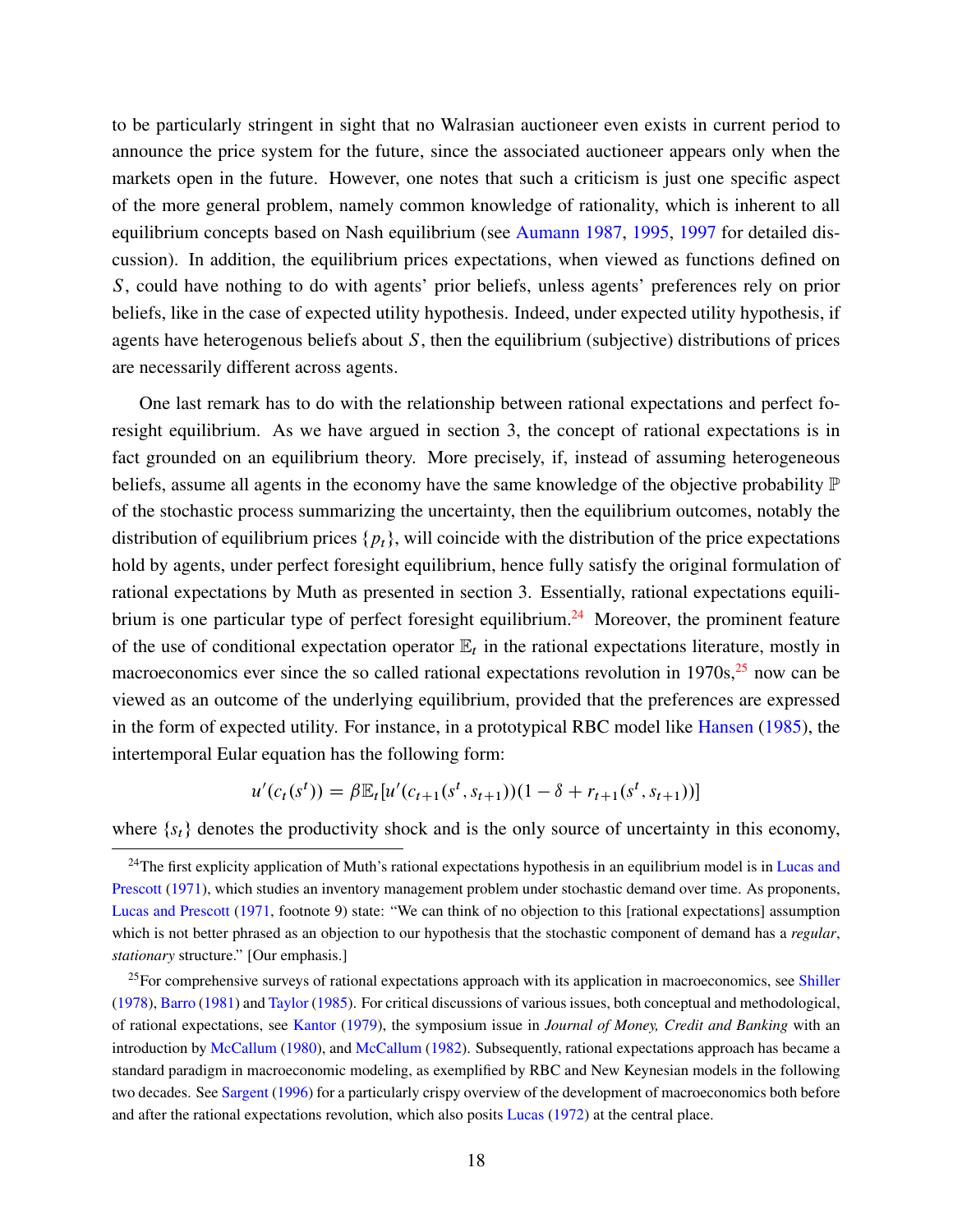<span id="page-18-1"></span>while  $c_t(s^t)$  is the time t consumption plan and  $r_t(s^t)$  is time t rent price of capital. In this example, the emergence of the operator  $\mathbb{E}_t$ , defined as taking expectation of  $s_{t+1}$  conditional on  $s^t$ , is a natural consequence of household's utility maximization problem. One remark follows: The assumption of S being a Polish space, stated in section 2, is used here to guarantee the conditional expectation to be well-defined in a precise sense. The key point is under this assumption,  $\mathbb{P}(s_{t+1} \in$  $B|s^t$ ) is a regular conditional distribution, regardless of the probabilistic nature of  $\{s_t\}$  (see [Durrett](#page-28-0) [2010,](#page-28-0) Ch. 4). Note here we do not assume  $\{s_t\}$  to be a Markovian process. This technical condition was first made clear by [Kreps](#page-29-15) [\(1977](#page-29-15)) (for a slightly more general case), but had been used before without explicit acknowledgement, see [Jordan](#page-29-12) ([1976\)](#page-29-12).

We use the term *perfect foresight* to emphasize the expectation aspect of this approach. As already seen, perfect foresight necessarily implies expectations being fulfilling. However, we do not recommend to use *fulfilled expectations equilibrium* interchangeably with *perfect foresight equilibrium*, as occasionally seen in the literature, since one could use fulfilled expectations in much wider setups, e.g. see [Jordan](#page-29-12) [\(1976](#page-29-12)) for a self-fulfilling model in a temporary equilibrium model. A underlying (even subtler, to some extent) difference between these two terms lies in the observation that, for perfect foresight expectations, agents are rendered in an ex ante manner the ability of holding correct, though unrestricted exogenously, expectations of the actual market outcomes in the future; whereas for fulfilled expectations, only a mild condition of the ex post coincidence of expectations and market outcomes is required, which is essentially equivalent to asking for expectations being representable as a fixed point of some function, e.g. honoring  $\phi(p^*) = p^*$  where  $\phi$  maps expectations to market outcomes, regardless whether the function is determined as part of the equilibrium or given exogenously.

More precisely, the function  $\phi$ , stating the structural relation of expectations and equilibrium outcomes, is determined endogenously under agents' optimizing behaviors and market arrangements, e.g. market clearings, in a perfect foresight equilibrium; in contrast, for expectations to be fulfilling only, the structural relation  $\phi$  can also be given exogenously as in the adaptive ex-pectations approach,<sup>[26](#page-18-0)</sup> and one can simply regard this  $\phi$  as part of the fixed data of the economy, and still solve for the equilibrium which continually delivers fulfilled expectations. However, in doing this, as showed by [Sidrauski](#page-31-11) ([1967\)](#page-31-11) for solving equilibrium prices of money, one has to face the difficulty raised by [Jorgenson](#page-29-16) [\(1967](#page-29-16)) on the presence of multiple mutually inconsistent price concepts embodied in the model. The only way to get round of this obstacle, is to use perfect foresight approach instead as showed by [Brock](#page-27-11) ([1974](#page-27-11)). This distinction also helps to clarify the claim made by [Muth](#page-30-0) [\(1961](#page-30-0), p. 316) regarding the ineffectiveness of a "public prediction," formulated and analyzed by [Grunberg and Modigliani](#page-28-11) ([1954\)](#page-28-11), upon the economy. Since those authors

<span id="page-18-0"></span><sup>&</sup>lt;sup>26</sup>Although, this is typically done in another direction, i.e. by assuming  $p^e = \varphi(p)$  exogenously, which can then be transformed to deduce the structural relation in our presentation by setting  $\phi = \varphi^{-1}$ .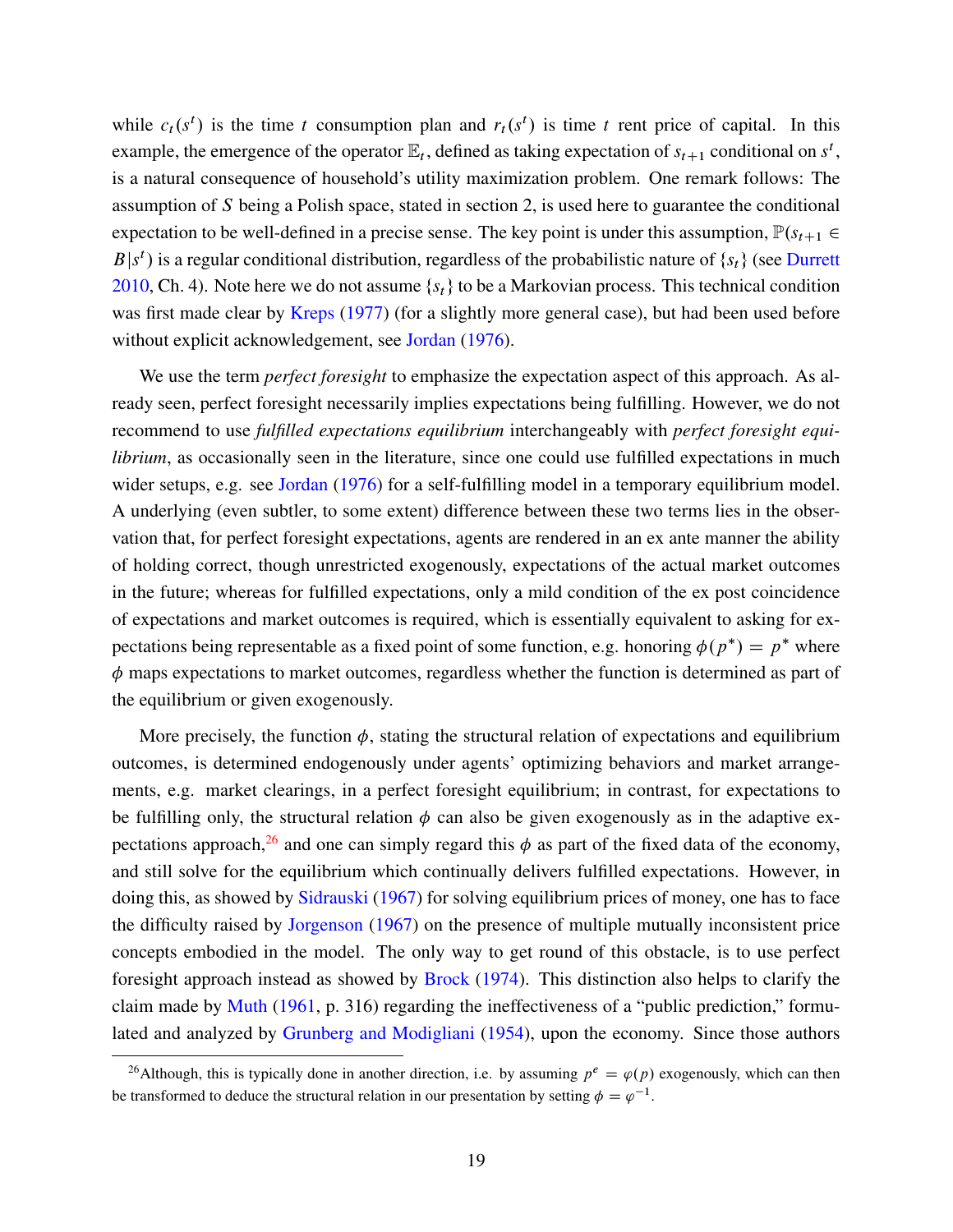<span id="page-19-3"></span>assume directly that the price expectation is given by a fixed function of current price and a public prediction.[27](#page-19-0) Nonetheless, the use of merely *fulfilled expectation* is justified in our point of view, as the discussion above should indicate.

#### 4.4 REVEALING EQUILIBRIUM

In the perfect foresight equilibrium we assume that all agents have the same information structure. An obvious extension of this assumption leads us to consider a model with heterogenous, or differential, information. Formally, in this subsection we assume that for different agent  $a$ , its information structure  $\mathcal{I}^a$  may well be different from others.<sup>[28](#page-19-1)</sup> Following the exposition in previous subsection, both trading plans  $z_t^a = \{z_{t\tau}^a\}$  and price system  $p_t = \{p_{t\tau}\}\$ are still assumed to be functions from S to corresponding spaces, with two slight modifications that  $z_{t\tau}^a$  be  $\mathcal{I}^{at+\tau}$ -measurable — if no additional information beyond  $\mathcal{I}^a$  is available to  $a$  — and  $p_t$ , be  $\mathcal{P}^{t+\tau}$ measurable.[29](#page-19-2)

This type of model was first proposed by [Radner](#page-30-2) [\(1966](#page-30-2)) under a fairly general setup with sequential markets and production. About the same time, a formal extension of Arrow-Debreu model with production to cope with differential information was outlined by [Radner](#page-30-5) [\(1968](#page-30-5)), in which markets are complete and all trading takes place at time 0, well before the beginning of

[At that time] most of us were inadequately trained. In a 1971 meeting at the Minneapolis Fed. Neil Wallace and I tried to convince Thomas Muench that an infinite regress problem would render it impossible to construct a macroeconomic model along the lines of Tobin's 1955 'Dynamic Macroeconomic Model' which attributed to investors correct knowledge of *all* derivatives of the price level. I recall how I didn't know what to make of Muench's innocent query: 'Have either of you heard about fixed point theorems being applied to differential equations?' We hadn't, and neither had we understood how to adapt Grunberg and Modigliani's (1954) argument.

Muench's query just hits the key point. The crucial adaption in need is first assume there exists such a function (equilibrium prices), then let the model (various laws in physics, or equilibrium conditions in economics) pins down the equation that the proposed function should satisfy, and lastly employ a fixed point theorem to guarantee the existence of such a function.

<span id="page-19-1"></span><sup>28</sup>In this setup, in general there is no requirement for prior belief  $\mathbb{Q}^a$  being identical across a. However, typically objective probability P is assumed instead, and note differential information already induces different conditional probability (belief) for each agent.

<span id="page-19-2"></span> $29$ For the former point, see the discussion in section 2, especially the brief explanation for a finite states case. This condition represents the idea of informational feasibility. For the latter one, it was first stated explicit by [Kreps](#page-29-15) ([1977,](#page-29-15) p. 36). The justification is simply that the aggregate trade plan  $z_{t\tau}$  is at most  $\mathcal{P}^{t+\tau}$ -measurable, i.e.  $z_{t\tau}$  must be at least jointly verifiable. See discussion below.

<span id="page-19-0"></span> $27$ Yet this paper is regarded as the first attempt on demonstrating fulfilled expectations by using a fix point theorem. At this place, it is also valuable, as an appropriate historic anecdote, to quote from [Sargent](#page-31-10) [\(1996](#page-31-10), footnote 2) to highlight the intellectual ingenuity of Professor Muench: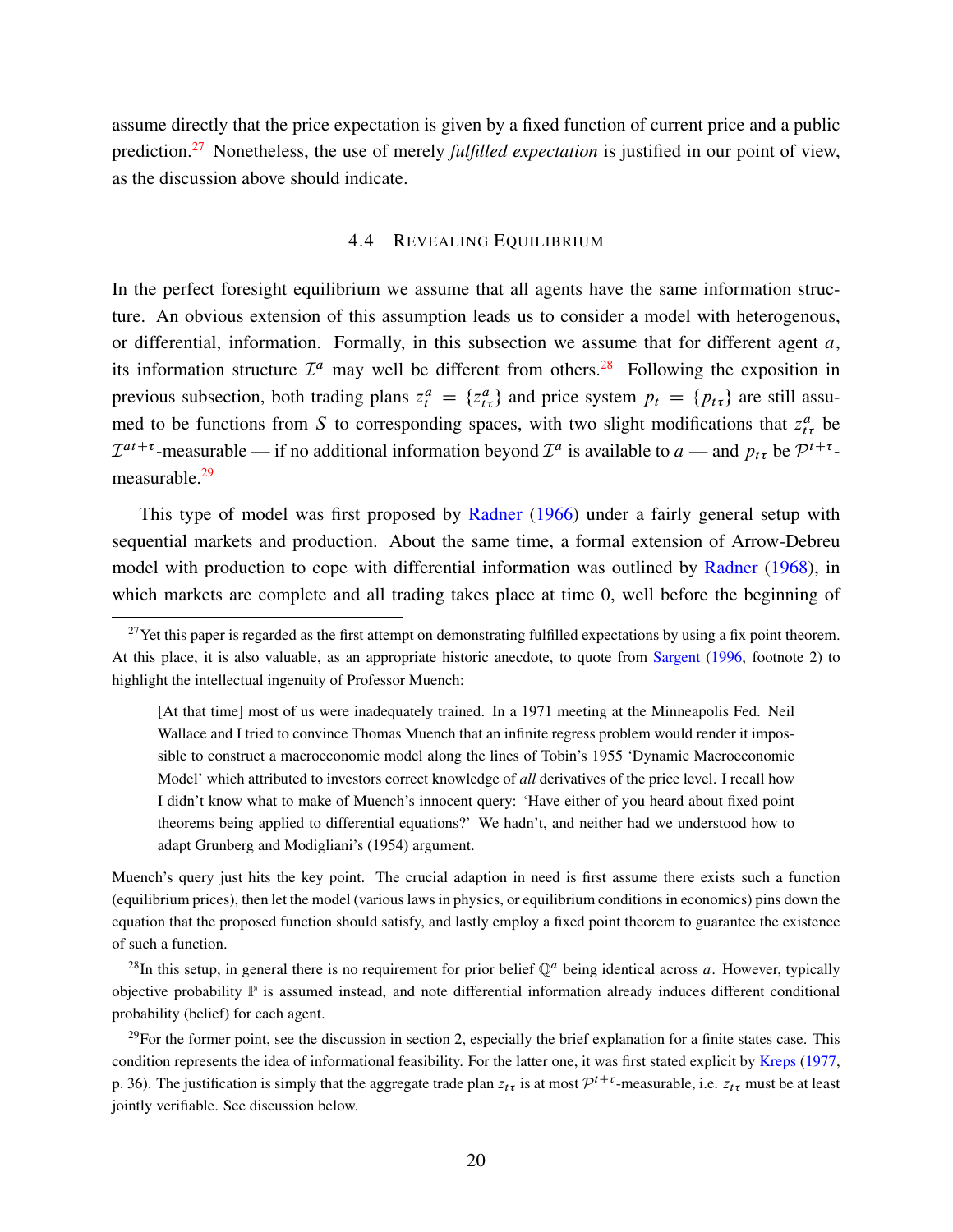<span id="page-20-2"></span>history. However, two distinct features arise when information is heterogeneous.

First, as pointed out in [Radner](#page-30-5) [\(1968](#page-30-5), p. 50), even if the market structure is complete, i.e. all state contingent commitments are possible a priori, the actual trades which effectively happen ex post are significantly restricted due the differential information held by agents. More precisely, consider a one period example with finite agents, i.e.  $\mathcal{T} = 1$  and  $|A| < \infty$ , in which complete futures markets exist at time 0. Let the trade plan chosen by each agent be  $z<sup>a</sup>$ . Then according to the conventional market clearing condition  $\sum_{a \in A} z^a(s) = 0$  for *m*-almost  $s \in S$ , we have

$$
z^{a}(s) = -\sum_{b \neq a} z^{b}(s).
$$

Since  $z^a$  is  $\mathcal{I}^a$ -measurable on the one hand, and the right side is at most  $\mathcal{P}^{-a} \equiv \bigvee$  $_{b\neq a}$   $\mathcal{I}^b$ -measurable on the other hand.<sup>[30](#page-20-0)</sup> Therefore,  $z^a$  is  $\mathcal{I}^a \setminus \mathcal{I}^a$  $P^{-a}$ -measurable at most, which is necessarily smaller than  $S$ , that is only a smaller set of markets will be in effective ex post. Eventually, using the argument elaborated in [Radner](#page-30-4) ([1982,](#page-30-4) pp. 948–949), one could reasonably argue that the effective markets should only be those induced by the common information  $C$  of all agents, which could be much smaller than *S*. As a result, differential information actually implies a sort of market incompleteness.

Second, as noticed at the beginning of this subsection, the equilibrium price system  $p$  defined in the usual way typically would be *P*-measurable, at least in principle, given the fact that the aggregate trade plan is  $P$ -measurable. Since the  $P$  is in general finer than all  $\mathcal{I}^a$ , it suggests that some information is *revealed* to agents by the equilibrium price, which is typically not available had agents known only the (ex ante) given information in  $\mathcal{I}^a$ .

To elaborate this point further, let's consider again the one-period finite agents example dis-cussed above, however replace the time 0 futures markets by the time 1 spot markets.<sup>[31](#page-20-1)</sup> Thus, agents form expectations about market prices at time 0. Now, given an (commonly) expected price system p, the information conveyed by p is the  $\sigma$ -field generated by p, i.e.  $\sigma(p)$ . Given this additional information  $\sigma(p)$ , which is in general not fully contained in every  $\mathcal{I}^a$ , agents would have incentives to renegotiate on the trading contracts concluded before, for the information available to *a* is enlarged to  $\sigma(\mathcal{I}^a, p)$ , i.e. the  $\sigma$ -field generated by  $\mathcal{I}^a$  and  $\sigma(p)$ . This effect is exemplified if agents' preferences conform the expected utility hypothesis, since the posterior beliefs can be updated from the prior beliefs by incorporating the information revealed by the (expected) price

<span id="page-20-0"></span><sup>&</sup>lt;sup>30</sup>For example, if  $z^b$  and  $z^c$  are  $\mathcal{I}^b$ - and  $\mathcal{I}^c$ -measurable respectively, then we can (at most) claim that  $z^b + z^c$  is measurable with respect to the *pooled information* induced by  $\mathcal{I}^b$  and  $\mathcal{I}^c$ , i.e.  $\mathcal{I}^b \setminus \mathcal{I}^c$ , provided that  $z^b$  and  $z^c$  be non-degenerate, e.g. be constant over S or be *step* functions.

<span id="page-20-1"></span><sup>&</sup>lt;sup>31</sup>The choice of spot markets as the setup does not affect our analysis. It results only in a separate budget constraint for each state. See [Green](#page-28-12) ([1973,](#page-28-12) [1977](#page-28-13)), [Grossman](#page-28-14) [\(1977](#page-28-14), [1981\)](#page-28-15) and [Bray](#page-27-12) ([1981\)](#page-27-12) for analyses in a setup of futures markets.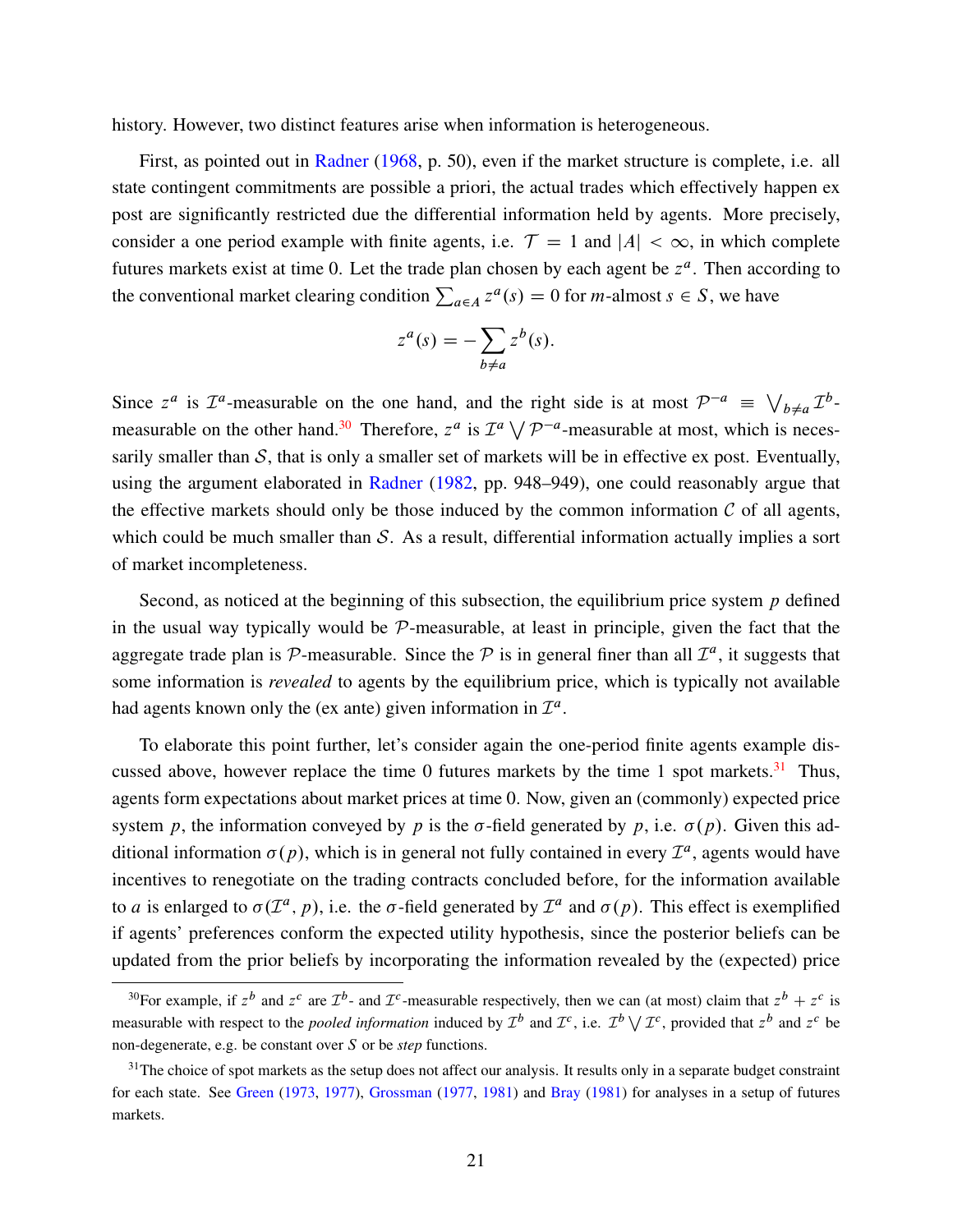<span id="page-21-1"></span>system. As made clear in the extensive discussion by [Grossman](#page-28-15) [\(1981](#page-28-15)) based on a two period example, the revealing property would impair any equilibrium price defined in the conventional way to prevail in the markets ex post.

This phenomenon has already been noticed by [Radner](#page-30-2) ([1966,](#page-30-2) sec. 7) which was originally published in French.<sup>[32](#page-21-0)</sup> And in the same paper a new equilibrium concept is proposed to deal with the difficulty caused by the information revealed by prices [\(Radner,](#page-30-2) [1966,](#page-30-2) pp. 49–50). To simplify the notation and underscore the essence, let us further confine our discussion to the case of an exchange economy with common belief  $\mathbb P$  over S. Let  $e^a$  denote a's endowment, which is required to be  $\mathcal{I}^a$ -measurable. Then if the trade plan is  $z^a$ , the corresponding consumption plan is  $c^a = e^a - z^a$ . Also let  $u^a(c(s), s)$  denote a's utility for a particular consumption bundle in state  $s \in S$ , i.e. utility is state-dependent, and assume expected utility hypothesis applies here. Then, following the exposition in [Allen](#page-26-6) ([1986\)](#page-26-6), the equilibrium proposed by Radner consists of an expected price system p and a trade plan  $z^a$  of agent a such that: (i)  $z^a$  solves the optimization problem

$$
\max_{y^a} \mathbb{E}[u^a(e^a - y^a, \cdot)|\sigma(\mathcal{I}^a, p)](s)
$$
  
s.t.  $p(r) \cdot y^a(r) = 0$ , for *m*-almost  $r \in S$   
and  $y^a$  is  $\sigma(\mathcal{I}^a, p)$ -measurable

for *m*-almost  $s \in S$  and each  $a \in A$ ; and (ii) markets clear  $\sum_a z^a = 0$  for *m*-almost  $s \in S$ . The interpretation is straightforward: Taking into account of the information revealed by equilibrium price, optimal trade plans still clear the markets; or in Radner's own words ([1966](#page-30-2), sec. 6) "there exists a general equilibrium of the markets if the price structure at date 2 determines an information structure such that the decision at date 1 bring about the given price structure at date 2."

Two remarks is immediate: First, note the maximizing operator works for each  $s \in S$ , hence one is looking for a function subject to the two stated constraints which maximizes the utility function in almost all states of the economy. Thus this formulation differs from [Allen](#page-26-7) [\(1981b](#page-26-7), [1982\)](#page-26-8) who adopts a state-wise formulation in defining the optimal trade plan, i.e. for each s, choose  $y^a$ (s) optimally subject to  $p(s)y^a$ (s) = 0. These two formulations are essentially equivalent, as the optimal trade plan defined in the latter way can be showed to be  $\sigma(\mathcal{I}^a, p)$ -measurable [\(Allen](#page-26-7),

<span id="page-21-0"></span> $32$ It is not clear whether the original French version of this paper was published in 1966 or 1967. According to the record in JSTOR (http://www.jstor.org/stable/20075410), the French version was published in 1966. However according to the bibliographic materials in [Radner](#page-30-1) ([1972,](#page-30-1) [1979](#page-30-3), [1982](#page-30-4), [1991\)](#page-31-5), the paper was published in 1967. The English translation was never published, and only distributed as a technical report of UC Berkeley (filed in April 1967) to a few institutes in the U.S. However in the title remark of the technical report, it states that the original French version "will appear in a forthcoming issue of *Cahiers du Séminaire d'Économétrie*." One possibility is that the manuscript was originally written in French in 1966 and later on (in the same year) published in Pairs, while due to delay in the translating process, the English translation appeared in 1967.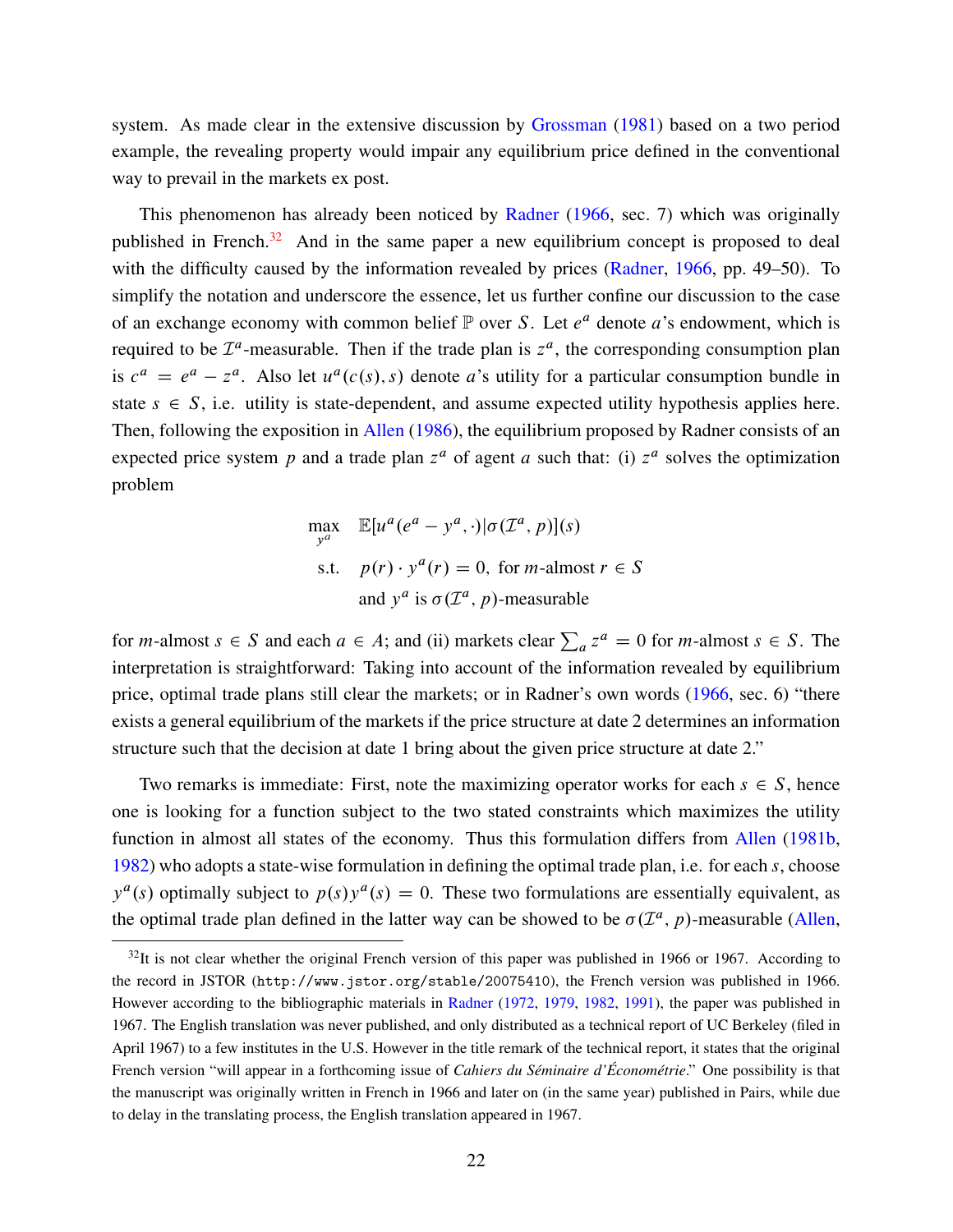<span id="page-22-1"></span>[1981b,](#page-26-7) appendix). Second, if the state-dependent utility is replaced by the ordinary utility, then  $\mathbb{E}[u^a(e^a - y^a)|\sigma(\mathcal{I}^a, p)] = u^a(e^a - y^a)$  provided that  $u^a(\cdot)$  is Borel measurable, for under this mild condition,  $u^a(e^a - y^a)$  is  $\mathcal{I}^a$ -measurable. Employing state-dependent utility seems to be a common device in studying revealing equilibrium.

In Radner's [\(1966](#page-30-2)) original formulation, the information structures of agents are purely expressed by different partitions of the finite states of the world, and no formal role of probability (belief) is introduced in the analysis, except mentioning one possible representation of preference by expected utility (p. 39). The main effect of the information revealed by prices is the augmentation of trading opportunities. Recall that a trade plan  $z^a$  is at most  $\mathcal{I}^a$ -measurable without the revealed information of p whereas  $\sigma(\mathcal{I}^a, p)$ -measurable with the revealed information. However, this is exactly what is needed to refine agents' conditional belief given  $\mathbb P$  over S. In this regard, the claim made by [Grossman](#page-28-15) ([1981,](#page-28-15) endnote 4) is not quite accurate: "[The equilibrium concept] is also suggested in [Radner](#page-30-2) ([1966\)](#page-30-2). Radner did not model the idea that traders use current prices to revise their current demands and did not define an equilibrium of this process." On the contrary, the novelty of taking into account of the information revealed by prices is evident in Radner's original formulation regardless being expressed in a more fundamental level.

Although this equilibrium concept differs from the Arrow-Debreu equilibrium drastically, [Rad](#page-30-2)[ner](#page-30-2) [\(1966](#page-30-2)) did not propose a specific name for it. Indeed this paper is largely overlooked in 1970s, probably because it was published in French. A consequence of this is that the same equilibrium concept was re-introduced independently by [Lucas](#page-29-0) ([1972\)](#page-29-0) and [Green](#page-28-12) [\(1973](#page-28-12)).<sup>[33](#page-22-0)</sup> However, neither Lucas nor Green proposed a specific name for the equilibrium concept. Later on, in [Kreps](#page-29-15) [\(1977](#page-29-15)) and [Green](#page-28-13) [\(1977](#page-28-13)), this equilibrium was termed as fulfilled expectations equilibrium and informational equilibrium respectively, yet none of both were widely used subsequently. In [Radner](#page-30-3) ([1979\)](#page-30-3), for the first time, this equilibrium concept was formally named as *rational expectations equilibrium*, which has been widely accepted in the micro literature in 1980s, exemplified by the special issue in *Journal of Economic Theory* with an introduction by [Jordan and Radner](#page-29-17) [\(1982](#page-29-17)). Nonetheless, we prefer to name this concept by *revealing equilibrium*, which serves better in both demonstrating the nature of this type of equilibrium and differentiating itself from the more widely adopted concept of rational expectations equilibrium discussed in the previous subsection.

Lucas's ([1972](#page-29-0)) model is cast in an overlapping generations framework, in which younger generation needs to extract out of equilibrium price information about the monetary and demand shocks not observable directly. While motivated by [Phelps](#page-30-18) ([1970\)](#page-30-18), especially the idea of *island economy*, Lucas' model is designed specifically to deliver the neutrality result for an expectational Phillips curve. Despite being attributed as triggering rational expectations revolution ([McCallum](#page-30-17),

<span id="page-22-0"></span><sup>&</sup>lt;sup>33</sup>This claim about the priority has been made repeatedly by [Radner](#page-31-5), see Radner ([1982](#page-30-4), p. 996) and Radner ([1991,](#page-31-5) endnote 19).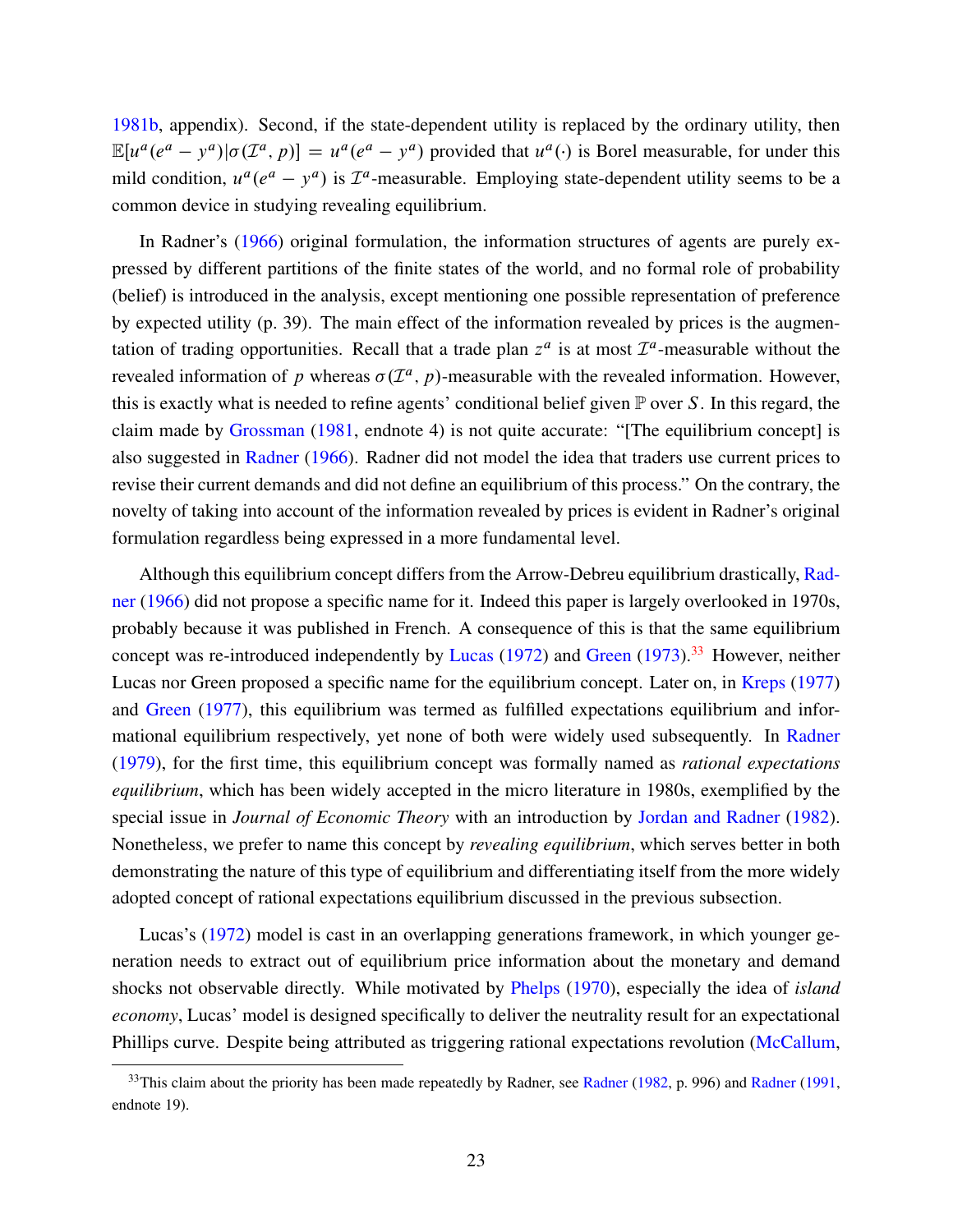<span id="page-23-1"></span>[1982\)](#page-30-17), the equilibrium in Lucas' paper is actually revealing equilibrium but not the typical rational expectations equilibrium. In contrast, Green's [\(1973](#page-28-12)) paper is motivated by [Hirshleifer](#page-29-18) [\(1971](#page-29-18)) and extends the analysis to the efficiency problem brought about by the information conveyed through prices in a market economy. This has further intrigued a considerable amount of studies in the following year, of which the framework was replaced by a simpler and analytically more tractable one developed in a series papers by [Grossman](#page-28-16) [\(1976](#page-28-16), [1977](#page-28-14), [1978](#page-28-17)) and [Grossman and](#page-28-18) [Stiglitz](#page-28-18) ([1976\)](#page-28-18), and eventually led to the famous conclusion on the impossibility of informational efficiency elucidated by [Grossman and Stiglitz](#page-28-19) ([1980\)](#page-28-19).

The specific nature of informational efficiency of economies with differential information is directly linked to the "amount" of information revealed by prices in the equilibrium, which in another direction, is related to the existence problem of revealing equilibrium. In the overlapping generations model of [Lucas](#page-29-0) ([1972\)](#page-29-0), the existence of a (unique) revealing equilibrium is demonstrated by applying contraction mapping theorem to a two period dynamic programming problem. However, in a general setup, as already noticed by [Radner](#page-30-2) ([1966,](#page-30-2) p. 51), the continuity of agents' demand functions will in general be destroyed due to the information revealed by prices, and this observation is confirmed via concrete examples constructed by [Kreps](#page-29-15) ([1977\)](#page-29-15) and [Green](#page-28-13) [\(1977\)](#page-28-13), in which no revealing equilibrium exists. However, following an observation pointed out by Rothschild ([Radner,](#page-30-4) [1982,](#page-30-4) p. 998), [Radner](#page-30-3) [\(1979](#page-30-3)) successfully established the *generic existence* of revealing equilibrium for exchange economy possessing finite states.<sup>[34](#page-23-0)</sup> The proof appeals a particular property of revealing equilibrium, that a *full communication equilibrium* is necessarily a revealing equilibrium, while the existence of full communication equilibrium follows directly existence results of classical Arrow-Debreu type economy. This same trick was also employed independently by [Grossman](#page-28-16) [\(1976](#page-28-16), [1978](#page-28-17)) yet in more restricted setups.

To spell out some more details, a full communication equilibrium is defined in an identical way to the revealing equilibrium except that agents optimize their utilities conditional on  $P$ , i.e. the pooled information which contains  $\sigma(\mathcal{I}^a, p)$  as a sub  $\sigma$ -field. However, as a result of appealing to full communication equilibrium, the revealing equilibrium has the property that equilibrium prices actually reveal all information, i.e.  $\sigma(p) = \mathcal{P}$ . In other words, the equilibrium price function  $p : S \to \Delta$  is one-to-one, where  $\Delta$  denotes the corresponding price simplex. We shall call this kind of equilibrium *fully revealing equilibrium* (FRE) for obvious reason.

In Radner's setup, it is quite conceivable to have equilibrium price function being one-to-one, since S is a finite set whereas  $\Delta$  is continuum. One could reasonably anticipates that the FRE exists

<span id="page-23-0"></span><sup>&</sup>lt;sup>34</sup>When all economies under consideration are parameterized by a certain space, where a point represents all data of a particular economy (preferences, endowments, etc.), then generic existence of equilibria means for almost all economies (in a certain sense) contained in the space, an equilibrium exists for each one. This conceptual device was proposed by [Debreu](#page-27-13) ([1970\)](#page-27-13), and has became a central theme in general equilibrium analyses ever since.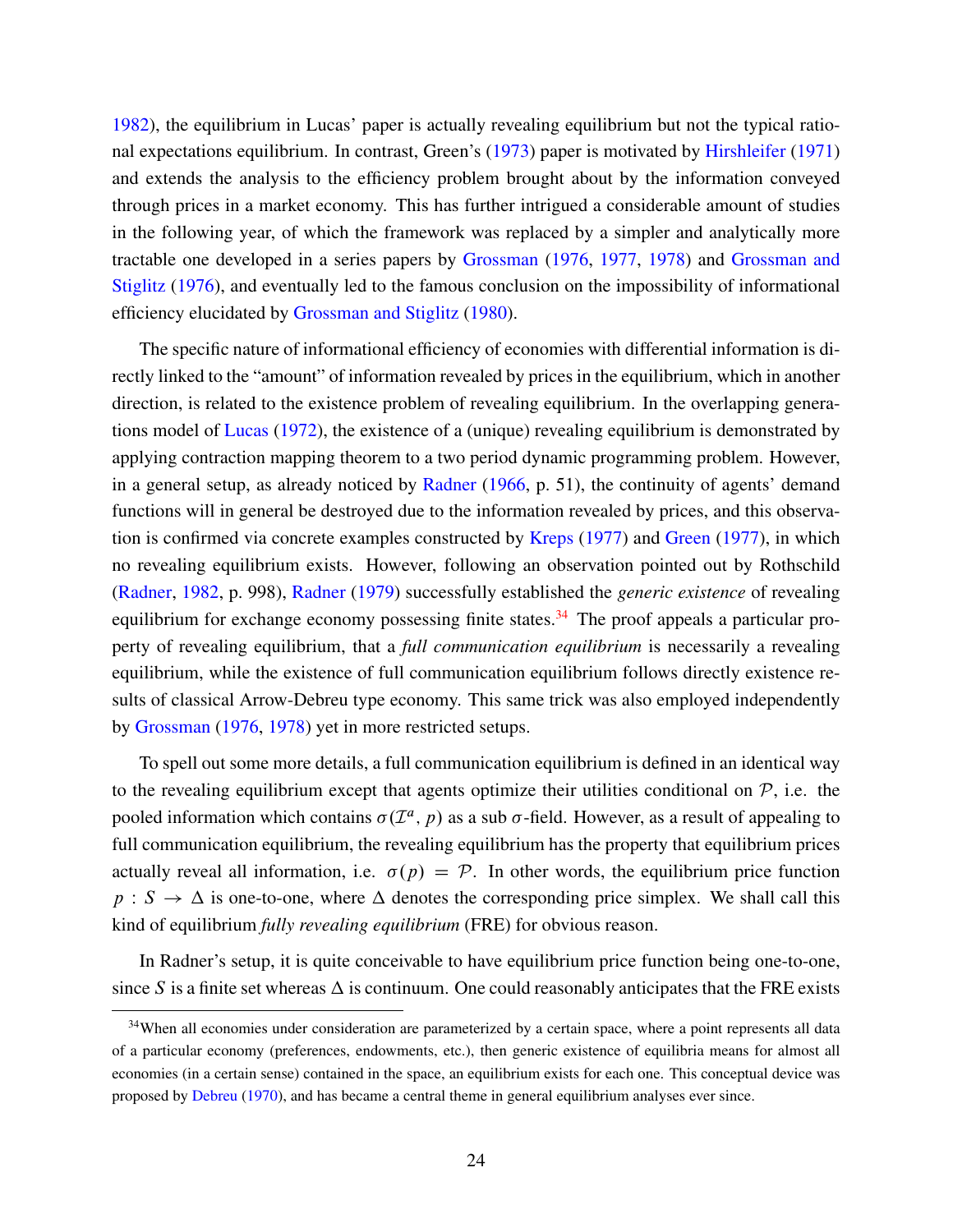<span id="page-24-1"></span>whenever the state space S is "smaller" than the price space  $\Delta$  under certain measurement. Allen's work ([1981b,](#page-26-7) [1982\)](#page-26-8) shows that the measurement needed is dimensionality. In [Allen](#page-26-7) [\(1981b\)](#page-26-7), it is showed under certain regularity conditions FRE exists generically if  $2 \dim S + 1 < \dim \Delta$ , and the equilibrium price function  $p(.)$  is one-to-one for every  $s \in S$ . A stronger result is further proved in [Allen](#page-26-8) ([1982\)](#page-26-8) that under additional (though mild) regularity conditions, FRE exists generically if dim  $S < \dim \Delta$ , and in this case the equilibrium function  $p(\cdot)$  is one-to-one *m*-a.s. Regarding to the higher dimensional case dim  $S > \dim \Delta$ , [Jordan](#page-29-19) ([1983,](#page-29-19) thm. 2.12) shows that FRE is no where dense, i.e. generically no FRE exists; moreover, FRE exists only for very restricted class of utility functions, including risk-neutral, CARA and CRRA [\(Jordan](#page-29-19), [1983,](#page-29-19) thm. 2.10). This non-existential result can be partially mitigated by requiring only  $\epsilon$ -*revealing*, i.e.  $||s - s'|| < \epsilon$ if  $p(s) = p(s')$ , which is showed to exist generically by construction ([Jordan,](#page-29-20) [1982](#page-29-20), thm. 2.4). However, the artificially constructed equilibrium price function turns out to be very complicated, not even continuous (it is actually a two-to-one function). The remaining case where dim  $S =$  $\dim \Delta$  has been filled by a counter example explained in [Jordan and Radner](#page-29-17) ([1982\)](#page-29-17), which shows no revealing equilibrium exists, and the result is robust under perturbation of the economy, thus generic existence fails as well. In sum, the qualitative results established by these authors under prototype setups indicate that fully revealing or close to fully revealing prices is a necessary feature of the equilibrium in markets with differential information.<sup>[35](#page-24-0)</sup>

The informational efficiency property of fully revealing equilibrium is not only evident but actually too strong in the sense that even a completely *uninformed* agent, i.e.  $\mathcal{I}^a = \{ \emptyset, S \}$ , ends up with full information *P*, including all private information possessed by those informed agents, by merely observing the equilibrium prices in the realized spot market. Of course, fully revealing equilibrium could be viewed as a theoretic foundation of the *efficient market hypothesis* in the finance literature ([Fama](#page-28-20), [1970\)](#page-28-20). However, acute conceptual difficulties of revealing equilibrium arise wherever it is fully revealing. Firstly, as pointed out by [Beja](#page-27-14) [\(1976](#page-27-14)), whenever prices are fully revealing, then under an explicitly specified trading system relating trading orders and market clearing prices, the revealed information is basically useless (defined in a precise fashion). Secondly, as argued eloquently in [Grossman and Stiglitz](#page-28-18) [\(1976](#page-28-18), [1980\)](#page-28-19), fully revealing equilibrium leads to a conundrum whenever information is costly to acquire: Since equilibrium prices reveal all information, no one has incentive to purchase/gather costly information, on the one side; but if no one actually acts to acquire those information, then in the equilibrium no information can be revealed, on the other side. Thirdly, the intuition that equilibrium prices can only be observed in an ex post manner, so that agents should not be able to condition their choice on information revealed by prices, leads to the critique by [Dubey et al.](#page-27-15) ([1987\)](#page-27-15) about the setup of the revealing equilibrium, in which a model of sequentially revelation of information via prices is proposed and analyzed.

<span id="page-24-0"></span><sup>&</sup>lt;sup>35</sup>See [Allen](#page-26-6) [\(1986](#page-26-6)) for a survey of works in early 1980s, and [Allen and Jordan](#page-26-9) ([1998\)](#page-26-9) for a more recent survey of revealing equilibrium.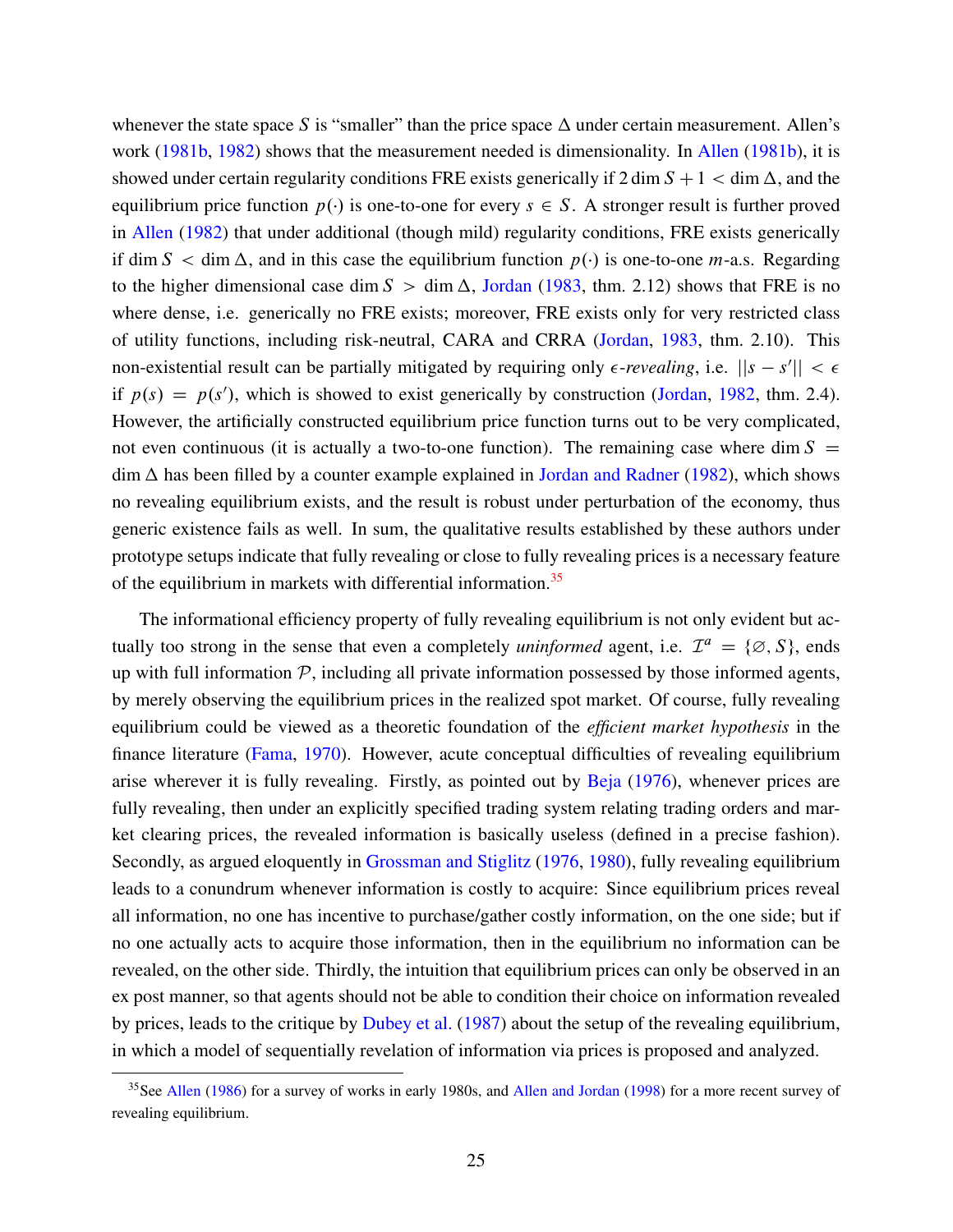<span id="page-25-2"></span>Resorting to *partially revealing equilibrium*, in which equilibrium price function p is not oneto-one over a non-negligible set of  $S$ , has been considered as an desirable way of circumvent, at least the first two, difficulties raised above, e.g. [\(Allen,](#page-26-6) [1986,](#page-26-6) p. 9).<sup>[36](#page-25-0)</sup> However, it is in general not easy to construct example of genuinely partially revealing equilibrium in a general setup, since it could well be the case that  $\sigma(\mathcal{I}^a, p) = \mathcal{P}$  for all a even as  $p(\cdot)$  is not generically one-to-one, i.e. the combination of private information and information revealed by prices gives rise to full information [\(Allen,](#page-26-10) [1981a\)](#page-26-10). Moreover, the same discontinuity of agents' demand functions conditional on prices mentioned earlier prevents the utilization of fixed point theorem to guarantee the existence of equilibrium. One class of works include [Allen](#page-26-11) ([1983](#page-26-11), [1985c](#page-26-12)[,b](#page-26-13)[,a\)](#page-26-14) and [Anderson](#page-26-15) [and Sonnenschein](#page-26-15) ([1982,](#page-26-15) [1985](#page-26-16)), in which the strict definition of revealing equilibrium is slightly modified to allow for various imperfectness either in price expectations or in market clearings, such that demand functions become continuous. Another class of works, initialized by [Grossman](#page-28-14) ([1977\)](#page-28-14) and [Grossman and Stiglitz](#page-28-19) ([1980\)](#page-28-19) and recently followed by [DeMarzo and Skiadas](#page-27-16) [\(1998](#page-27-16)) and [Hu and Qin](#page-29-21) ([2013\)](#page-29-21), confines to more restricted models with noisy price observations, of which partially prevailing equilibrium can be solved in close form. In contrast, a third class of works, including [Ausubel](#page-27-17) ([1990\)](#page-27-17) and [Pietra and Siconolfi](#page-30-19) [\(2008](#page-30-19)), succeeds in constructing explicitly partially revealing equilibrium in a comparatively much more general setup. A forth class of works, including recent works of [Polemarchakis and Siconolfi](#page-30-20) [\(1993\)](#page-30-20), [Rahi](#page-31-12) [\(1995](#page-31-12)) and [Citanna and Vil](#page-27-18)[lanacci](#page-27-18) ([2000\)](#page-27-18), combines revealing equilibrium models with incomplete markets and establishes generically partial revelation results. A fifth class of works, initialized by [McAllister](#page-30-21) [\(1990](#page-30-21)) and followed by [Dutta and Morris](#page-28-21) ([1997](#page-28-21)), [Pietra and Siconolfi](#page-30-22) [\(1997](#page-30-22)) and [Krebs](#page-29-22) ([2001\)](#page-29-22), extends the point price expectations to expected distributions over the price space and demonstrates the generical existence of partially revealing equilibrium, in which a large number of equilibrium information structures can be revealed by prices.<sup>[37](#page-25-1)</sup>

The significance of partially revealing equilibrium is not confined to a non-trivial property of informational efficiency, but it has also profound effects in the classic welfare property of market models. In a pioneering work based on Lucas' (1972) model, which is perhaps the most well known example of genuinely partially revealing equilibrium, [Muench](#page-30-23) [\(1977](#page-30-23)) performed detailed welfare analysis using a variant of standard Pareto optimality criterion and demonstrated the non-

<span id="page-25-0"></span><sup>&</sup>lt;sup>36</sup>In contrast, [Balder and Yannelis](#page-27-19) [\(2009](#page-27-19)) proposes a completely different equilibrium concept, rested on Bayesian-Nash equilibrium used in game theory, for market equilibrium with differential information. Moreover, in [Cornet](#page-27-20) [and De Boisdeffre](#page-27-20) ([2002,](#page-27-20) [2009](#page-27-21)) and subsequently [De Boisdeffre](#page-27-22) [\(2005](#page-27-22), [2007](#page-27-23), [2009](#page-27-24)), the price-information-revelation mechanism, which assumes agents know the price function, is replaced by a different mechanism of information revelation based on an extension of arbitrage analysis from homogeneous information framework to heterogeneous information framework, and the corresponding existence results are established. See the special issue of *Economic Theory* and the introduction by [Glycopantis et al.](#page-28-22) ([2009\)](#page-28-22).

<span id="page-25-1"></span> $37$ See [De Boisdeffre](#page-27-25) ([2011](#page-27-25)) for a model in the similar fashion which deals with the standard incomplete markets model.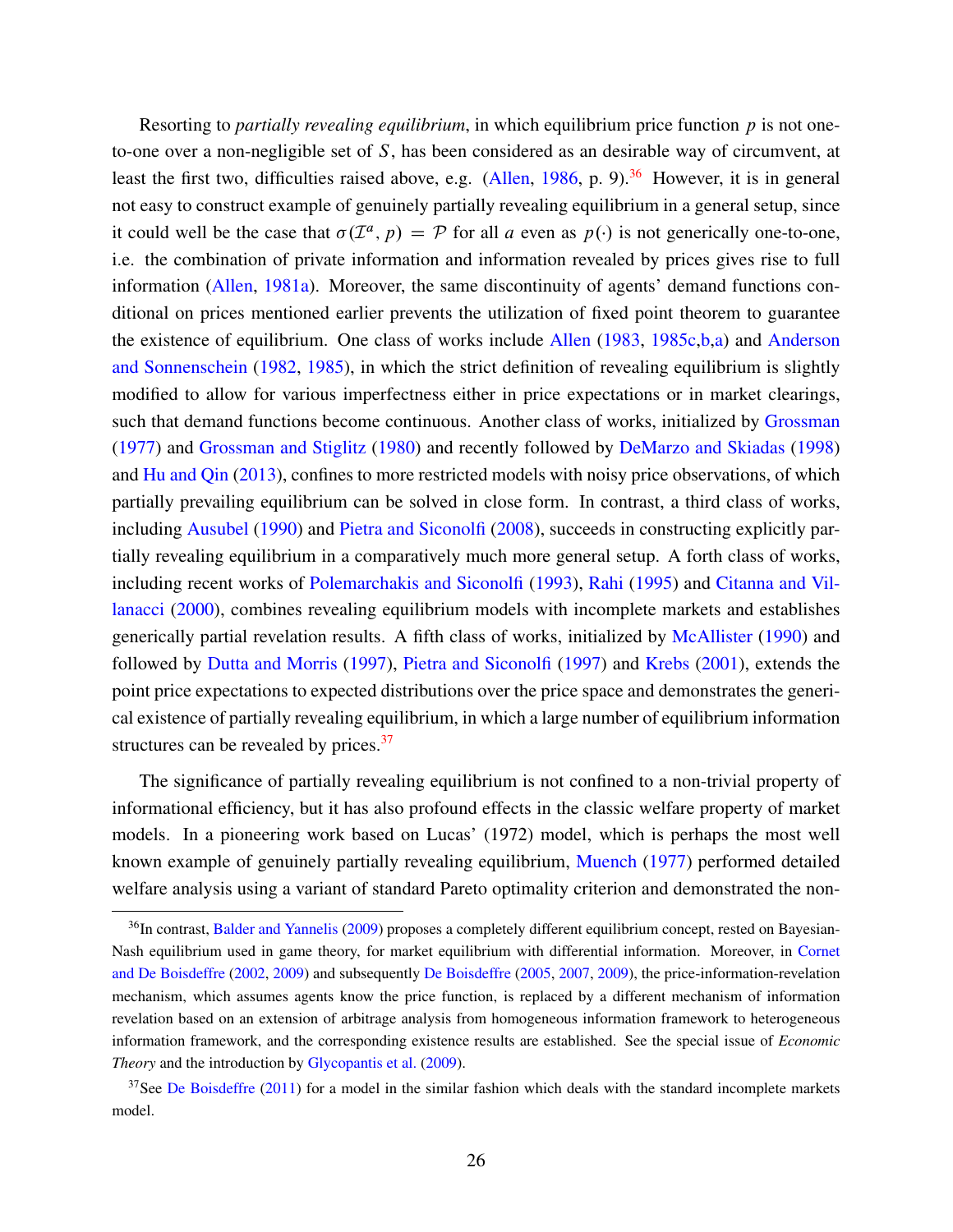<span id="page-26-17"></span>trivial welfare consequences caused by the unusual information structure. Later on, a systematic welfare analysis of the revealing equilibrium models was carried out by [Laffont](#page-29-23) [\(1985](#page-29-23)), which actually confirmed the founding of Muench on the possibility of welfare improvement by public intervention when the equilibrium is partially revealing.

## **REFERENCE**

- <span id="page-26-0"></span>AIYAGARI, S. R. (1994): "Uninsured Idiosyncratic Risk and Aggregate Saving," *Quarterly Journal of Economics*, 109, 659–684. [\[6\]](#page-5-0)
- <span id="page-26-10"></span>ALLEN, B. (1981a): "A Class of Monotone Economies in Which Rational Expectations Equilibria Exist but Prices Do Not Reveal All Information," *Economics Letters*, 7, 227–232. [[26\]](#page-25-2)

<span id="page-26-7"></span>——— (1981b): "Generic Existence of Completely Revealing Equilibria for Economies with Uncertainty when Prices Convey Information," *Econometrica*, 49, 1173–1199. [\[22](#page-21-1), [25\]](#page-24-1)

- <span id="page-26-8"></span>——— (1982): "Strict rational Expectations Equilibria with Diffuseness," *Journal of Economic Theory*, 27, 20–46. [\[22](#page-21-1), [25\]](#page-24-1)
- <span id="page-26-11"></span>——— (1983): "Expectations Equilibria with Dispersed Information: Existence with Approximate Rationality in a Model with a Continuum of Agents and Finitely Many States of the World," *Review of Economic Studies*, 50, 267–285. [[26](#page-25-2)]
- <span id="page-26-14"></span>——— (1985a): "The Existence of Fully Rational Expectations Approximate Equilibria with Noisy Price Observations," *Journal of Economic Theory*, 37, 213–253. [[26\]](#page-25-2)
- <span id="page-26-13"></span>——— (1985b): "The Existence of Rational Expectations Equilibria in a Large Economy with Noisy Price Observations," *Journal of Mathematical Economics*, 14, 67–103. [\[26](#page-25-2)]

<span id="page-26-12"></span>——— (1985c): "Expectations Equilibria with Dispersed Forecasts," *Journal of Mathematical Analysis and Applications*, 109, 279–301. [[26\]](#page-25-2)

<span id="page-26-6"></span> $-$  (1986): "General Equilibrium with Rational Expectations," in *Contributions to Mathematical Economics in Honor of Gérald Debreu*, ed. by W. Hildenbrand and A. Mas-Collel, North Holland, chap. 5, 1–23. [[22,](#page-21-1) [25](#page-24-1), [26](#page-25-2)]

- <span id="page-26-9"></span>ALLEN, B. AND J. S. JORDAN (1998): "The Existence of Rational Expectations Equilibrium: A Retrospective," in *Organization with Incomplete Information: Essays in Economic Analysis — A Tribute to Roy Radner*, Cambridge University Press, chap. 2, 42–60. [[25](#page-24-1)]
- <span id="page-26-15"></span>ANDERSON, R. M. AND H. SONNENSCHEIN (1982): "On the Existence of Rational Expectations Equilibrium," *Journal of Economic Theory*, 26, 261–278. [\[26](#page-25-2)]

<span id="page-26-16"></span> $-$  (1985): "Rational Expectations Equilibrium with Econometric Models," Review of Economic Stu*dies*, 52, 359–369. [[26](#page-25-2)]

<span id="page-26-1"></span>ARROW, K. J. (1953): "Le Rôle des Valeurs Boursières pour la Répartition la Meillure des Risques," in *Econométrie*, Paris: Centre Nationale de la Recherche Scientifique, 41–48, english translation: "The Role of Securities in the Optimal Allocation of Risk-bearing," *Review of Economic Studies*, 1964, 31(2), 91–96. [\[8\]](#page-7-2)

<span id="page-26-2"></span>——— (1978): "The Future and the Present in Economic Life," *Economic Inquiry*, 16, 157–169. [[8\]](#page-7-2)

- <span id="page-26-3"></span>ARROW, K. J. AND G. DEBREU (1954): "Existence of an Equilibrium for a Competitive Economy," *Econometrica*, 22, 265–290. [\[14](#page-13-3)]
- <span id="page-26-4"></span>AUMANN, R. J. (1987): "Correlated Equilibrium as an Expression of Bayesian Rationality," *Econometrica*, 55, 1–18. [\[18](#page-17-2)]
- <span id="page-26-5"></span>——— (1995): "Backward Induction and Common Knowledge of Rationality," *Games and Economic Behavior*, 8, 6–19. [[18\]](#page-17-2)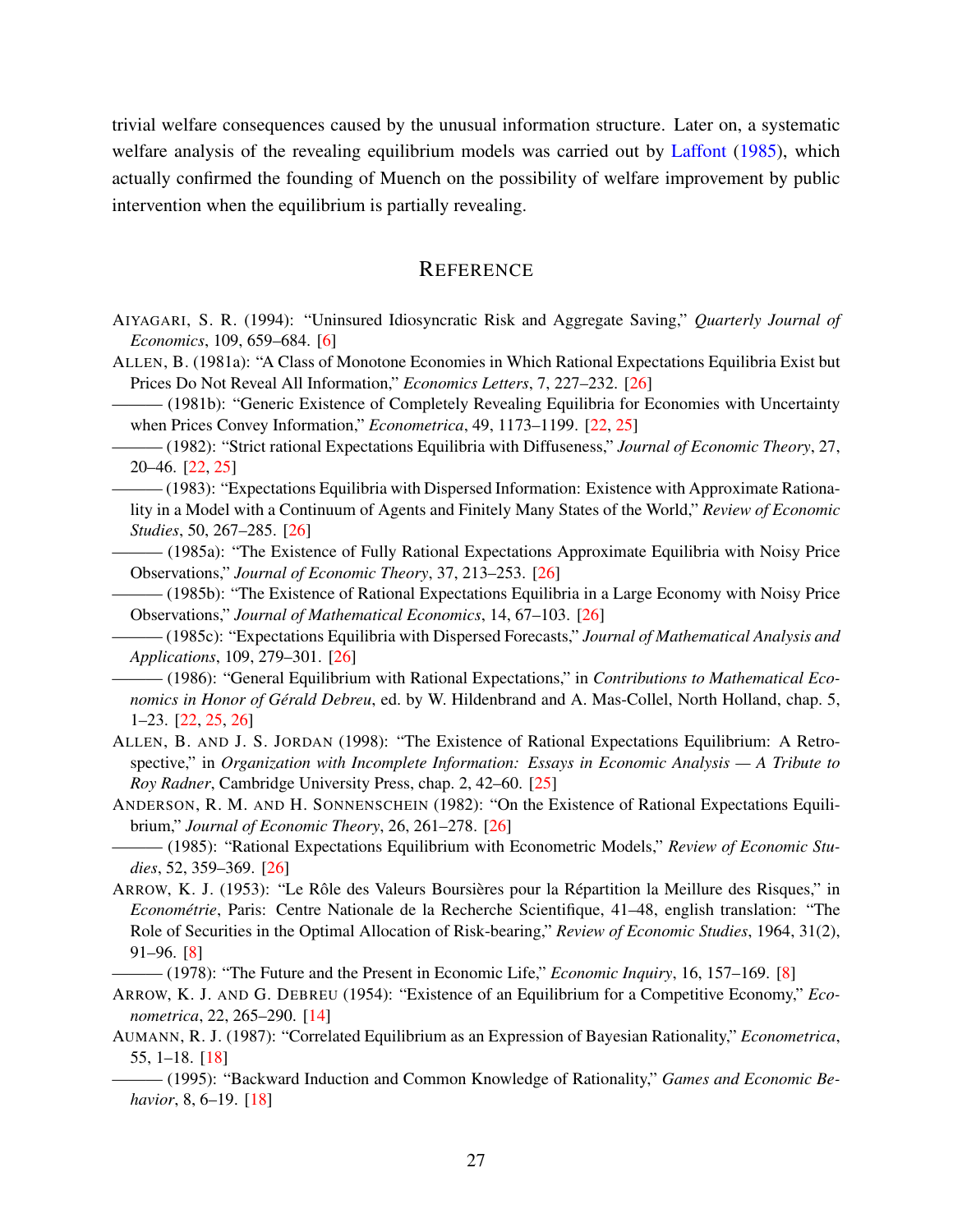——— (1997): "Rationality and Bounded Rationality," *Games and Economic Behavior*, 21, 2–14. [\[18](#page-17-2)]

- <span id="page-27-17"></span><span id="page-27-9"></span>AUSUBEL, L. M. (1990): "Partially-revealing Rational Expectations Equilibrium in a Competitive Economy," *Journal of Economic Theory*, 50, 93–126. [\[26\]](#page-25-2)
- <span id="page-27-19"></span>BALDER, E. AND N. YANNELIS (2009): "Bayesian-Walrasian Equilibria: Beyond the Rational Expectations Equilibrium," *Economic Theory*, 38, 385–397. [\[26](#page-25-2)]
- <span id="page-27-10"></span>BARRO, R. J. (1981): "The Equilibrium Approach to Business Cycles," in *Money, Expectations, and Business Cycles*, Academic Press, chap. 2, 41–78. [[18\]](#page-17-2)
- <span id="page-27-14"></span>BEJA, A. (1976): "The Limited Information Efficiency of Market Processes," Tech. Rep. 43, University of California at Berkeley, Research Program in Finance Working Papers. [\[25](#page-24-1)]
- <span id="page-27-7"></span>BEWLEY, T. F. (1972): "Existence of Equilibria in Economies with Infinitely Many Commodities," *Journal of Economic Theory*, 4, 514–540. [\[16\]](#page-15-3)

<span id="page-27-2"></span>- (1986): "Stationary Monetary Equilibrium with A Continuum of Independently Fluctuating Consumers," in *Contributions to Mathematical Economics in Honor of Gérald Debreu*, ed. by W. Hildenbrand and A. Mas-Collel, North Holland, chap. 5, 79–102. [[6](#page-5-0)]

- <span id="page-27-12"></span>BRAY, M. (1981): "Futures Trading, Rational Expectations, and the Efficient Markets Hypothesis," *Econometrica*, 49, 575–596. [\[21](#page-20-2)]
- <span id="page-27-11"></span>BROCK, W. A. (1974): "Money and Growth: The Case of Long Run Perfect Foresight," *International Economic Review*, 15, 750–777. [[19](#page-18-1)]
- <span id="page-27-5"></span>CAGAN, P. (1956): "The Monetary Dynamics of Hyperinflation," in *Studies in the Quantity Theory of Money*, ed. by M. Friedman, Chicago: University of Chicago Press. [[9](#page-8-1)]

<span id="page-27-3"></span>CASS, D. AND K. SHELL (1983): "Do Sunspots Matter?" *Journal of Political Economy*, 91, 193–227. [[7](#page-6-2)]

- <span id="page-27-18"></span>CITANNA, A. AND A. VILLANACCI (2000): "Existence and Regularity of Partially Revealing Rational Expectations Equilibrium in Finite Economies," *Journal of Mathematical Economics*, 34, 1–26. [\[26](#page-25-2)]
- <span id="page-27-20"></span>CORNET, B. AND L. DE BOISDEFFRE (2002): "Arbitrage and Price Revelation with Asymmetric Information and Incomplete Markets," *Journal of Mathematical Economics*, 38, 393–410. [[26\]](#page-25-2)
- <span id="page-27-21"></span>——— (2009): "Elimination of Arbitrage States in Asymmetric Information Models," *Economic Theory*, 38, 287–293. [[26](#page-25-2)]
- <span id="page-27-22"></span>DE BOISDEFFRE, L. (2005): "Competitive Equilibrium with Asymmetric Information: An Existence Theorem for Numeraire Assets," Working paper, CES. [[26\]](#page-25-2)
- <span id="page-27-23"></span>——— (2007): "No-arbitrage Equilibria with Differential Information: An Existence Proof," *Economic Theory*, 31, 255–269. [[26\]](#page-25-2)
- <span id="page-27-24"></span>——— (2009): "The Perfect Foresight Assumption Revisited : The Existence of Sequential Equilibrium with Price Uncertainty," Working Paper 00354820, CES. [[26\]](#page-25-2)
- <span id="page-27-25"></span>——— (2011): "Price Uncertainty and the Existence of Financial Equilibrium," Working Paper 00587701, CES. [[26\]](#page-25-2)
- <span id="page-27-13"></span><span id="page-27-1"></span>DEBREU, G. (1959): *Theory of Value*, New York: John Wiley and Sons. [[5](#page-4-2), [8](#page-7-2), [14\]](#page-13-3)
- ——— (1970): "Economies with a Finite Set of Equilibria," *Econometrica*, 38, 387–392. [[24\]](#page-23-1)

<span id="page-27-16"></span>DEMARZO, P. AND C. SKIADAS (1998): "Aggregation, Determinacy, and Informational Efficiency for a Class of Economies with Asymmetric Information," *Journal of Economic Theory*, 80, 123–152. [[26\]](#page-25-2)

- <span id="page-27-4"></span><span id="page-27-0"></span>DOOB, J. L. (1953): *Stochastic Processes*, New York: Wiley. [\[7\]](#page-6-2)
- (1994): *Measure Theory*, New York: Springer-Verlag. [\[3](#page-2-1)]
- <span id="page-27-15"></span>DUBEY, P., J. GEANAKOPLOS, AND M. SHUBIK (1987): "The Revelation of Information in Strategic Market Games : A Critique of Rational Expectations Equilibrium," *Journal of Mathematical Economics*, 16, 105–137. [[25](#page-24-1)]
- <span id="page-27-6"></span>DUFFIE, D. (1991): "Comment on Intertemporal General Equilibrium," in *Value and Capital Fifty Years Later*, ed. by L. W. McKenzie and S. Zamagni, London: Macmillan, 461–468. [[16\]](#page-15-3)
- <span id="page-27-8"></span>——— (1996): "Incomplete Security Markets with Infinitely Many States: An Introduction," *Journal of*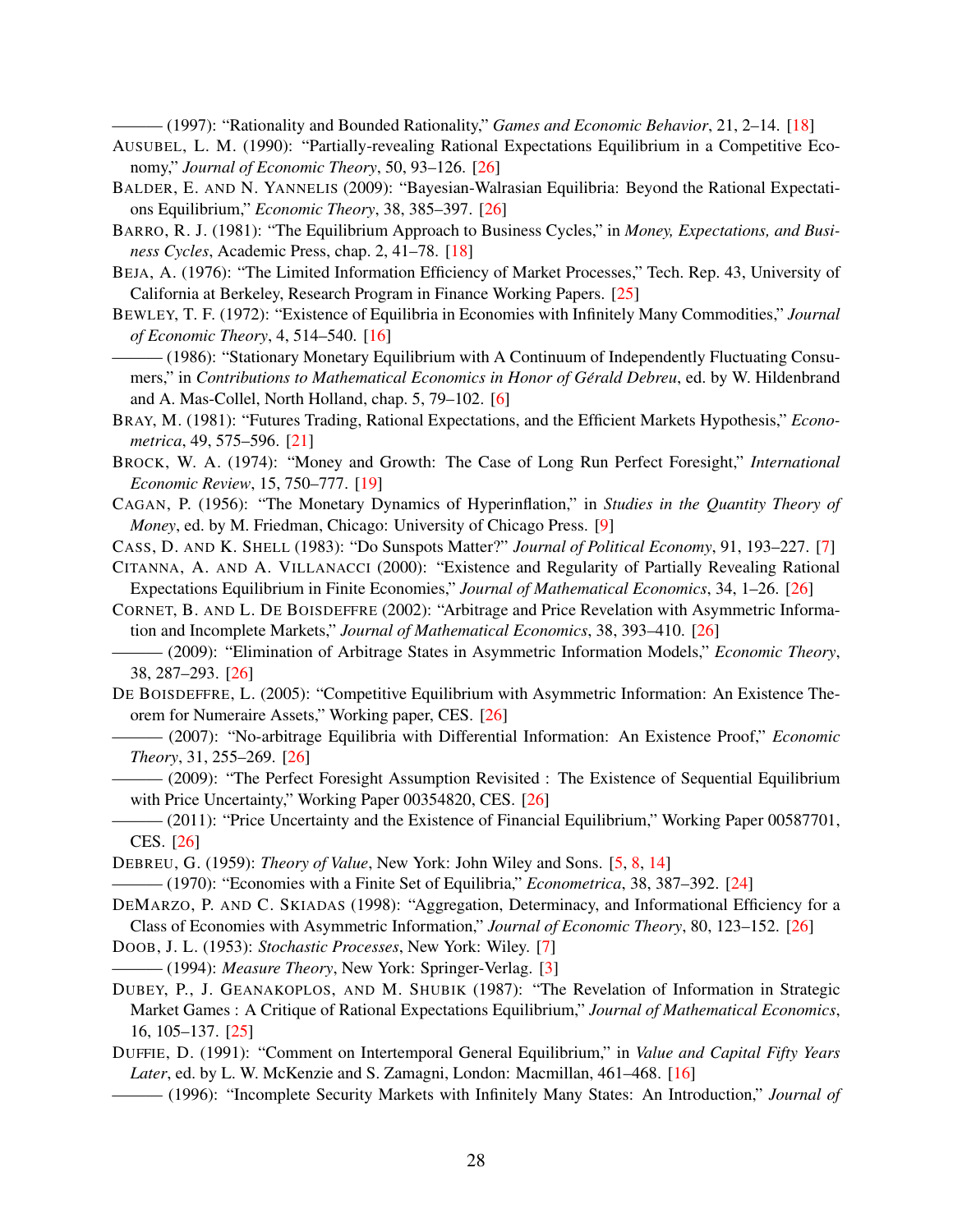*Mathematical Economics*, 26, 1–8. [\[17](#page-16-2)]

- <span id="page-28-9"></span>DUFFIE, D. AND H. SONNENSCHEIN (1989): "Arrow and General Equilibrium Theory," *Journal of Economic Literature*, 27, 565–598. [\[15](#page-14-1)]
- <span id="page-28-0"></span>DURRETT, R. (2010): *Probability: Theory and Examples*, New York: Cambridge University Press, 4 ed. [\[3,](#page-2-1) [19](#page-18-1)]
- <span id="page-28-21"></span>DUTTA, J. AND S. MORRIS (1997): "The Revelation of Information and Self-Fulfilling Beliefs," *Journal of Economic Theory*, 73, 231–244. [\[26](#page-25-2)]
- <span id="page-28-20"></span>FAMA, E. F. (1970): "Efficient Capital Markets: A Review of Theory and Empirical Work," *Journal of Finance*, 25, 383–417. [\[25](#page-24-1)]
- <span id="page-28-1"></span>FELDMAN, M. AND C. GILLES (1985): "An Expository Note on Individual Risk without Aggregate Uncertainty," *Journal of Economic Theory*, 35, 26–32. [[6](#page-5-0)]
- <span id="page-28-10"></span>GEANAKOPLOS, J. D. (1990): "An Introduction to General Equilibrium with Incomplete Asset Markets," *Journal of Mathematical Economics*, 19, 1–38. [\[17](#page-16-2)]
- <span id="page-28-22"></span>GLYCOPANTIS, D., C. HERVÉS-BELOSO, AND K. PODCZECK (2009): "Symposium on: Equilibria with Asymmetric Information," *Economic Theory*, 38, 217–219. [[26](#page-25-2)]
- <span id="page-28-8"></span>GLYCOPANTIS, D. AND N. C. YANNELIS (2005): "Equilibrium Concepts in Differential Information Economies," in *Differential Information Economies*, ed. by D. Glycopantis and N. C. Yannelis, Springer Berlin Heidelberg, vol. 19 of *Studies in Economic Theory*, 1–53. [\[15](#page-14-1)]
- <span id="page-28-6"></span><span id="page-28-5"></span>GRANDMONT, J.-M. (1977): "Temporary General Equilibrium Theory," *Econometrica*, 45, 535–572. [\[15](#page-14-1)] ——— (1985): "On Endogenous Competitive Business Cycles," *Econometrica*, 53, 995–1045. [\[15](#page-14-1)]
- <span id="page-28-7"></span>——— (1991): "Temporary Equilibrium: Money, Expectations and Dynamics," in *Value and Capital Fifty Years Later*, ed. by L. W. McKenzie and S. Zamagni, London: Macmillan, 1–30. [[15\]](#page-14-1)
- <span id="page-28-12"></span>GREEN, J. R. (1973): "Information, Efficiency and Equilibrium," Tech. Rep. 284, Harvard Institute of Economic Research, revised version, 1975. [[21](#page-20-2), [23,](#page-22-1) [24](#page-23-1)]
- <span id="page-28-13"></span>——— (1977): "The Non-Existence of Informational Equilibria," *Review of Economic Studies*, 44, 451– 463. [\[21](#page-20-2), [23,](#page-22-1) [24\]](#page-23-1)
- <span id="page-28-16"></span>GROSSMAN, S. J. (1976): "On the Efficiency of Competitive Stock Markets Where Trades Have Diverse Information," *Journal of Finance*, 31, 573–585. [[24](#page-23-1)]
- <span id="page-28-14"></span>——— (1977): "The Existence of Futures Markets, Noisy Rational Expectations and Informational Externalities," *Review of Economic Studies*, 44, 431–449. [\[21,](#page-20-2) [24](#page-23-1), [26\]](#page-25-2)
- <span id="page-28-17"></span>——— (1978): "Further Results on the Informational Efficiency of Competitive Stock Markets," *Journal of Economic Theory*, 18, 81–101. [[24\]](#page-23-1)
- <span id="page-28-15"></span>——— (1981): "An Introduction to the Theory of Rational Expectations Under Asymmetric Information," *Review of Economic Studies*, 48, 541–559. [[21,](#page-20-2) [22](#page-21-1), [23\]](#page-22-1)
- <span id="page-28-18"></span>GROSSMAN, S. J. AND J. E. STIGLITZ (1976): "Information and Competitive Price Systems," *American Economic Review*, 66, 246–253. [[24](#page-23-1), [25\]](#page-24-1)
- <span id="page-28-19"></span>——— (1980): "On the Impossibility of Informationally Efficient Markets," *American Economic Review*, 70, 393–408. [[24](#page-23-1), [25,](#page-24-1) [26](#page-25-2)]
- <span id="page-28-11"></span>GRUNBERG, E. AND F. MODIGLIANI (1954): "The Predictability of Social Events," *Journal of Political Economy*, 62, 465–478. [[19](#page-18-1)]
- <span id="page-28-4"></span>HAHN, F. H. (1973): *On the Notion of Equilibrium in Economics*, Inaugural lecture, Cambridge University, Cambridge: Cambridge University Press, reprinted in *Equilibrium and Macroeconomics*, ed. Frank H. Hahn, Basil Blackwell, 1984, 43–71. [\[13](#page-12-0), [14\]](#page-13-3)
- <span id="page-28-3"></span>HAMMOND, P. AND Y. SUN (2008): "Monte Carlo Simulation of Macroeconomic Risk with a Continuum of Agents: The General Case," *Economic Theory*, 36, 303–325. [\[6\]](#page-5-0)
- <span id="page-28-2"></span>HAMMOND, P. J. AND Y. SUN (2003): "Monte Carlo Simulation of Macroeconomic Risk with a Continuum of Agents: The Symmetric Case," *Economic Theory*, 21, 743–766. [\[6\]](#page-5-0)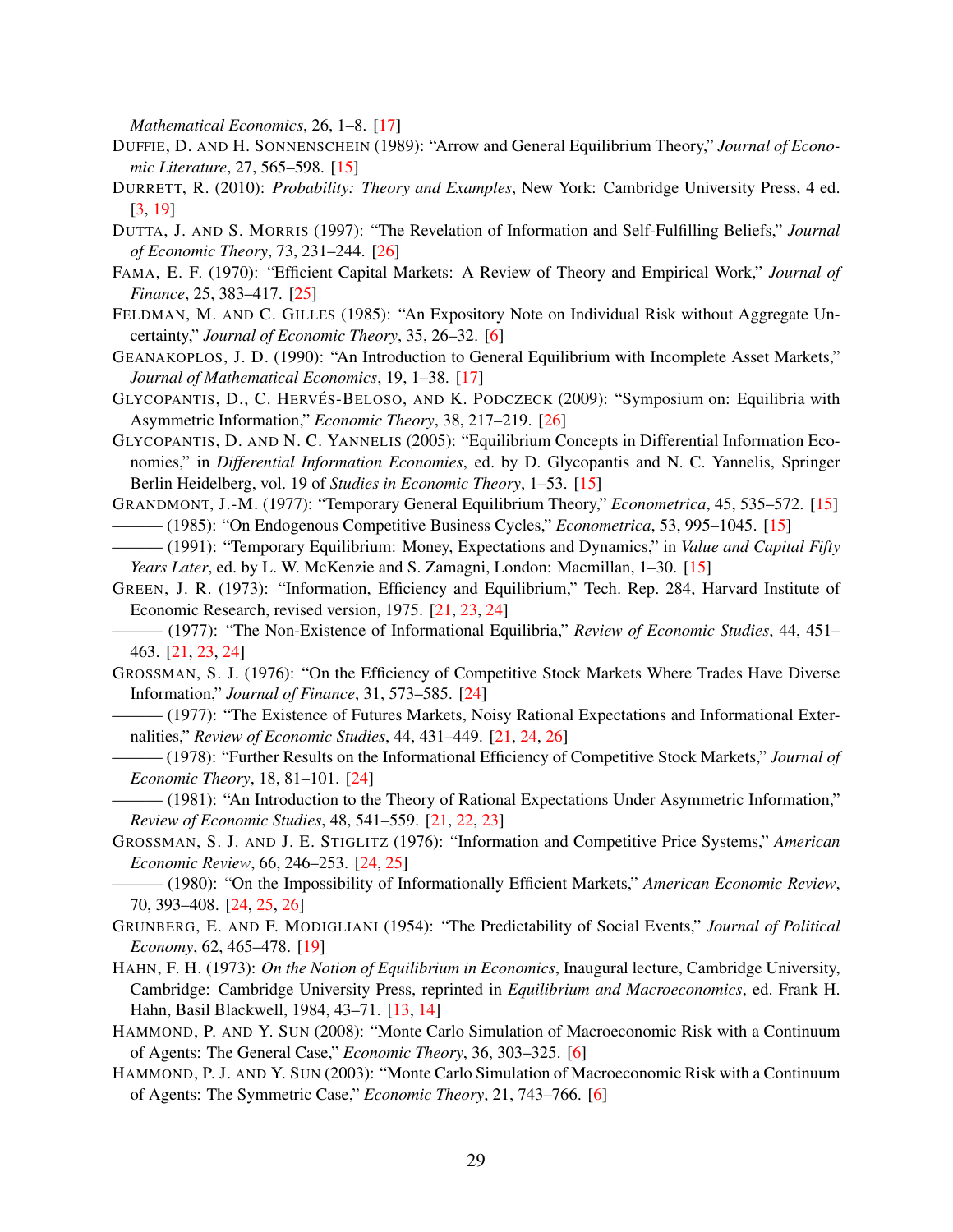- <span id="page-29-14"></span>HANSEN, G. D. (1985): "Indivisible Labor and the Business Cycle," *Journal of Monetary Economics*, 16, 309–327. [\[18](#page-17-2)]
- <span id="page-29-13"></span>HART, O. D. (1975): "On the Optimality of Equilibrium When the Market Structure Is Incomplete," *Journal of Economic Theory*, 11, 418–443. [\[17](#page-16-2)]
- <span id="page-29-5"></span>HICKS, J. R. (1946 [1939]): *Value and Capital*, Oxford: Oxford University Press, second ed., first edition published in 1939. [\[8,](#page-7-2) [13,](#page-12-0) [14](#page-13-3)]
- <span id="page-29-18"></span>HIRSHLEIFER, J. (1971): "The Private and Social Value of Information and the Reward to Inventive Activity," *American Economic Review*, 61, 561–574. [\[24](#page-23-1)]
- <span id="page-29-1"></span>HIRSHLEIFER, J. AND J. G. RILEY (1979): "The Analytics of Uncertainty and Information — An Expository Survey," *Journal of Economic Literature*, 17, 1375–1421. [\[5\]](#page-4-2)
- <span id="page-29-10"></span>HOLT, C. C., F. MODIGLIANI, J. F. MUTH, AND H. A. SIMON (1960): *Planning Production, Inventory and Work Force*, Englewood Cliffs: Prentice Hall. [[10\]](#page-9-3)
- <span id="page-29-21"></span>HU, X. AND C.-Z. QIN (2013): "Information Acquisition and Welfare Effect in a Model of Competitive Financial Markets," *Economic Theory*, 54, 199–210. [[26\]](#page-25-2)
- <span id="page-29-2"></span>HUGGETT, M. (1993): "The Risk-free Rate in Heterogeneous-Agent Incomplete-Insurance Economies," *Journal of Economic Dynamics and Control*, 17, 953–969. [[6](#page-5-0)]
- <span id="page-29-12"></span>JORDAN, J. S. (1976): "Temporary Competitive Equilibrium and the Existence of Self-fulfilling Expectations," *Journal of Economic Theory*, 12, 455–471. [[15](#page-14-1), [19\]](#page-18-1)
- <span id="page-29-20"></span>——— (1982): "The Generic Existence of Rational Expectations Equilibrium in the Higher Dimensional Case," *Journal of Economic Theory*, 26, 224–243. [[25\]](#page-24-1)
- <span id="page-29-19"></span> $-$  (1983): "On the Efficient Markets Hypothesis," *Econometrica*, 51, 1325–1343. [\[25](#page-24-1)]
- <span id="page-29-17"></span>JORDAN, J. S. AND R. RADNER (1982): "Rational Expectations in Microeconomic Models: An Overview," *Journal of Economic Theory*, 26, 201–223. [[23,](#page-22-1) [25](#page-24-1)]
- <span id="page-29-16"></span>JORGENSON, D. W. (1967): "Discussion on Rational Choice and Patterns of Growth in a Monetary Economy by M. Sidrauski," *American Economic Review*, 57, 555–560. [[19\]](#page-18-1)
- <span id="page-29-4"></span>JUDD, K. L. (1985): "The Law of Large Numbers with a Continuum of IID Random Variables," *Journal of Economic Theory*, 35, 19–25. [\[6\]](#page-5-0)
- <span id="page-29-11"></span>KANTOR, B. (1979): "Rational Expectations and Economic Thought," *Journal of Economic Literature*, 17, 1422–1441. [\[14,](#page-13-3) [18](#page-17-2)]
- <span id="page-29-7"></span>KEYNES, J. M. (1936): *The General Theory of Employment, Interest and Money*, London: Macmillan. [[9](#page-8-1), [10\]](#page-9-3)
- <span id="page-29-22"></span>KREBS, T. (2001): "Endogenous Probabilities and the Information Revealed by Prices," *Journal of Mathematical Economics*, 36, 1–18. [[26\]](#page-25-2)
- <span id="page-29-15"></span>KREPS, D. M. (1977): "A Note on 'Fulfilled Expectations' Equilibria," *Journal of Economic Theory*, 14, 32–43. [\[19](#page-18-1), [20,](#page-19-3) [23,](#page-22-1) [24](#page-23-1)]
- <span id="page-29-3"></span>KRUSELL, P. AND A. A. SMITH, JR. (1998): "Income and Wealth Heterogeneity in the Macroeconomy," *Journal of Political Economy*, 106, 867–896. [\[6\]](#page-5-0)
- <span id="page-29-6"></span>KUHN, H. W. (1953): "Extensive Games and the Problem of Information," in *Contributions to the Theory of Games*, ed. by H. W. Kuhn and A. W. Tucker, Princeton University Press, vol. II, 193–216, reprinted in *Classics in Game Theory*, ed. by Harold W. Kuhn, 1997, Princeton University Press. [[8\]](#page-7-2)
- <span id="page-29-23"></span>LAFFONT, J.-J. (1985): "On the Welfare Analysis of Rational Expectations Equilibria with Asymmetric Information," *Econometrica*, 53, 1–29. [\[27](#page-26-17)]
- <span id="page-29-8"></span>LOVELL, M. (1961): "Manufacturers' Inventories, Sales Expectations, and the Acceleration Principle," *Econometrica*, 29, 293–314. [\[9,](#page-8-1) [10](#page-9-3)]
- <span id="page-29-9"></span>LOVELL, M. C. (1986): "Tests of the Rational Expectations Hypothesis," *American Economic Review*, 76, 110–124. [\[10](#page-9-3)]
- <span id="page-29-0"></span>LUCAS, JR., R. E. (1972): "Expectations and the Neutrality of Money," *Journal of Economic Theory*, 4,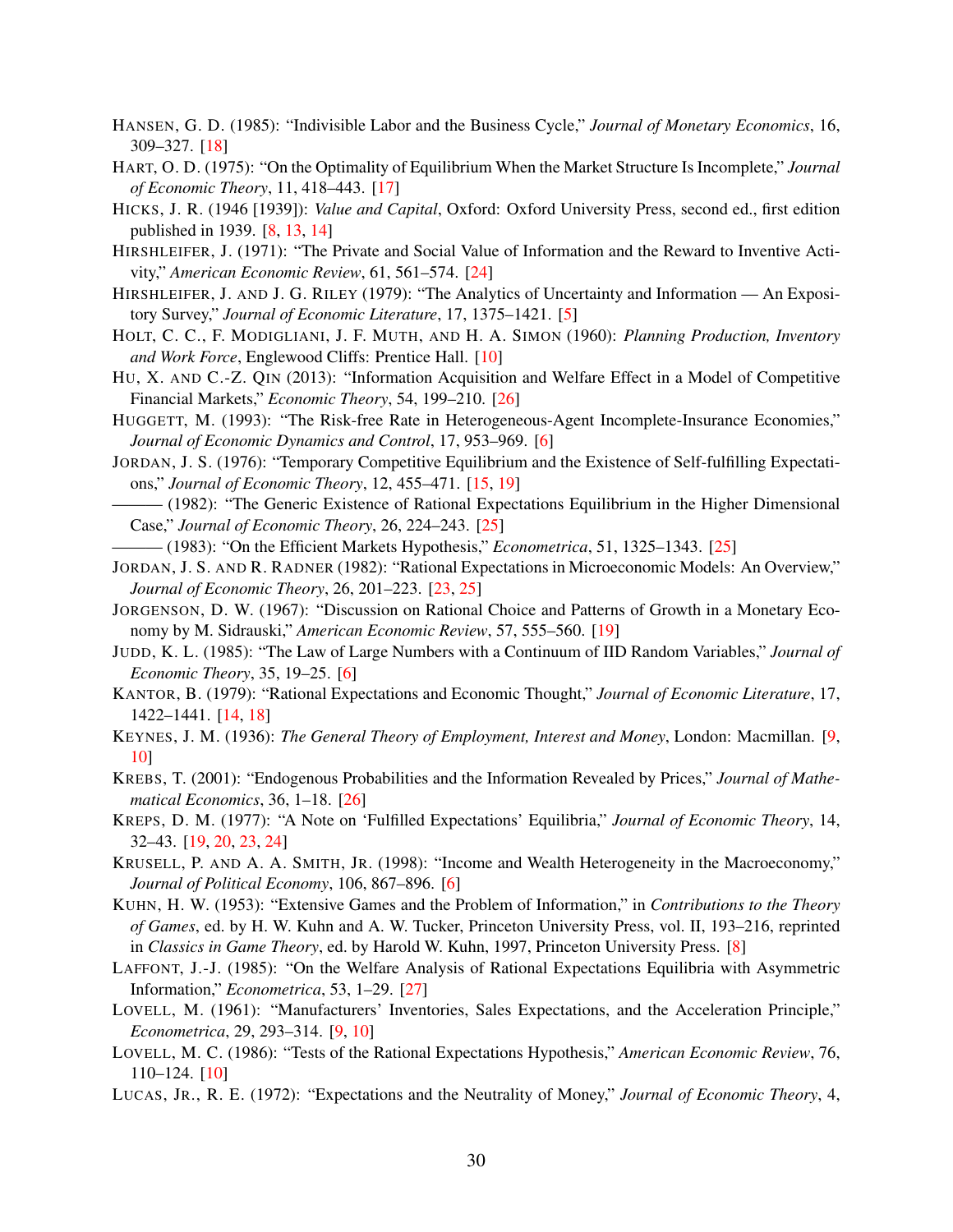103–124. [\[2,](#page-1-0) [18,](#page-17-2) [23](#page-22-1), [24\]](#page-23-1)

- <span id="page-30-15"></span>LUCAS, JR., R. E. AND E. C. PRESCOTT (1971): "Investment Under Uncertainty," *Econometrica*, 39, 659–681. [\[18](#page-17-2)]
- <span id="page-30-7"></span>MAGILL, M. AND M. QUINZII (1996): *Theory of Incomplete Markets*, Cambridge: The MIT Press. [[9,](#page-8-1) [15](#page-14-1), [17\]](#page-16-2)
- <span id="page-30-14"></span>MAS-COLELL, A., M. D. WHINSTON, AND J. GREEN (1995): *Microeconomic Theory*, Oxford: Oxford University Press. [\[15](#page-14-1)]
- <span id="page-30-21"></span>MCALLISTER, P. H. (1990): "Rational Behavior and Rational Expectations," *Journal of Economic Theory*, 52, 332–363. [[26](#page-25-2)]
- <span id="page-30-16"></span>MCCALLUM, B. T. (1980): "Rational Expectations: Introduction," *Journal of Money, Credit and Banking*, 12, 691–695. [[18](#page-17-2)]

<span id="page-30-17"></span>——— (1982): "Macroeconomics After a Decade of Rational Expectations: Some Critical Issues," *Federal Reserve Bank of Richmond Economic Review*, 68, 3–12. [[18](#page-17-2), [23\]](#page-22-1)

<span id="page-30-11"></span>MCKENZIE, L. W. (1954): "On Equilibrium in Graham's Model of World Trade and Other Competitive Systems," *Econometrica*, 22, 147–161. [\[14](#page-13-3)]

<span id="page-30-12"></span>——— (1959): "On the Existence of General Equilibrium for a Competitive Market," *Econometrica*, 27, 54–71. [\[14](#page-13-3)]

- <span id="page-30-13"></span>MILGATE, M. (1979): "On the Origin of the Notion of 'Intertemporal Equilibrium'," *Economica*, 46, 1–10. [\[14](#page-13-3)]
- <span id="page-30-9"></span><span id="page-30-8"></span>MILLS, E. S. (1957a): "Expectations and Undesired Inventory," *Management Science*, 4, 105–109. [\[10](#page-9-3)] ——— (1957b): "The Theory of Inventory Decisions," *Econometrica*, 25, 222–238. [\[10](#page-9-3)]
- <span id="page-30-23"></span>MUENCH, T. J. (1977): "Optimality, the Interaction of Spot and Futures Markets, and the Nonneutrality of Money in the Lucas Model," *Journal of Economic Theory*, 15, 325–344. [\[26](#page-25-2)]
- <span id="page-30-10"></span>MUTH, J. F. (1960): "Optimal Properties of Exponentially Weighted Forecasts," *Journal of the American Statistical Association*, 55, 299–306. [\[10](#page-9-3)]
- <span id="page-30-0"></span>——— (1961): "Rational Expectations and the Theory of Price Movements," *Econometrica*, 29, 315–335. [\[1,](#page-0-0) [2,](#page-1-0) [10](#page-9-3), [11](#page-10-2), [12,](#page-11-0) [14](#page-13-3), [19\]](#page-18-1)
- <span id="page-30-6"></span>NERLOVE, M. (1958): "Adaptive Expectations and Cobweb Phenomena," *Quarterly Journal of Economics*, 72, 227–240. [[9\]](#page-8-1)
- <span id="page-30-18"></span>PHELPS, E. S. (1970): "The New Microeconomics in Employment and Inflation Theory," in *Microeconomic Foundations of Employment and Inflation Theory*, ed. by E. S. Phelps, New York: W. W. Norton & Company. Inc, 1–26. [\[23](#page-22-1)]
- <span id="page-30-22"></span>PIETRA, T. AND P. SICONOLFI (1997): "Extrinsic Uncertainty and the Informational Role of Prices," *Journal of Economic Theory*, 77, 154–180. [\[26](#page-25-2)]
- <span id="page-30-19"></span>——— (2008): "Trade and Revelation of Information," *Journal of Economic Theory*, 138, 132–164. [\[26](#page-25-2)]
- <span id="page-30-20"></span>POLEMARCHAKIS, H. M. AND P. SICONOLFI (1993): "Asset Markets and the Information Revealed by Prices," *Economic Theory*, 3, 645–661. [[26\]](#page-25-2)
- <span id="page-30-5"></span><span id="page-30-2"></span>RADNER, R. (1966): "Équilibre des marchés a terme et au comptant en cas d'incertitude," *Cahiers du Seminaire d' ´ Econom ´ etrie ´* , 9, 35–52, english translation by R. Cornwall: "Equilibrium of Spot and Futures Markets Under Uncertainty," April, 1967, Technical Report No. 24, Center for Research in Management Science, Unversity of California, Berkeley. [\[2,](#page-1-0) [20](#page-19-3), [22,](#page-21-1) [23,](#page-22-1) [24](#page-23-1)]
	- ——— (1968): "Competitive Equilibrium Under Uncertainty," *Econometrica*, 36, 31–58. [\[8,](#page-7-2) [20](#page-19-3), [21](#page-20-2)]
	- ——— (1972): "Existence of Equilibrium of Plans, Prices, and Price Expectations in a Sequence of Markets," *Econometrica*, 40, 289–303. [\[2,](#page-1-0) [15](#page-14-1), [16](#page-15-3), [17,](#page-16-2) [22](#page-21-1)]
- <span id="page-30-3"></span><span id="page-30-1"></span>——— (1979): "Rational Expectations Equilibrium: Generic Existence and the Information Revealed by Prices," *Econometrica*, 47, 655–678. [\[2,](#page-1-0) [3,](#page-2-1) [22](#page-21-1), [23](#page-22-1), [24\]](#page-23-1)
- <span id="page-30-4"></span>——— (1982): "Equilibrium under Uncertainty," in *Handbook of Mathematical Economics*, ed. by K. J.